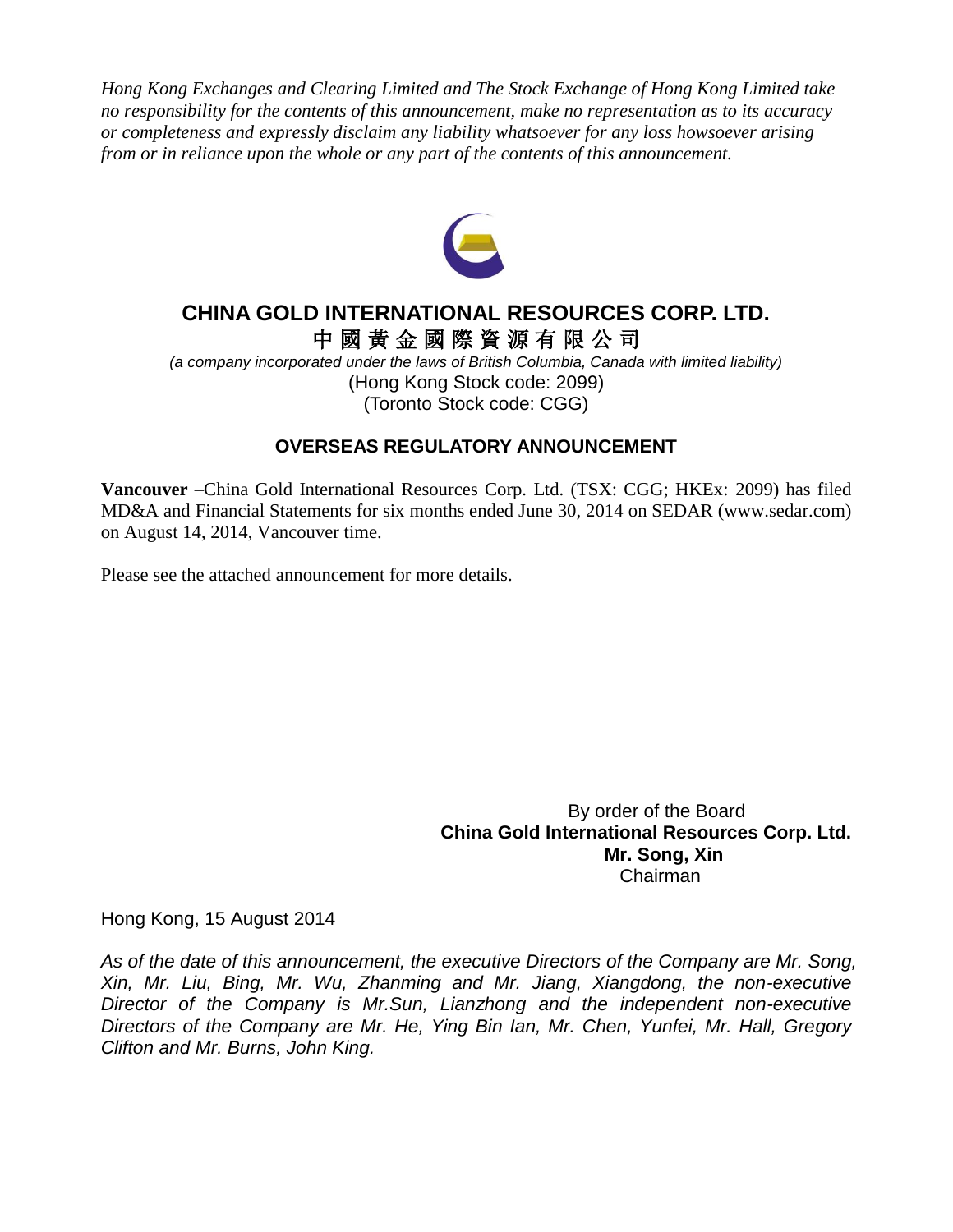Hong Kong Exchanges and Clearing Limited and The Stock Exchange of Hong Kong Limited take no responsibility for the contents of this announcement, make no representation as to its accuracy or completeness and expressly disclaim any liability whatsoever for any loss howsoever arising from or in reliance upon the whole or any part of the contents of this announcement.



# **China Gold International Resources Corp. Ltd.**

**Management's Discussion and Analysis of Financial Condition and Results of Operations Six months ended June 30, 2014 (Stated in U.S. dollars, except as otherwise noted)**

Suite 660, One Bentall Centre, 505 Burrard Street, Box 27, Vancouver, BC, V7X 1M4

Tel: 604-609-0598 Fax: 604-688-0598 E-mail: info @chinagoldintl.com, www.chinagoldintl.com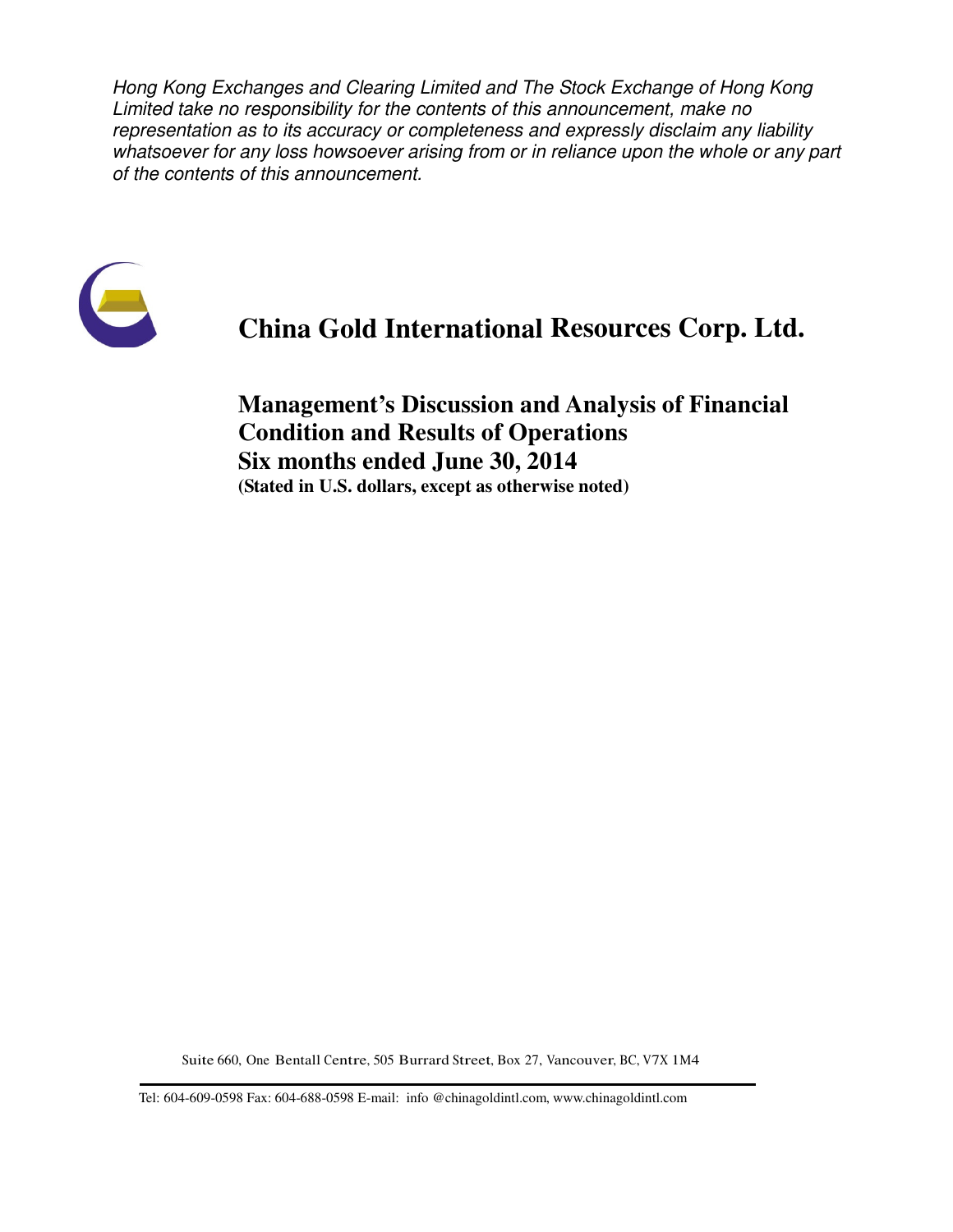# MANAGEMENT'S DISCUSSION AND ANALYSIS

*Management's Discussion and Analysis of Financial Condition and Results of Operations for the six month ended June 30, 2014 (Stated in U.S. dollars, except as otherwise noted)*

| <b>THE COMPANY</b>                                                                                                      | 3              |
|-------------------------------------------------------------------------------------------------------------------------|----------------|
| <b>OVERVIEW</b><br>PERFORMANCE HIGHLIGHTS<br><b>OUTLOOK</b>                                                             | 3<br>3<br>3    |
| <b>RESULTS OF OPERATIONS</b>                                                                                            | 4              |
| SELECTED QUARTERLY FINANCIAL DATA<br>SELECTED QUARTERLY PRODUCTION DATA AND ANALYSIS<br><b>REVIEW OF QUARTERLY DATA</b> | 4<br>4<br>5    |
| <b>NON-IFRS MEASURES</b>                                                                                                | 7              |
| <b>MINERAL PROPERTIES</b>                                                                                               | 8              |
| THE CSH MINE<br><b>THE JIAMA MINE</b>                                                                                   | 8<br>10        |
| <b>LIQUIDITY AND CAPITAL RESOURCES</b>                                                                                  | 12             |
| <b>CASH FLOWS</b>                                                                                                       | 12             |
| <b>OPERATING CASH FLOW</b><br><b>INVESTING CASH FLOW</b><br>FINANCING CASH FLOW                                         | 12<br>13<br>13 |
| <b>COMMITMENTS AND CONTINGENCIES</b>                                                                                    | 14             |
| <b>RELATED PARTY TRANSACTIONS</b>                                                                                       | 15             |
| PROPOSED TRANSACTIONS                                                                                                   | 15             |
| <b>CRITICAL ACCOUNTING ESTIMATES</b>                                                                                    | 15             |
| <b>CHANGE IN ACCOUNTING POLICIES</b>                                                                                    | 15             |
| FINANCIAL INSTRUMENTS AND OTHER INSTRUMENTS                                                                             | 16             |
| <b>OFF-BALANCE SHEET ARRANGEMENTS</b>                                                                                   | 16             |
| DIVIDEND AND DIVIDEND POLICY                                                                                            | 16             |
| <b>OUTSTANDING SHARES</b>                                                                                               | 16             |
| DISCLOSURE CONTROLS AND PROCEDURES AND INTERNAL CONTROL OVER FINANCIAL<br><b>REPORTING</b>                              | 16             |
| <b>RISK FACTORS</b>                                                                                                     | 16             |
| <b>QUALIFIED PERSON</b>                                                                                                 | 17             |
| ADDITIONAL STOCK EXCHANGE INFORMATION                                                                                   | 17             |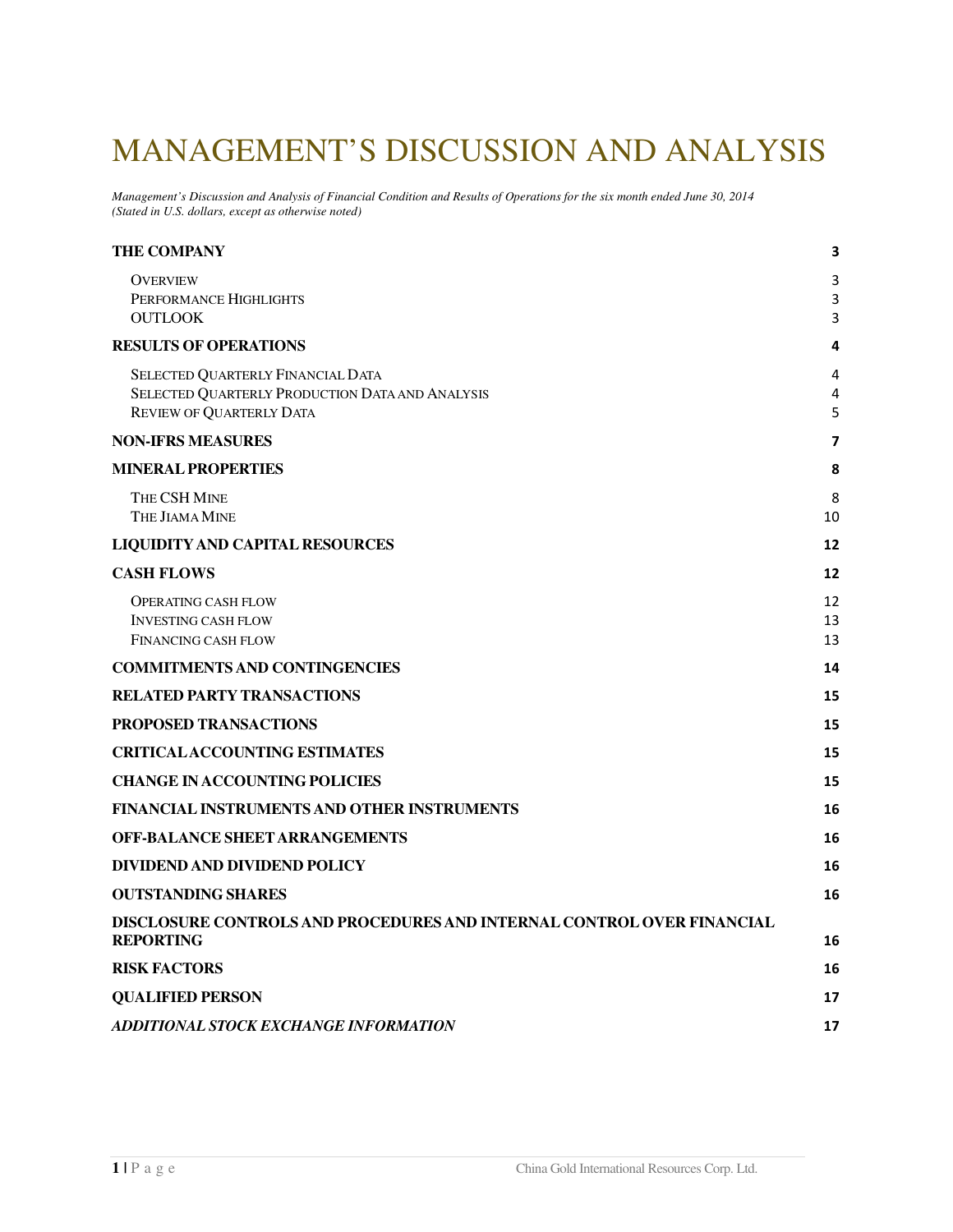The following Management Discussion and Analysis of financial condition and results of operations ("MD&A") is prepared as of August 14, 2014. It should be read in conjunction with the condensed consolidated interim financial statements and notes thereto of China Gold International Resources Corp. Ltd. (referred to herein as "China Gold International", the "Company", "we" or "our" as the context may require) for the six months ended June 30, 2014 and the six months ended June 30, 2013, respectively. Unless the context otherwise provides, references in this MD&A to China Gold International or the Company refer to China Gold International and each of its subsidiaries collectively on a consolidated basis.

The following discussion contains certain forward-looking statements relating to the Company's plans, objectives, expectations and intentions, which are based on the Company's current expectations and are subject to risks, uncertainties and changes in circumstances. Readers should carefully consider all of the information set out in this MD&A, including the risks and uncertainties outlined further in the Company's Annual Information Form ("Annual Information Form" or "AIF") dated March 25, 2014 on SEDAR at www.sedar.com. For further information on risks and other factors that could affect the accuracy of forward-looking statements and the result of operations of the Company, please refer to the sections titled "Forward-Looking Statements" and "Risk Factors" and to discussions elsewhere within this MD&A. China Gold International's business, financial condition or results of operations could be materially and adversely affected by any of these risks.

### FORWARD-LOOKING STATEMENTS

Certain statements made herein, other than statements of historical fact relating to the Company, represent forward-looking information. In some cases, this forward-looking information can be identified by words or phrases such as "may", "will", "expect", "anticipate", "contemplates", "aim", "estimate", "intend", "plan", "believe", "potential", "continue", "is/are likely to", "should" or the negative of these terms, or other similar expressions intended to identify forward-looking information. This forward-looking information includes, among other things; China Gold International's production estimates, business strategies and capital expenditure plans; the development and expansion plans and schedules for the CSH Gold Mine and the Jiama Mine; China Gold International's financial condition; the regulatory environment as well as the general industry outlook; general economic trends in China; and statements respecting anticipated business activities, planned expenditures, corporate strategies, participation in projects and financing, and other statements that are not historical facts.

By their nature, forward-looking information involves numerous assumptions, both general and specific, which may cause the actual results, performance or achievements of China Gold International and/or its subsidiaries to be materially different from any future results, performance or achievements expressed or implied by the forward–looking information. Some of the key assumptions include, among others, the absence of any material change in China Gold International's operations or in foreign exchange rates, the prevailing price of gold, copper and other non-ferrous metal products; the absence of lower-than-anticipated mineral recovery or other production problems; effective income and other tax rates and other assumptions underlying China Gold International's financial performance as stated in the Company's technical reports for its CSH Gold Mine and Jiama Mine; China Gold International's ability to obtain regulatory confirmations and approvals on a timely basis; continuing positive labor relations; the absence of any material adverse effects as a result of political instability, terrorism, natural disasters, litigation or arbitration and adverse changes in government regulation; the availability and accessibility of financing to China Gold International; and the performance by counterparties of the terms and conditions of all contracts to which China Gold International and its subsidiaries are a party. The forward-looking information is also based on the assumption that none of the risk factors identified in this MD&A or in the AIF that could cause actual results to differ materially from the forward-looking information actually occurs.

Forward-looking information contained herein as of the date of this MD&A is based on the opinions, estimates and assumptions of management. There are a number of important risks, uncertainties and other factors that could cause actual actions, events or results to differ materially from those described as forward-looking information. China Gold International disclaims any obligation to update any forward-looking information, whether as a result of new information, estimates, opinions or assumptions, future events or results, or otherwise except to the extent required by law. There can be no assurance that forward-looking information will prove to be accurate, as actual results and future events could differ materially from those anticipated in such statements. The forward-looking information in this MD&A is expressly qualified by this cautionary statement. The reader is cautioned not to place undue reliance on forward-looking information.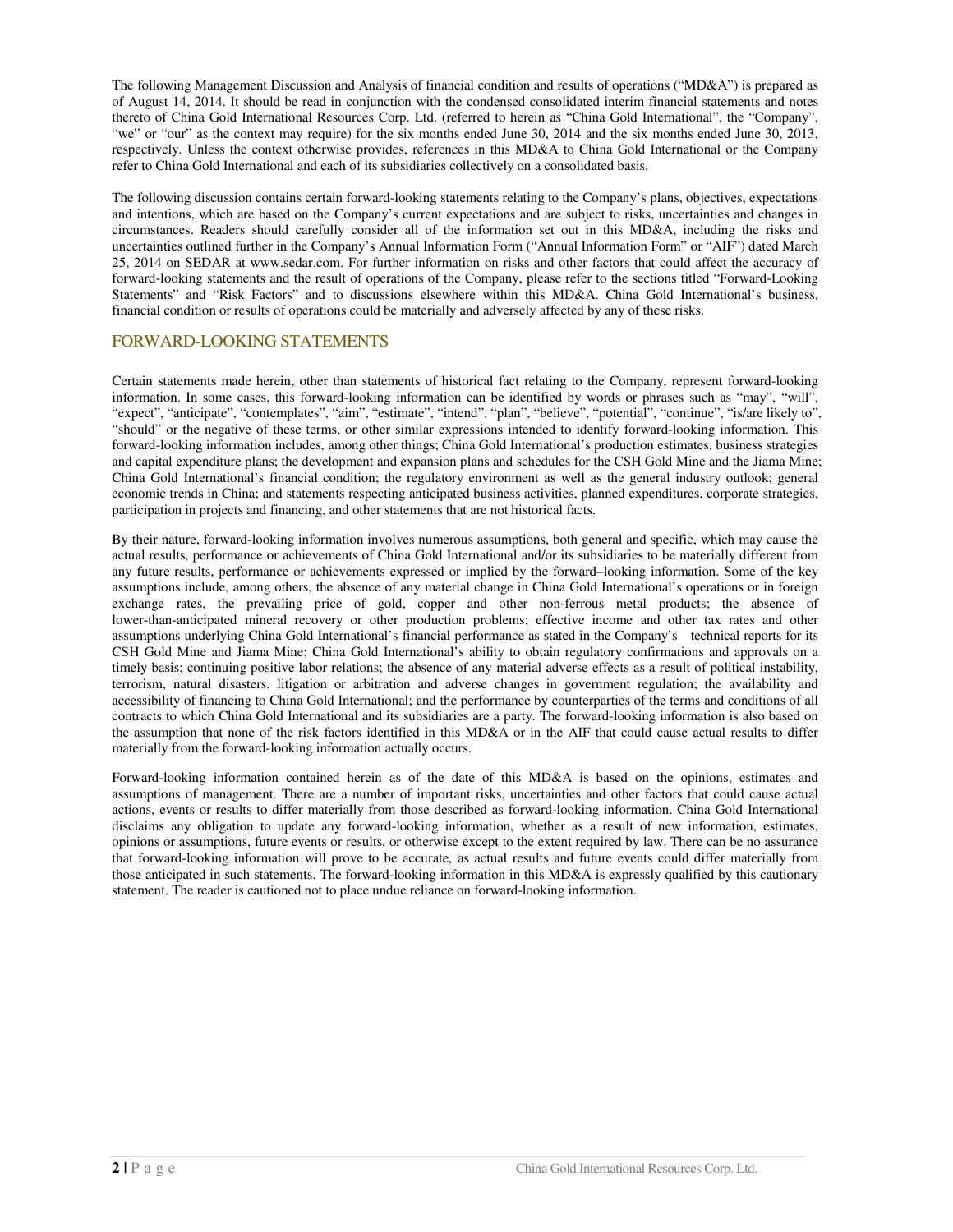### **THE COMPANY**

#### *Overview*

China Gold International is a gold and base metal mining company based in Vancouver, Canada. The Company's main business involves the acquisition, exploration, development and exploitation of gold and base metal properties.

The Company's principal mining operations are the Chang Shan Hao Gold Mine ("CSH Gold Mine" or "CSH Mine" or "CSH"), located in Inner Mongolia, China and the Jiama Copper-Gold Polymetallic Mine ("Jiama Mine" or "Jiama"), located in Tibet, China. China Gold International holds a 96.5% interest in the CSH Gold Mine, while its Chinese joint venture ("CJV") partner holds the remaining 3.5% interest. The CSH Mine commenced commercial production on July 1, 2008. The Company holds a 100% interest in the Jiama Mine. Jiama hosts a large scale polymetallic deposit containing copper, gold, molybdenum, silver, lead and zinc. The Jiama Mine commenced commercial production in September 2010.

China Gold International's common shares are listed on the Toronto Stock Exchange ("TSX") and The Stock Exchange of Hong Kong Limited (the "Hong Kong Stock Exchange" or "HKSE") under the symbol CGG and the stock code 2099, respectively. Additional information about the Company, including the Company's Annual Information Form, is available on SEDAR at sedar.com as well as Hong Kong Exchange News at hkexnews.hk.

#### *Performance Highlights*

#### *Three months ended June 30, 2014*

- Revenue decreased by 41% to US\$48.5 million from US\$81.6 million for the same period in 2013;
- Net profit after income taxes decreased by 57% to US\$8.4 million from US\$19.6 million for the same period in 2013.
- Gold production from the CSH Mine decreased by 23% to 24,571 ounces from 32,111 ounces for the same period in 2013.
- Copper production from the Jiama Mine increased by 25% to 4,376 tonnes (approximately 9.6 million pounds) from 3,493 tonnes (approximately 7.7 million pounds) for the same period in 2013.

#### *Six months ended June 30, 2014*

- Revenue decreased by 46% to US\$85.2 million from US\$158.4 million for the same period in 2013;
- Net profit after income taxes decreased by 72% to US\$9.8 million from US\$34.6 million for the same period in 2013.
- Gold production from the CSH Mine decreased by 20% to 51,689 ounces from 64,274 ounces for the same period in 2013.
- Copper production from the Jiama Mine decreased by 23% to 5,087 tonnes (approximately 11.2 million pounds) from 6,576 tonnes (approximately 14.5 million pounds) for the same period in 2013.

### *OUTLOOK*

- On May 15, 2014, the Company reported expected 2014 annual gold production guidance to be 208,000 ounces. The Company revises this 2014 annual gold production guidance to 165,000 ounces. This is an 11% increase from the 2013 actual gold output of 148,326 ounces of gold. The revision of the forecast is due to the longer commissioning period of the expansion at CSH, caused by repair and reinforcement of the heap leach pad. In addition, the revision is in consideration of the longer gold recovery period due to the increased heap leach height which resulted in reduced gold production in the first half of 2014. The Company has sufficient funding and operational and technical expertise to successfully resolve those challenges.
- In the first half of 2014 the Company had reported that its ongoing initiatives to increase production, productivity and efficiency at the Jiama Mine were expected to enable it to meet its previously mentioned 2014 production guidance of approximately 50 million pounds of copper. The Company revises its 2014 expected copper production guidance to 28.6 million pounds, which is a slight increase from the 2013 actual copper output of 28.3 million pounds. This revision is due to the reduced production in the first quarter of 2014, as Jiama experienced power supply shortages. In addition, the revision is in consideration of expected lower recovery rate from the high oxide ore from the south pit during the second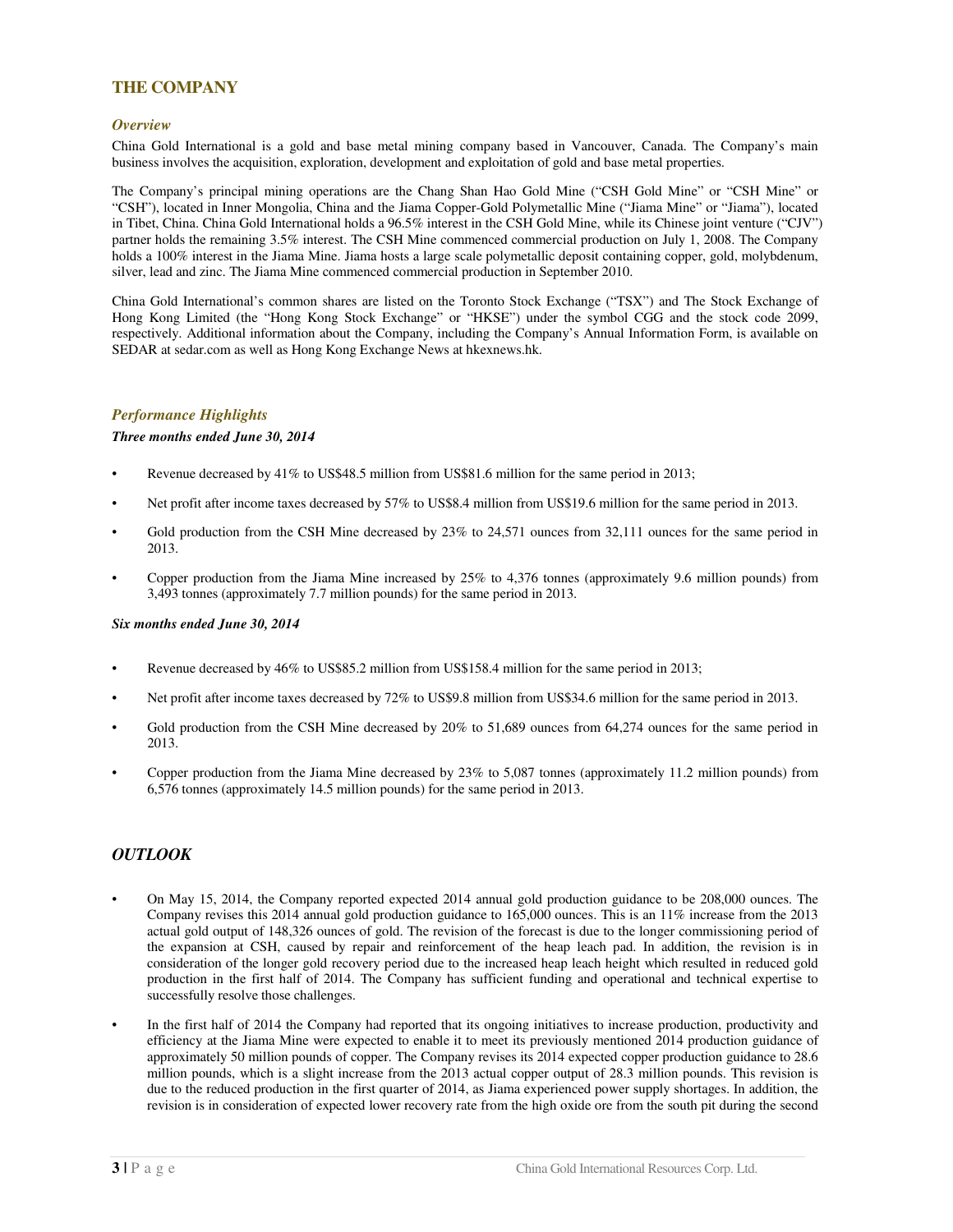half of 2014, uncertainties relating to power supply shortage in the fourth quarter and duration of the commissioning period of the Phase II expansion.

- The Company will continue to leverage the technical and operating experience of the Company's controlling shareholder, China National Gold Group Corporation ("CNG"), to improve operations at its mines. In addition, the Company continues to focus its efforts on increasing production while minimizing costs at both mines.
- To fulfill its growth strategy, the Company is continually working with CNG and other interested parties to identify potential international mining acquisition opportunities, namely projects outside of China, which can be readily and quickly brought into production with the expansion potential through continued exploration.
- On July 17, 2014, the Company completed a bond issuance with an aggregate principal amount of US\$ 500 million at an issue price of 99.634%. The three year bond has a coupon rate of 3.5% with a maturity date of July 17, 2017.

### **RESULTS OF OPERATIONS**

#### *Selected Quarterly Financial Data*

#### **QUARTER ENDED**

|                                       | 2014       |          | 2013       |          |            | 2012     |           |          |
|---------------------------------------|------------|----------|------------|----------|------------|----------|-----------|----------|
| (US\$ in thousands except per share)  | $30 -$ Jun | $31-Mar$ | $31 - Dec$ | $30-Sep$ | $30 - Jun$ | $31-Mar$ | $31$ -Dec | $30-Sep$ |
| Revenues                              | 48,541     | 36,659   | 68,507     | 75.733   | 81,622     | 76,746   | 93.387    | 84,938   |
| Cost of sales                         | 29,084     | 22,285   | 50,990     | 48,478   | 53,809     | 47.456   | 54.190    | 51,207   |
| Mine operating earnings.              | 19,457     | 14,374   | 17.517     | 27,255   | 27,813     | 29,290   | 39.197    | 33,731   |
| General and administrative expenses   | 5,892      | 6.015    | 5,471      | 7.410    | 5.665      | 7.157    | 7.880     | 6,020    |
| Exploration and evaluation expenses   | 53         | 45       | 83         | 45       | 50         | 69       | 149       | 59       |
| Income from operations                | 13,512     | 8.314    | 11.962     | 19,800   | 22,098     | 22,064   | 31.168    | 27,652   |
| Foreign exchange gain (loss)          | 182        | 752      | (216)      | 894      | 684        | 152      | (844)     | 1.976    |
| Finance costs                         | 3.781      | 3.398    | 2.916      | 2.665    | 2.500      | 2.573    | 3.230     | 3.080    |
| Profit before income tax              | 11,147     | 5.863    | 8.861      | 19.162   | 24,769     | 20.755   | 28.545    | 32,903   |
| Income tax expense                    | 2,759      | 4.498    | 2.202      | 3.279    | 5,208      | 5,676    | 7.506     | 6.508    |
| Net income                            | 8,388      | 1.365    | 6.659      | 15.883   | 19.561     | 15.079   | 21,039    | 26,395   |
| Basic earnings<br>per share (cents)   | 1.93       | 0.29     | 1.60       | 3.84     | 4.78       | 3.66     | 5.13      | 6.44     |
| Diluted earnings<br>per share (cents) | 1.93       | 0.29     | 1.60       | 3.84     | 4.78       | 3.66     | 5.13      | 6.44     |

#### *Selected Quarterly Production Data and Analysis*

| <b>CSH Mine</b>                                          | Three months ended June 30, |        | Six months ended June 30, |        |
|----------------------------------------------------------|-----------------------------|--------|---------------------------|--------|
|                                                          | 2014                        | 2013   | 2014                      | 2013   |
| Gold sales (US\$ million)                                | 27.74                       | 46.20  | 59.33                     | 93.60  |
| Realized average price $(1)$ (US\$)<br>of gold per ounce | 1.235                       | 1.344  | 1.254                     | 1,452  |
| Gold produced (ounces)                                   | 24,571                      | 32.111 | 51,689                    | 64.274 |
| Gold sold (ounces)                                       | 22,467                      | 34,364 | 47,297                    | 64.461 |
| Total production $cos^{(2)}$ (US\$ per ounce)            | 733                         | 877    | 759                       | 912    |
| Cash production $cost^{(2)}$ (US\$ per ounce)            | 446                         | 734    | 519                       | 770    |

*(1)* Net of resource compensation fees that is based on revenue and paid to PRC government

*(2)* Non-IFRS measure. See 'Non-IFRS measures' section of this MD&A

Gold production at the CSH Mine decreased by 23% from 32,111 ounces for the three months ended June 30, 2013 to 24,571 ounces for the three months ended June 30, 2014. The major reasons for the decrease in production are an increased height of the leaching heap leading to a longer gold recovery period.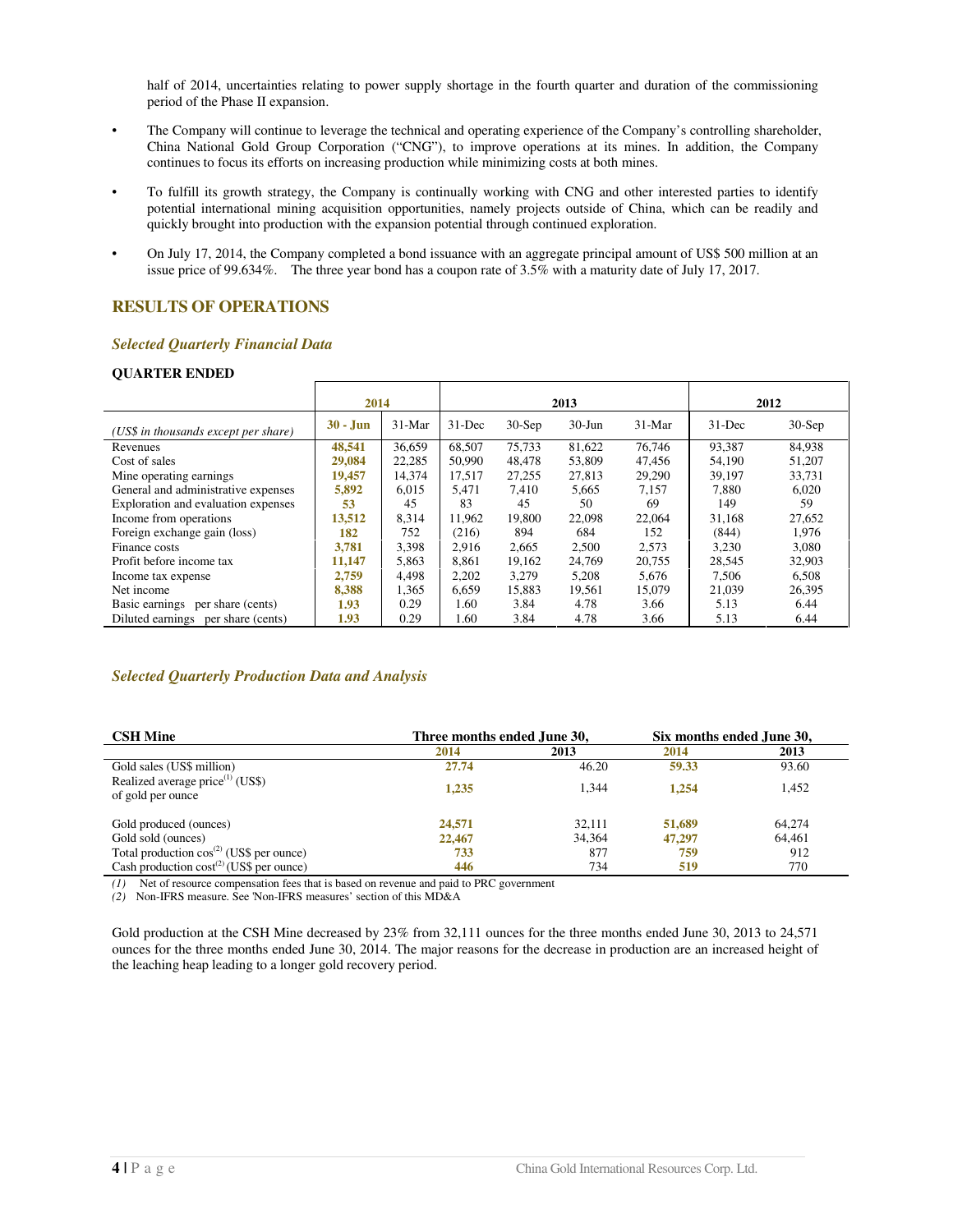The cash production cost, and total production cost of gold for the three months ended June 30, 2014 both decreased compared with the same period in 2013. The major reason is lower processing and waste rock removal costs during the current quarter.

| Jiama Mine                                                                                                        | Three months ended<br>June 30, |           | Six months ended<br><b>June 30,</b> |            |  |
|-------------------------------------------------------------------------------------------------------------------|--------------------------------|-----------|-------------------------------------|------------|--|
|                                                                                                                   | 2014                           | 2013      | 2014                                | 2013       |  |
| Copper sales <sup><math>(1)</math></sup> (million US\$)                                                           | 14.89                          | 26.97     | 18.78                               | 50.49      |  |
| Realized average $price^{(2)}$ (US\$ per pound of copper) after<br>smelting fee discount                          | 2.40                           | 2.74      | 2.55                                | 2.88       |  |
| Copper produced (tonne)                                                                                           | 4,376                          | 3,493     | 5,087                               | 6,576      |  |
| Copper produced (pound)                                                                                           | 9,646,650                      | 7,700,575 | 11,215,140                          | 14,498,013 |  |
| Copper sold (tonne)                                                                                               | 2,794                          | 3.810     | 3,356                               | 6,839      |  |
| Copper sold (pound)                                                                                               | 6,158,932                      | 8,399,073 | 7,397,630                           | 15,077,771 |  |
| Gold produced (ounce)                                                                                             | 5,590                          | 4,789     | 6,335                               | 8,128      |  |
| Gold sold (ounce)                                                                                                 | 3,762                          | 4,886     | 4,458                               | 8,325      |  |
| Silver produced (ounce)                                                                                           | 332,129                        | 274,316   | 377,972                             | 539,590    |  |
| Silver sold (ounce)                                                                                               | 204,533                        | 288,329   | 242,129                             | 533,447    |  |
| Total copper production $cost^{(3)}$ (US\$ per pound)<br>Total copper production $cost^{(3)}$ (US\$ per pound     | 2.87                           | 3.56      | 3.33                                | 3.68       |  |
| after by-products credits $(4)$ )                                                                                 | 1.78                           | 2.11      | 2.21                                | 2.25       |  |
| Cash copper production $cost^{(4)}$ (US\$ per pound)<br>Cash copper production $cost^{(4)}$ (US\$ per pound after | 2.18                           | 3.00      | 2.25                                | 3.01       |  |
| by-products credits <sup>(4)</sup> )                                                                              | 1.09                           | 1.55      | 1.12                                | 1.59       |  |

(1) Net of resource compensation fees that is based on revenue and paid to PRC government

(2) a discount factor of 15-17% is applied to the copper bench mark price to compensate the refinery costs incurred by the buyers

(3) Production costs include expenditures incurred at the mine sites for the activities related to production including mining, processing,

mine site G&A and royalties etc.

(4) Non-IFRS measure. See 'Non-IFRS measures' section of this MD&A

During the three months ended June 30, 2014, the Jiama Mine produced 4,376 tonnes (approximately 9.6 million pounds) of copper, an increase of 25% compared with the three months ended June 30, 2013 (3,493 tonnes, or 7.7 million pounds). The increase in production was mainly due to higher grade ores are mined during the current period.

The cash production cost of copper per pound, and the total production cost of copper per pound both decreased due to the increase in the grade of ores during the current period.

#### *Review of Quarterly Data*

#### *Three months ended June 30, 2014 compared to three months ended June 30, 2013*

**Revenue** of US\$48.5 million for the second quarter of 2014 decreased by US\$33.1 million, from US\$81.6 million for the same period in 2013.

Revenue from the CSH Mine was US\$28.1 million (2013: US\$46.2 million), a decrease of US\$18.1 million, due to a 35% decrease in gold sales volume and significantly lower gold prices. Gold produced by the CSH Mine was 24,571 ounces (gold sold: 22,467), compared to 32,111 ounces (gold sold: 34,363 ounces) for the same period in 2013. Despite the higher grade of ore, gold output decreased from the comparative period due to lower recovery rates as a result of a longer leaching time with an increased height of the leaching heap.

Revenue from the Jiama Mine was US\$20.4 million compared to US\$35.4 million for the same period in 2013. Total copper sold was 2,794 tonnes (6.16 million pounds) for the three months ended June 30, 2014, a decrease of 27% from 3,810 tonnes (8.4 million pounds) for the same period in 2013 primarily due to changes in market demand. During the three month period, the Company was stockpiling the copper concentrate until market demand improves.

**Cost of sales** of US\$29.1 million for the quarter ended June 30, 2014, a decrease of US\$24.7 million from US\$53.8 million for the same period in 2013. CSH contributed to 55% of the decrease in cost of sales, primarily due to lower production volume and reduced processing costs. Jiama contributed to 45% of the decrease in cost of sales. Cost of sales as a percentage of revenue for the Company decreased to 60% from 66% for the three months ended June 30, 2014 compared to 2013.

**Mine operating earnings** of US\$19.5 million for the three months ended June 30, 2014 a decreas of 30%, or US\$8.3 million, from US\$27.8 million for the same period in 2013 period. Mine operating earnings as a percentage of revenue increased to 40% from 34% for the three months ended June 30, 2014 compared to 2013.

**General and administrative expenses** increased by US\$0.2 million, from US\$5.6 million for the quarter ended June 30, 2013 to US\$5.8 million for the quarter ended June 30, 2014. The increase is consistent with the Company's overall growth strategy.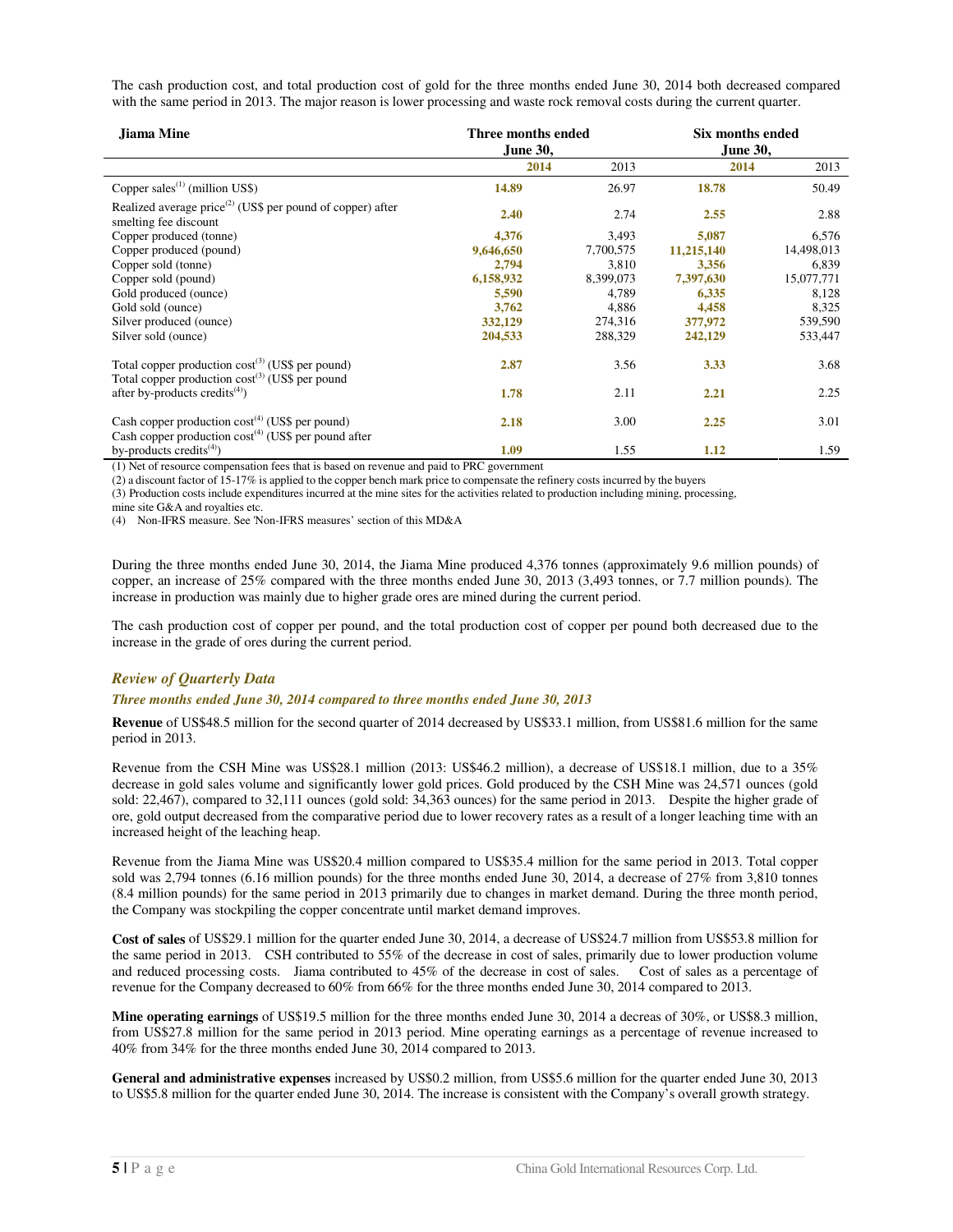**Income from operations** for the second quarter of 2014 of US\$13.5 million, a decrease of US\$8.6 million from US\$22.1 million for the same period in 2013.

**Finance costs** of US\$3.8 million for the three months ended June 30, 2014 increased by US\$1.3 million, from US\$2.5 million for the same period in 2013. The increase is due to interest expense incurred from short-term loans obtained by CSH during the third quarter of 2013 and the first half of 2014. During the three months ended June 30, 2014, interest payments of US\$3.7 million (2013: US\$1.2 million) were capitalized for borrowing costs related to the Jiama Mine expansion.

**Foreign exchange gain** decreased to a gain of US\$0.18 million for the three months ended June 30, 2014 from a gain of US\$0.68 million for the same 2013 period. The 2014 gain is related to the revaluation of monetary items held in Chinese RMB and Hong Kong Dollars, which was based on changes in the RMB/HKD/USD exchange rates.

**Interest and other income** of US\$1.2 million for the three months ended June 30, 2014 decreased from US\$4.5 million for the three months ended June 30, 2013, due to reduced interest income earned on term deposits which were utilized during the second half of 2013.

**Income tax expense** of US\$2.7 million for the second quarter of 2014 decreased by 48%, from US\$5.2 million for the comparative 2013 period, primarily due to Jiama's reduced income tax expense. During the current quarter, the Company had US\$0.8 million of deferred tax expense compared to US\$3.7 million deferred tax credit in 2013, the change is attributed to the depreciation of the RMB.

**Net income** of the Company decreased by US\$11.1 million from US\$19.5 million for the three months ended June 30, 2013 to US\$8.4 million for the three months ended June 30, 2014.

#### *Six months ended June 30, 2014 compared to six months ended June 30, 2013*

**Revenue** of US\$85.2 million for the first half of 2014 decreased by US\$73.2 million, from US\$158.4million for the same period in 2013.

Revenue from the CSH Mine was US\$59.7 million (2013: US\$93.6 million), a decrease of US\$33.9 million, due to a 27% decrease in gold sales volume and significantly lower gold prices. Gold produced by the CSH Mine was 51,689 ounces (gold sold: 47,297), compared to 64,274 ounces (gold sold: 64,641 ounces) for the same period in 2013, due to longer recovery periods as a result of the increased height of the leaching heap.

Revenue from the Jiama Mine was US\$25.5 million compared to US\$64.7 million for the same period in 2013. Total copper sold was 3,356 tonnes (7.4 million pounds) for the six months ended June 30, 2014, a decrease of 51% from 6,839 tonnes (15.08 million pounds) for the same period in 2013. The decrease in revenue is primarily attributed to a significant decrease in copper production during the first quarter of 2014, due to a seasonal electricity shortage experienced by the Jiama Mine. Refer to the "Power Shortage" section for more details.

**Cost of sales** of US\$51.4 million for the six months ended June 30, 2014, a decrease of US\$49.9 million from US\$101.3 million for the same period in 2013. The decrease in cost of sales was substantially due to Jiama's lower production volume during the first quarter of 2014 (Refer to the "Power Shortage" section for further discussion). CSH contributed to 46% of the decrease in cost of sales, primarily due to reduced processing costs. Cost of sales as a percentage of revenue for the Company decreased to 60% from 64% for the six months ended June 30, 2014 compared to 2013.

**Mine operating earnings** of US\$33.8 million for the six months ended June 30, 2014 decreased by 41%, or US\$23.3 million, from US\$57.1 million for the comparative 2013 period. Mine operating earnings as a percentage of revenue increased to 40% from 36% for the six months ended June 30, 2014 compared to 2013.

**General and administrative expenses** decreased by US\$0.9 million, from US\$12.8 million for the six months ended June 30, 2013 to US\$11.9 million for the comparative period in 2014. The decrease is due to the Company's implementation of an overall cost reduction program.

**Income from operations** for the first half of 2014 of US\$21.8 million, decreased by US\$22.3 million from US\$44.1 million for the same period in 2013.

**Finance costs** of US\$7.2 million for the six months ended June 30, 2014 increased by US\$2.1 million, from US\$5.07 million for the same period in 2013. The increase is due to interest expense incurred from short-term loans obtained by CSH during the third quarter of 2013 and the first half of 2014. During the six months ended June 30, 2014, US\$7.2 million (2013: US\$1.9 million) of interest payments were capitalized for borrowing costs related to the Jiama Mine expansion.

**Foreign exchange gain** increased to a gain of US\$0.9 million for the six months ended June 30, 2014 from a gain of US\$0.8 million for the same 2013 period. The 2014 gain is related to the revaluation of monetary items held in Chinese RMB and Hong Kong Dollars, which was based on changes in the RMB/HKD/USD exchange rates.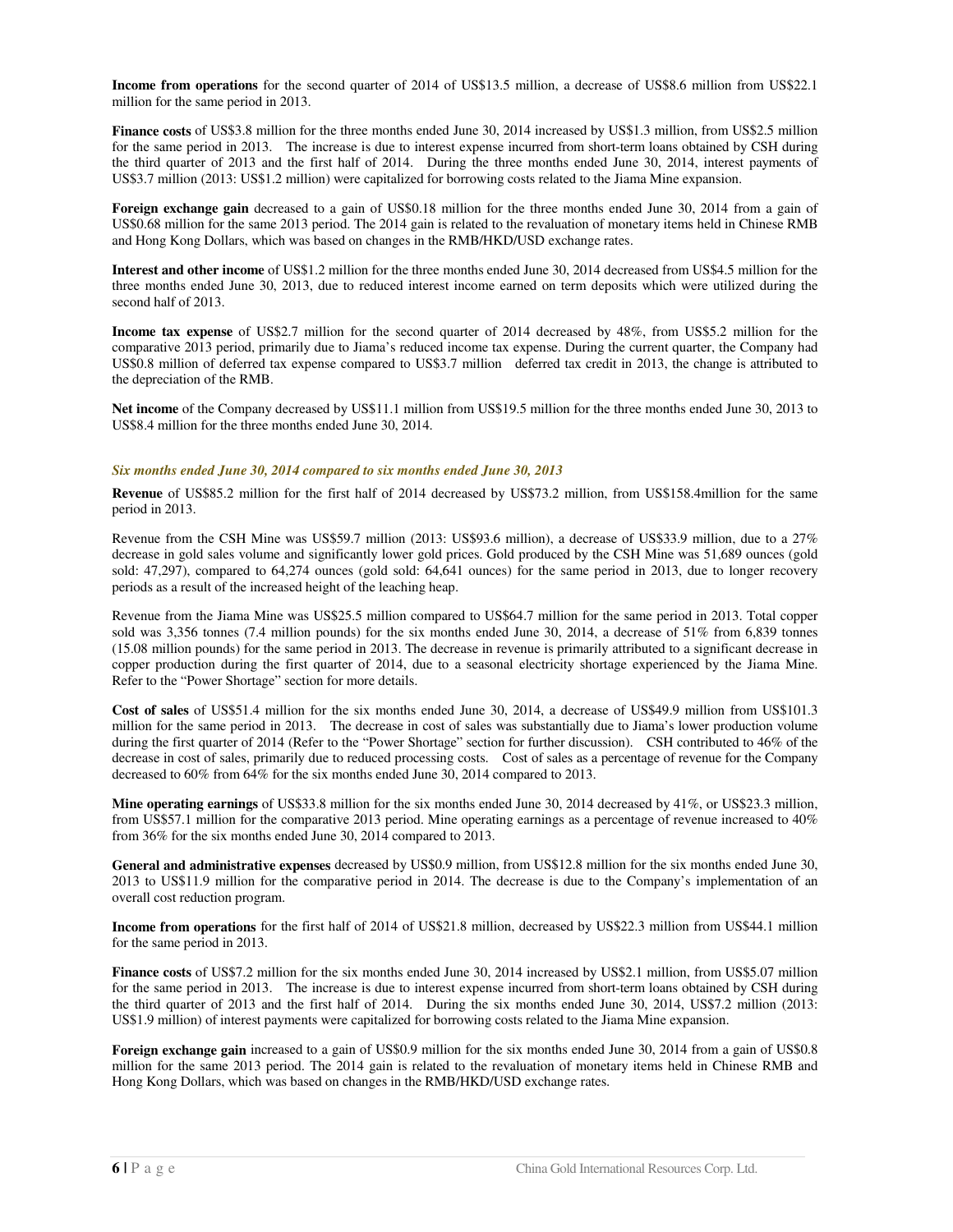**Interest and other income** of US\$1.4 million for the six months ended June 30, 2014 decreased from US\$5.6 million for the six months ended June 30, 2013, due to reduced interest income earned on term deposits which were utilized during 2013 and a government grant received by the Jiama Mine in 2013.

**Income tax expense** of US\$7.3 million for the first half of 2014 decreased by 33%, from US\$10.9 million for the comparative 2013 period, primarily due to Jiama's reduced income tax expense. During the current period, the Company had US\$3.8 million of deferred income tax expense compared to US\$4.4 million deferred income tax credit in 2013, the change is attributed to the depreciation of the RMB.

**Net income** of the Company decreased by US\$24.9 million from US\$34.6 million for the six months ended June 30, 2013 to US\$9.7 million for the six months ended June 30, 2014.

### **NON-IFRS MEASURES**

The following table provides certain unit cost information on a cash cost of production per tonne (non-IFRS) basis for the CSH Gold Mine for the three and six months ended June 30, 2014 and 2013:

#### **CSH Mine**

|                                          | Three months ended June 30, |      | Six months ended June 30, |      |
|------------------------------------------|-----------------------------|------|---------------------------|------|
|                                          | 2014                        | 2013 | 2014                      | 2013 |
|                                          | US\$                        | US\$ | US\$                      | US\$ |
| Cost of mining per tonne of ore          | 1.37                        | 1.35 | 1.37                      | 1.42 |
| Cost of mining waste per tonne of ore.   | 1.70                        | 2.20 | 1.47                      | 2.32 |
| Other mining costs per tonne of ore.     | 0.34                        | 0.51 | 0.38                      | 0.50 |
| Total mining costs per tonne of ore.     | 3.41                        | 4.06 | 3.22                      | 4.24 |
|                                          |                             |      |                           |      |
| Cost of reagents per tonne of ore        | 0.59                        | 1.28 | 0.61                      | 1.39 |
| Other processing costs per tonne of ore. | 0.55                        | 1.07 | 0.59                      | 1.15 |
| Total processing cost per tonne of ore.  | 1.14                        | 2.35 | 1.20                      | 2.54 |

The cash cost of production is a measure that is not in accordance with IFRS.

The Company has included cash production cost per ounce gold data to supplement its consolidated financial statements, which are presented in accordance with IFRS. Non-IFRS measures do not have any standardized meaning prescribed under IFRS, and therefore they may not be comparable to similar measures employed by other companies. The data is intended to provide additional information and should not be considered in isolation or as a substitute for measures of performance, operating results or financial condition prepared in accordance with IFRS. The Company has included cash production cost per ounce data because it understands that certain investors use this information to determine the Company's ability to generate earnings and cash flow. The measure is not necessarily indicative of operating results, cash flow from operations, or financial condition as determined under IFRS. Cash production costs are determined in accordance with the Gold Institute's Production Cost Standard.

The following table provides a reconciliation of cost of sales to the cash costs of production in total dollars and in dollars per gold ounce for the CSH Mine or per copper tonne for the Jiama Mine:

| <b>CSH Mine (G010)</b>         |             |                   |                             |                   |              |                           |             |                   |  |
|--------------------------------|-------------|-------------------|-----------------------------|-------------------|--------------|---------------------------|-------------|-------------------|--|
|                                |             |                   | Three months ended June 30, |                   |              | Six months ended June 30, |             |                   |  |
|                                | 2014        |                   | 2013                        |                   | 2014         |                           | 2013        |                   |  |
|                                | US\$        | US\$<br>Per ounce | US\$                        | US\$<br>Per ounce | US\$         | US\$<br>Per ounce         | US\$        | US\$<br>Per ounce |  |
| Total production costs         | 16,472,437  | 733               | 30,130,588                  | 877               | 35,921,442   | 759                       | 58,817,491  | 912               |  |
| Adjustments                    | (6,453,006) | (287)             | (4,917,191)                 | (143)             | (11,380,113) | (241)                     | (9,172,062) | (142)             |  |
| Total cash<br>production costs | 10,019,431  | 446               | 25, 213, 397                | 734               | 24,541,329   | 518                       | 49,645,429  | 770               |  |

#### **CSH Mine (Gold)**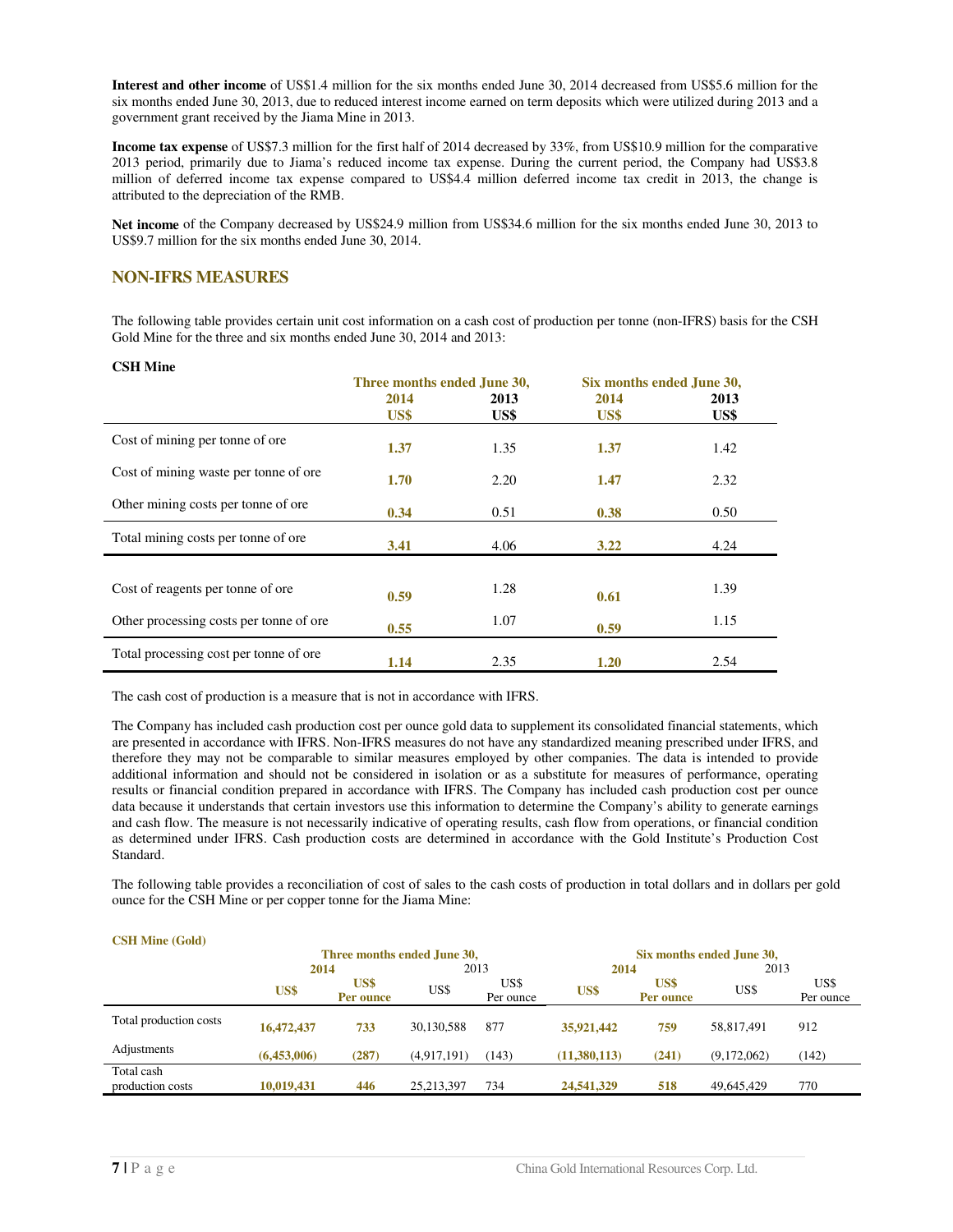#### **Jiama Mine (Copper)**

|                                                             | Three months ended June 30, |              |                |        | Six months ended June 30. |              |                |        |
|-------------------------------------------------------------|-----------------------------|--------------|----------------|--------|---------------------------|--------------|----------------|--------|
|                                                             | 2014                        |              | 2013           |        | 2014                      |              | 2013           |        |
|                                                             |                             | US\$         |                | US\$   |                           | US\$         |                | US\$   |
|                                                             | US\$                        | Per          | US\$           | Per    | US\$                      | Per          | US\$           | Per    |
|                                                             |                             | <b>Pound</b> |                | pound  |                           | <b>Pound</b> |                | pound  |
| Total production costs                                      | 17,683,434                  | 2.87         | 29,884,906     | 3.56   | 24,665,546                | 3.33         | 55,451,224     | 3.67   |
| Adjustments                                                 | (4,243,415)                 | (0.69)       | (4,717,582)    | (0.56) | (8,015,042)               | (1.08)       | (10,008,495)   | (0.66) |
| Total cash production<br>costs                              | 13,440,019                  | 2.18         | 25, 167, 324   | 3.00   | 16,650,504                | 2.25         | 45,442,729     | 3.01   |
| By-product credits                                          | (6,704,343)                 | (1.09)       | (12, 143, 093) | (1.45) | (8,332,636)               | (1.13)       | (21, 543, 181) | (1.42) |
| Total cash production<br>costs after by-products<br>credits | 6,735,677                   | 1.09         | 13.024.231     | 1.55   | 8,317,868                 | 1.12         | 23,899,548     | 1.59   |

Production costs above include expenditures incurred on the mine sites for activities related to production. The adjustments above include depreciation and depletion, amortization of intangible assets, and selling expenses included in total production costs.

#### **MINERAL PROPERTIES**

#### *The CSH Mine*

The CSH Mine is located in the Inner Mongolia Autonomous Region of China (Inner Mongolia). The property hosts two low-grade, near surface gold deposits, along with other mineralized prospects. The main deposit is called the Northeast Zone (the "Northeast Zone"), while the second, smaller deposit is called the Southwest Zone (the "Southwest Zone").

The CSH Mine is owned and operated by Inner Mongolia Pacific Mining Co. Limited, a Chinese Joint Venture in which China Gold International holds a 96.5% interest and Ningxia Nuclear Industry Geological Exploration Institution (formerly known as Brigade 217) holds the remaining 3.5%.

#### **CSH Mine Expansion**

The CSH Mine is currently operating at a 30,000 tpd capacity, producing over 133,000 ounces of gold per annum. The mining rate will be gradually increased to 60,000 ptd by the end of 2014. A NI 43-101 compliant Technical Report Expansion Feasibility Study for the CSH Gold Project ("CSH Technical Report") has been completed by a group of Qualified Persons ("QP"). This report was prepared following the 2011 drilling campaign. The CSH Technical Report supports an expansion plan to increase the processing capacity from 30,000 tpd to 60,000 tpd with a mine life of 11 years. The CSH Technical Report delineates the open pit reserves at the CSH Mine at over 213 million tonnes of ore containing about 4.08 million ounces of gold. Gold production will be increased from the current 133,000 ounces per annum to about 260,000 ounces per annum by 2016. The estimated capital expenditure is US\$212.9 million. The After-Tax Net Present Value (NPV) is US\$642 million using a discount rate of 9% and an assumed gold price of \$1,380/oz.

The CSH Technical Report is available at sedar.com and hkexnews.hk.

As of October 31, 2013, expansion construction for the additional 30,000 tpd three stage closed circuit crushing system, the new heap leach pad and the new ADR (Adsorption, Desorption and Refining) plant were all completed. The new 80 kilometer long 110kilovolt ("KV") power line was also completed by the end of November 2013 and began providing power for testing in December 2013. The Company is currently performing test runs on the new 30,000 tpd crushing and processing system, from which gold output is expected to commence during the second half of 2014.

The capital expenditure incurred in the CSH Mine for the six months ended June 30, 2014 was US\$ 15.2 million.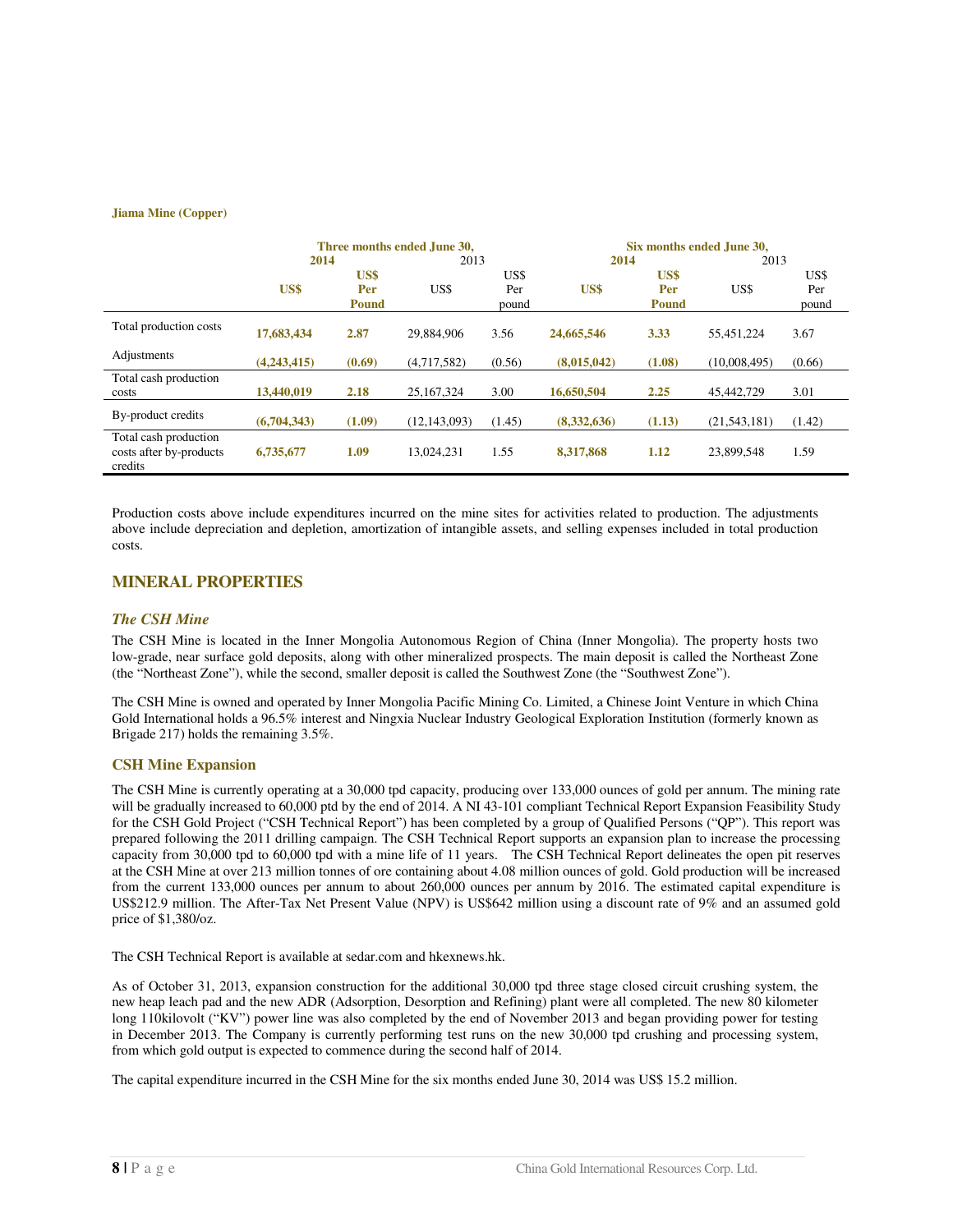|  |  | The major new contracts entered into during the six months ended June 30, 2014 |
|--|--|--------------------------------------------------------------------------------|
|  |  |                                                                                |

| Item<br>No.    | <b>Contact Name</b>                                                                         | Counterpart                                                     | Subject amount<br>(US \$ millions) | Contract period<br><i>(effective)</i><br>day and expiration date) | Date of<br>Contract |
|----------------|---------------------------------------------------------------------------------------------|-----------------------------------------------------------------|------------------------------------|-------------------------------------------------------------------|---------------------|
|                | Geomembrane Laying Contract of<br>Remaining Heap Leaching of<br>$2B \cdot 2A$               | Beijing LAN Environment<br>Engineering Co., LTD                 | 3.6                                | $3/11/2014 - 3/10/2015$                                           | 3/20/2014           |
| $\mathcal{D}$  | Sodium Cyanide Purchase and<br>Sales Contract                                               | Hebei Integrity Co., LTD                                        | 15.6                               | $3/1/2014 - 12/30/2014$                                           | 3/1/2014            |
| $\mathcal{R}$  | Carriage Contract of Crushing<br>Finished Products from Crushing<br>Plants to Heap Leaching | Baotou TED Earthwork<br>Engineering Co., LTD                    | 16.5                               | $1/16/2014 - 1/15/2017$                                           | 2/27/2014           |
| $\overline{4}$ | Earthwork Engineering Contract<br>of Remaining Heap Leaching of<br>$2B \cdot 2A$            | Changchun Xinxingyu<br>Building Installation co.,<br><b>LTD</b> | 3.1                                | $2/16/2014 - 2/16/2015$                                           | 2/25/2014           |

### **Production Update**

#### **CSH Mine**

|                               | Three months ended<br><b>June 30,</b> |            | Six months ended<br>June 30, |            |
|-------------------------------|---------------------------------------|------------|------------------------------|------------|
|                               | 2014                                  | 2013       | 2014                         | 2013       |
| Ore placed on pad (tonnes)    | 5,986,675                             | 3,264,226  | 11,005,818                   | 6,510,994  |
| Average grade of ore $(g/t)$  | 0.57                                  | 0.48       | 0.54                         | 0.46       |
| Recoverable gold (ounces)     | 64,055                                | 36,553     | 112,951                      | 70,717     |
| Ending ore inventory (ounces) | 127,041                               | 43,195     | 127,041                      | 43,195     |
| Waste rock mined (tonnes)     | 22,723,797                            | 22,098,696 | 36,308,720                   | 44,389,687 |

For the three months ended June 30, 2014, the total amount of ore put on the leach pad was 6.0 million tonnes, with total contained gold of 64,055 ounces. The accumulative project-to-date gold recovery rate has decreased from approximately 53.47% at the end of March 2014 to 50.45% at the end of June 2014.

#### **Exploration**

The Company did not conduct drilling at CSH during the first half of 2014. The Company continues to conduct surface reconnaissance and exploration for expansion opportunities around the CSH Mine.**Mineral Reserves Update**

CSH Mine Resources by category, Northeast and Southwest pits combined at December 31, 2013 under NI 43-101:

|           |                    |        |        | <b>Metal</b> |
|-----------|--------------------|--------|--------|--------------|
| Category  | <b>Ouantity Mt</b> | Au g/t | Au t   | Au Moz       |
| Measured  | 68.91              | 0.65   | 44.83  | 1.44         |
| Indicated | 156.75             | 0.59   | 92.79  | 2.98         |
| $M+I$     | 225.66             | 0.61   | 137.62 | 4.42         |
| Inferred  | 85.89              | 0.51   | 43.59  | 1.40         |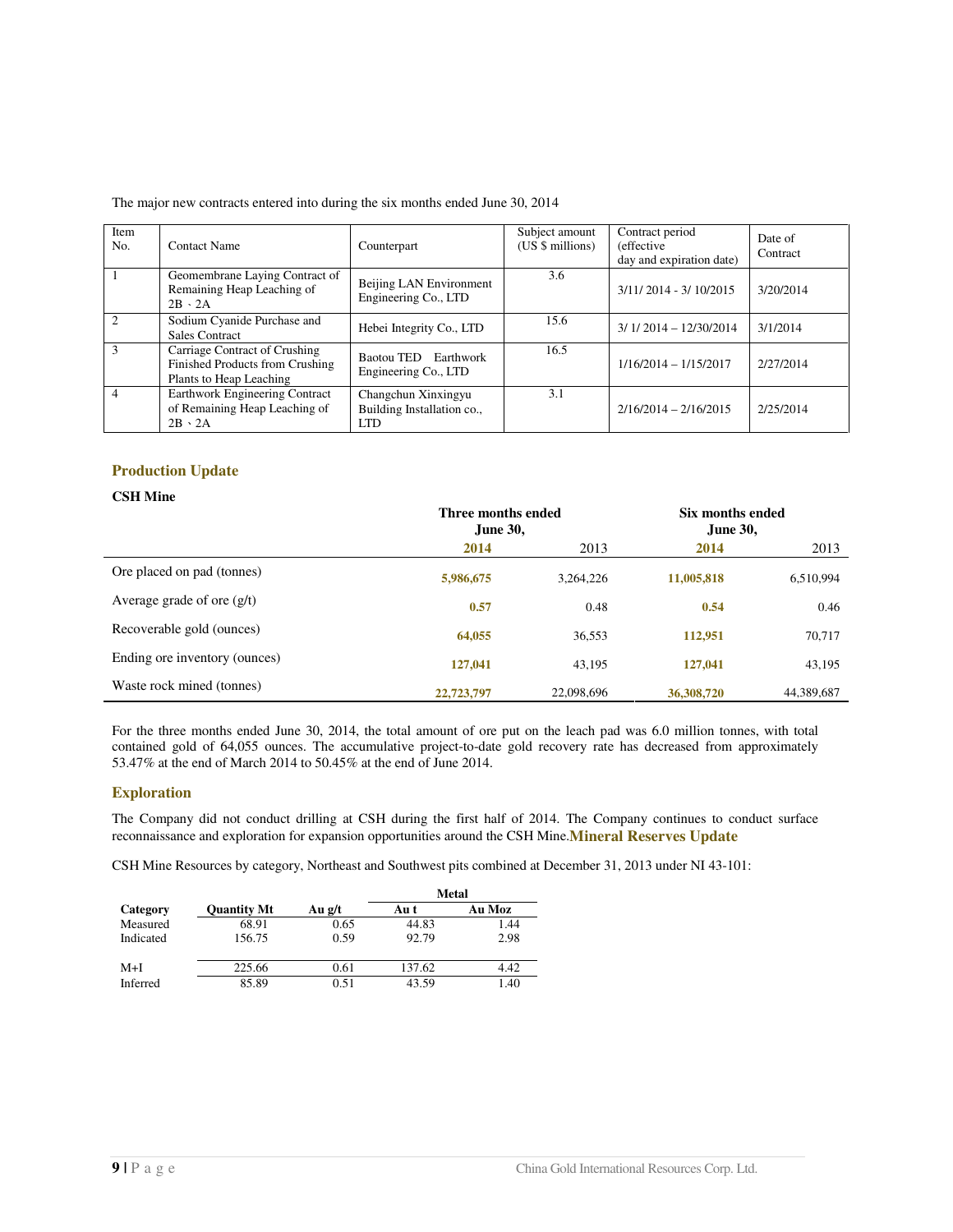CSH Mine Reserves by category, Northeast and Southwest pits combined at December 31, 2013 under NI 43-101:

| Quantity |        |        | <b>Metal</b> |        |  |
|----------|--------|--------|--------------|--------|--|
| Category | Mt     | Au g/t | Au t         | Au Moz |  |
| Proven   | 67.83  | 0.64   | 43.09        | 1.39   |  |
| Probable | 115.75 | 0.59   | 68.02        | 2.19   |  |
| Total    | 183.58 | 0.61   | 111.12       | 3.57   |  |

Reserves reported at cutoff grade of 0.28g/t Au for open cut mining methods

#### *The Jiama Mine*

The Jiama Mine is a large scale polymetallic deposit containing copper, gold, silver, molybdenum, and other metals, located in the Gandise metallogenic belt in Tibet Autonomous Region of China.

The Jiama Mine has both underground mining and open-pit mining operations. The open–pit mining operation consists of the smaller Tongqianshan Pit and the larger Niumatang Pit. The underground mining operation consists of two shafts which will extend from an initial depth of 355 metres to a final depth of 600 metres.

Phase I of the Jiama Mine commenced mining operations in the second half of 2010 and reached its design capacity of 6,000 tpd in early 2011.

#### **Phase II Expansion**

The Company plans to expand the Jiama Mine from its current mining and processing capacity of 6,000 tpd to 50,000 tpd of ore through the expansion of current open-pit and the development of new open-pits and underground mining operations.

The Company retained the engineering firm Mining One Pty Ltd, in collaboration with independent consulting engineers and management to review the feasibility study on the Jiama Mine Phase II expansion. On December 20, 2013, Mining One Pty Ltd submitted a NI 43-101 Technical report – Phase 2 Expansion Project based on the "Feasibility Study for the Phase II Expansion Project" prepared by the Changchun Gold Design Institute ("Jiama Technical Report"). The Jiama Technical Report was filed at sedar.com and hkexnews.hk on February 4th, 2014. Phase II Expansion will include four open pits, one underground mine, and a new mill with a processing capacity of 44,000 tpd. The annual mill processing capacity will be increased from the current 1.8 million tonnes of ore per year to 16.5 million tonnes of ore per year, producing an average of 67,000 tonnes (148 million pounds) of copper, 2,400 tonnes (5.3 million pounds) of molybdenum, 42,000 ounces of gold, 2.8 million ounces of silver, 10,400 tonnes of lead and 4,000 tonnes of zinc annually over a 35 year mine life. The estimated capital expenditure is US\$716.2 million. The project has after-tax Net Present Value (NPV) of US\$1.3 billion at a discount rate of 9% at metal price assumptions of US\$2.90/lb copper, US\$15.5/lb molybdenum, US\$1,300/oz gold, and US\$20/oz silver. The project has after-tax Internal Rate of Return (IRR) of 24% and payback period of 6.7 years.

Since its commencement, the expansion program including civil engineering and procurement of long lead time items have progressed as scheduled. The first stage of construction, including ore storage silo, crusher, mills floatation circuits, thickeners, and power and water supply system was completed in the second quarter of 2014. The mill processing capacity was increased from 6,000 tpd to 28,000 tpd. The pre-striping for open pits and ore transportation system for the first stage of the production facility will be completed at 2015. The new production facility is under ramp up. The output of copper concentrate from the first stage of the production facility is expected during the second half of 2014. In the second stage, the construction of an additional 22,000 tpd mining and milling capacity is expected to be completed by the second half of 2015.

Capital expenditures incurred at the Jiama Mine for the six months ended June 30, 2014 was US\$ 90.9 million.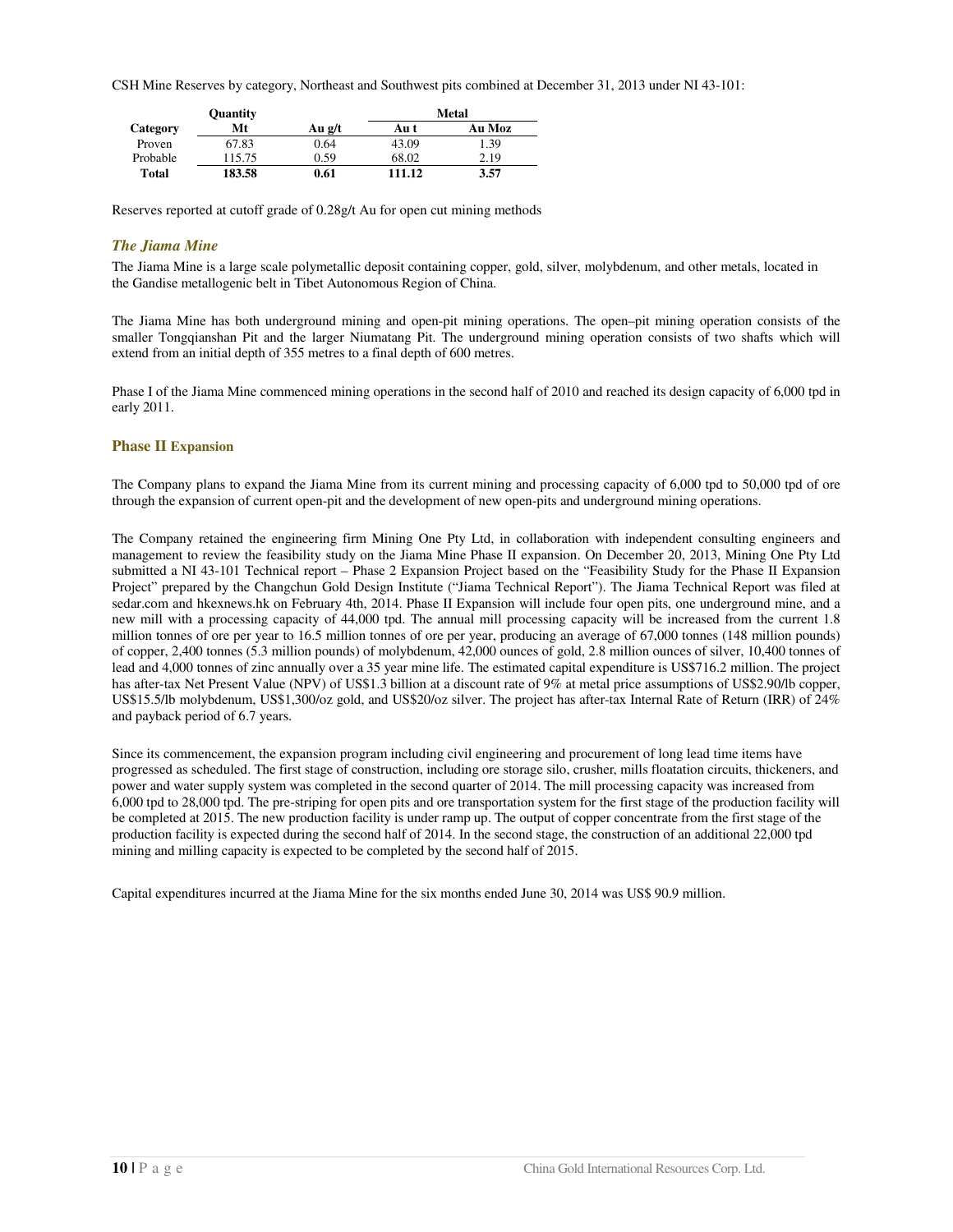The major new contracts entered into during the six months ended June 30, 2014

| Item<br>No. | <b>Contact Name</b>                                                                                      | Counterpart                                                                           | Subject amount<br>(US \$ millions) | Contract period<br>(effective day and<br>expiration date) | Date of Contract |
|-------------|----------------------------------------------------------------------------------------------------------|---------------------------------------------------------------------------------------|------------------------------------|-----------------------------------------------------------|------------------|
|             | High Chromium Ball<br>Purchase and Sales<br>Contract                                                     | Anhui Province Fengxing<br>Wear-resisting Material co.,<br><b>LTD</b>                 | 2.6                                | $2014.2.26$ to<br>2014.12.31.                             | 2014.2.16        |
| 2           | South Pit Outdoor<br>Campaign Stripping<br><b>Engineering Contract</b><br>(China Railway 17th<br>Bureau) | China Railway 17th Bureau<br>Group Second Engineering<br>Co., Ltd.                    | 38.4                               | $2014.8.1$ to<br>2015.12.31                               | 2014.6.2         |
| 3           | Second Phase of<br>Underground Mining<br>Engineering bid (4400 m<br>the second bid section)              | China Nonferrous Metals<br>Industry 14th Metallurgical<br><b>Construction Company</b> | 198.4                              | $2014.9.1$ to<br>2024.8.31                                | 2014.4.28        |

### **Production Update**

| Jiama Mine                          | Three months ended<br>June 30, |         | Six months ended<br><b>June 30,</b> |           |  |
|-------------------------------------|--------------------------------|---------|-------------------------------------|-----------|--|
|                                     | 2014                           | 2013    | 2014                                | 2013      |  |
| Ore mined (tonnes)                  | 417.236                        | 644,333 | 654,716                             | 1,134,010 |  |
| Waste mined (tonnes)                |                                | 287,681 |                                     | 765,581   |  |
| Average copper grade of ore $(\%)$  | 0.79                           | 0.67    | 0.82                                | 0.65      |  |
| Copper recovery rate $(\%)$         | 90                             | 90      | 92                                  | 89        |  |
| Average gold grade of ore $(g/t)$   | 0.42                           | 0.37    | 0.43                                | 0.34      |  |
| Gold recovery rate $(\%)$           | 67                             | 70      | 66                                  | 65        |  |
| Average silver grade of ore $(g/t)$ | 23.09                          | 20.69   | 27.69                               | 21.02     |  |
| Silver recovery rate $(\%)$         | 66                             | 65      | 65                                  | 64        |  |

#### **Exploration**

The Company has not carried out any additional exploration at the Jiama Mine in 2014 as it has been focusing on the phase II expansion plan.

### **Mineral Resources Estimate**

Jiama Mine Resource by category at November 20, 2013 under NI 43-101:

| Grade               |            |                 |                 |       | <b>Contained Metal</b> |                 |                 |       |      |                    |                  |      |      |
|---------------------|------------|-----------------|-----------------|-------|------------------------|-----------------|-----------------|-------|------|--------------------|------------------|------|------|
|                     | <b>Ore</b> | Cu              | Mo              | Αu    | Ag                     | Pb              | Zn              | Cu    | Mo   | Au                 | Ag               | Pb   | Zn   |
| Category            | mt)        | $\mathscr{G}_o$ | $\mathscr{G}_o$ | (g/t) | (g/t)                  | $\mathscr{C}_0$ | $\mathscr{G}_o$ | (kt)  | (kt) | (M <sub>oz</sub> ) | $(M \text{ oz})$ | (kt) | (kt) |
| Measured            | 100        | 0.41            | 0.035           | 0.11  | 6.53                   | 0.04            | 0.02            | 415   | 36   | 0.35               | 21.04            | 43   | 24   |
| Indicated           | .386       | 0.41            | 0.034           | 0.11  | 6.11                   | 0.05            | 0.03            | 5,772 | 468  | 4.99               | 272.35           | 751  | 470  |
| <b>Total</b><br>M&I | 1.486      | 0.41            | 0.034           | 0.11  | 6.14                   | 0.05            | 0.03            | 6,138 | 503  | 5.3                | 293.39           | 794  | 495  |
| Inferred            | 406        | 0.31            | 0.03            | 0.1   | 5.13                   | 0.08            | 0.04            | .247  | 124  | 1.3                | 66.9             | 312  | 174  |

Note: Lead and zinc metal values are distributed unevenly with higher concentrations in certain parts of the deposit. The table gives of average lead and zinc grades over the entire resources of the deposit.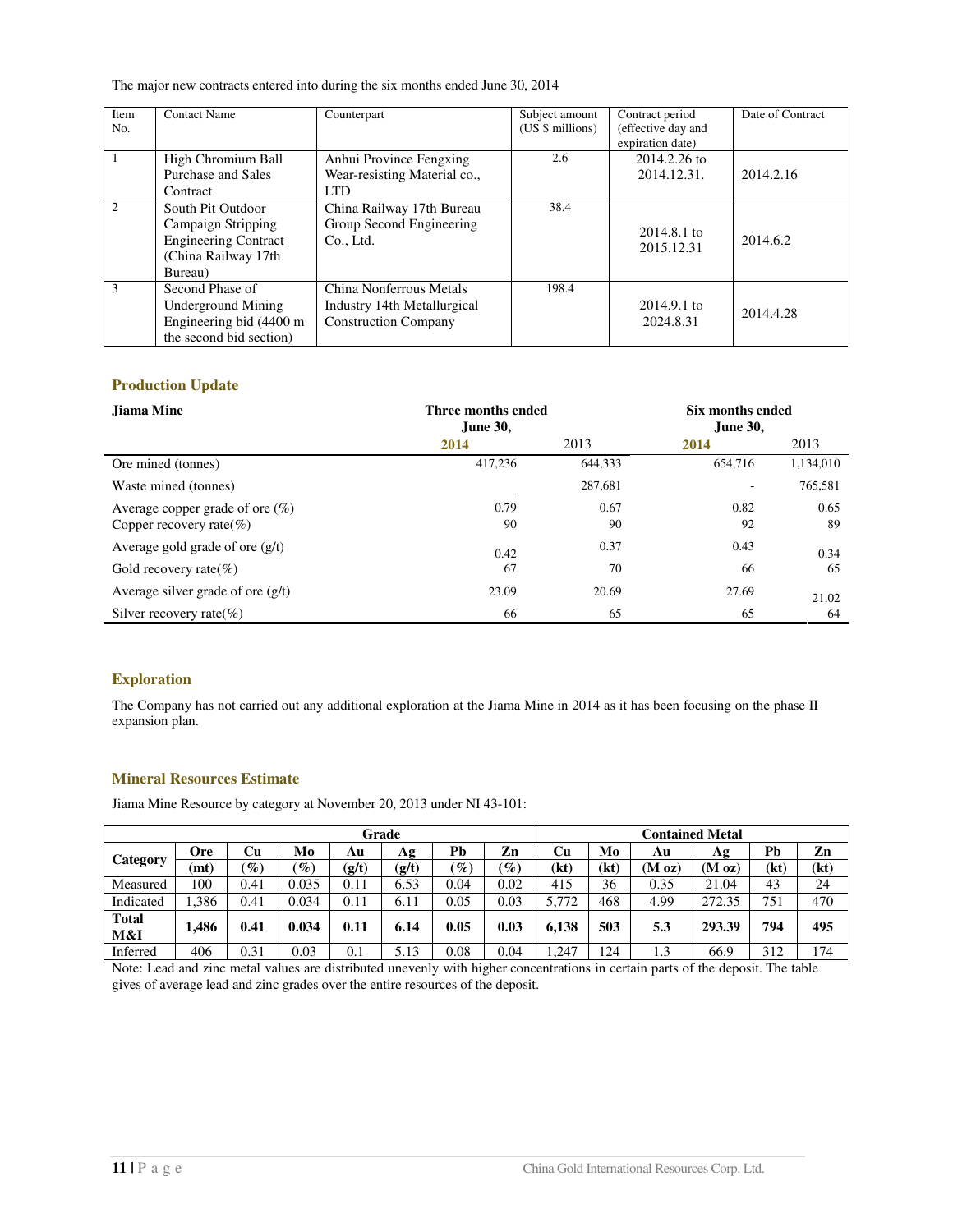#### **Mineral Reserve Estimate**

| Grade        |      |                 |                 |       | <b>Contained Metal</b> |                 |                                 |       |      |      |       |                               |      |
|--------------|------|-----------------|-----------------|-------|------------------------|-----------------|---------------------------------|-------|------|------|-------|-------------------------------|------|
|              | Ore  | Сu              | Mo              | Au    | Аg                     | Pb              | Zn                              | Cu    | Mo   | Αu   | Ag    | Pb                            | Zn   |
| Category     | (Mt) | $\mathscr{C}_o$ | $\mathcal{C}_0$ | (g/t) | (g/t)                  | $\mathscr{G}_o$ | $\left( \mathscr{G}_{o}\right)$ | (kt)  | (kt) | (Moz | (Moz) | (kt)                          | (kt) |
| Proved       | 25   | 0.64            | 0.04            | 0.35  | 11.35                  | 0.05            | 0.03                            | 160   | 10   | 0.2  | 9.1   | $1^{\circ}$<br>$\overline{1}$ |      |
| Probable     | 416  | 0.61            | 0.03            | 0.21  | -52                    | 0.13            | 0.08                            | 2.548 | 133  | 2.5  | 154.1 | 551                           | 319  |
| <b>Total</b> | 441  | 0.61            | 0.03            | 0.22  | 11.51                  | 0.13            | $0.07\,$                        | 2,708 | 143  | 2.7  | 163.2 | 563                           | 327  |

Jiama Mine Reserve by category at November 20, 2013 under NI 43-101:

Reserves reported at cutoff grade of 0.3% Cu-eq for open cut and 0.45% for underground mining methods

### **LIQUIDITY AND CAPITAL RESOURCES**

The Company operates in a capital intensive industry. The Company's liquidity requirements arise principally from the need for working capital to finance the expansion of its mining and processing operations, exploration activities and acquisition of exploration and mining rights. The Company's principal sources of funds have been proceeds from borrowing from commercial banks in China, equity financings, and cash generated from operations. The Company's liquidity primarily depends on its ability to generate cash flow from its operations and to obtain external financing to meet its debt obligations as they become due, as well as the Company's future operating and capital expenditure requirements.

At June 30, 2014, the Company had an accumulated surplus of US\$165 million, working capital deficit of US\$221.7 million and bank borrowings of US\$611.8 million. The Company's cash balance at June 30, 2014 was US\$106.4 million.

Management notes the working capital deficit, which resulted from the current year's intensive capital investment in expansion projects at both mine sites. In order to ensure the liquidity requirements of the Company are met, the following actions have been taken and are in: (1) On July 17, 2014, the Company announced the issuance of a bond with an aggregate principal amount of US\$500 million at an issue price of 99.634% bearing interest at the rate of 3.5% per annum with a maturity date of July 17, 2017. The bonds are unconditionally and irrevocably guaranteed by the Company. The net proceeds of the bonds offer will be used for working capital, capital expenditures and general corporate purposes of the Group. The bonds are listed on the Hong Kong Stock Exchange; (2) the management is negotiating with the Company's banks to extend the terms for repayment of loan principals maturing in 2014; (3) the management is in advanced discussions with the commercial banks in China to arrange for permanent long term project debt financing; (4) the Jiama local management is negotiating with the key construction contractors to extend the terms of payment for amounts due; and (5) management is examining a number of additional project financing options.

As a result, management believes that its forecast operating cash flows are sufficient to cover the next twelve months of the Company's operations including its planned capital expenditures and current debt repayments.

#### **Cash flows**

The following table sets out selected cash flow data from the Company's condensed consolidated interim cash flow statements for the periods ended June 30, 2014 and June 30, 2013.

|                                                                         | Three months ended June 30, |            |                 | Six months ended June 30, |
|-------------------------------------------------------------------------|-----------------------------|------------|-----------------|---------------------------|
|                                                                         | 2014                        | 2013       | 2014            | 2013                      |
|                                                                         | <b>US\$'000</b>             | US\$'000   | <b>US\$'000</b> | US\$'000                  |
| Net cash from (used in) operating activities                            | (11,372)                    | 16,414     | (9,814)         | 32,739                    |
| Net cash used in investing activities                                   | (54, 551)                   | (107, 103) | (139, 658)      | (217,551)                 |
| Net cash from financing activities                                      | 52,377                      | 31.406     | 152,393         | 97.731                    |
| Net increase (decrease) in cash and cash equivalents                    | (13,546)                    | (59, 283)  | 2,921           | (87,081)                  |
| Effect of foreign exchange rate changes on cash and<br>cash equivalents | (1,021)                     | 1,393      | (2,393)         | 1,673                     |
| Cash and cash equivalents, beginning of period                          | 120,982                     | 154.222    | 105,887         | 181,740                   |
| Cash and cash equivalents, end of period                                | 106,415                     | 96.332     | 106,415         | 96,332                    |

### *Operating cash flow*

For the three months ended June 30, 2014, the net cash outflow from operating activities was US\$ 11.3 million which is primarily attributable to (i) increase in inventory of US\$30.9 million, (ii) interest paid of US\$9.7 million (iii) increase in accounts payable and accrued liabilities of US\$3.5million, partially offset by (i) depreciation and depletion of US\$12.8 million, (ii) profit before income tax of US\$11.1 million and (iii) finance cost of US\$ 3.8 million.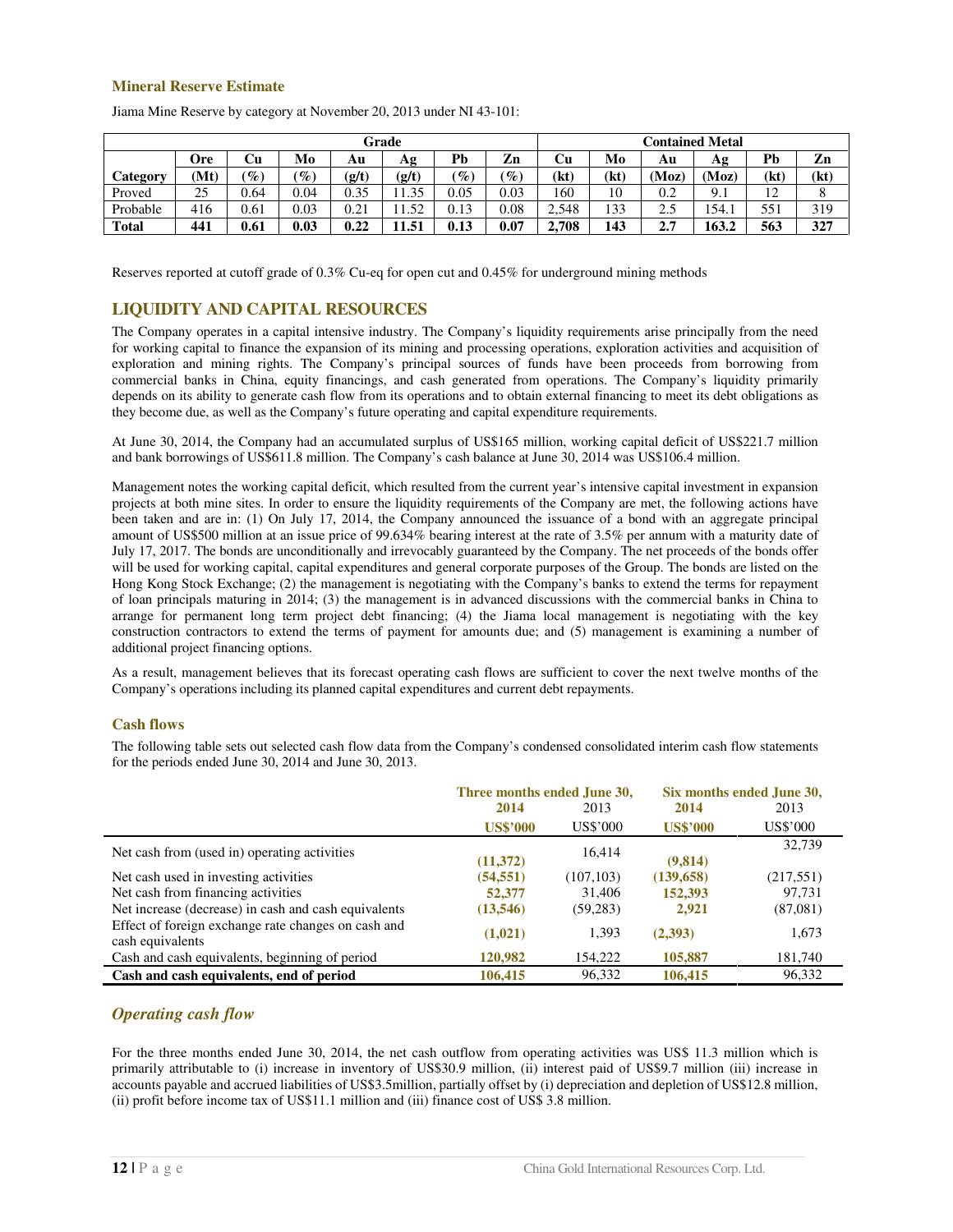For the six months ended June 30, 2014, the net cash outflow from operating activities was US\$ 9.8 million which is primarily attributable to (i) increase in inventory of US\$50.9 million, (ii) interest paid of US\$13.1 million, and (iii) income tax paid of US\$ 4.8 million, partially offset by (i) depreciation and depletion of US\$23.2 million, (ii) profit before income tax of US\$17.0 million and (iii) finance cost of US \$7.2 million

### *Investing cash flow*

For the three months ended June 30, 2014, the net cash outflow from investing activities was US\$ 54.6 million, which is primarily attributable to payment for the acquisition of property, plant and equipment of US\$53.6 million.

For the six months ended June 30, 2014, the net cash outflow from investing activities was US\$ 139.7 million, which is primarily attributable to payment for the acquisition of property, plant and equipment of US\$136.8 million.

#### *Financing cash flow*

For the three months ended June 30, 2014, the net cash inflow from financing activities was US\$52.4 million, which is primarily attributable to proceeds from a bank loan of US\$96.7 million, partially offset by repayments of borrowings of US\$44.2 million.

For the six months ended June 30, 2014, the net cash inflow from financing activities was US\$152.4 million, which is primarily attributable to proceeds from a bank loan of US\$204.5 million, and from an entrusted loan of US\$32.2 million, partially offset by repayments of borrowings of US\$84.1 million.

#### **Expenditures Incurred**

For the six months ended June 30, 2014, the Company incurred mining costs of US\$23.8 million, processing costs of US\$11.5 million, transportation costs of US\$1.0 million and resource compensation fee, which was paid to the PRC government, of US\$3.1 million.

#### **Gearing ratio**

Gearing ratio is defined as the ratio of consolidated total debt to consolidated total equity. As at June 30, 2014, the Company's total debt was US\$644 million and the total equity was US\$1,432 million. The Company's gearing ratio was therefore 0.45 as at June 30, 2014 and 0.22 as at June 30, 2013.

#### **Restrictive covenants**

The Company is subject to various customary conditions and covenants under the terms of its financing agreements.

Under the loan agreement between the CSH CJV and the Agricultural Bank of China ("ABC"), the CSH CJV is prohibited from distributing dividends before repaying amounts due under the loan agreement in the same fiscal year. In addition, the CSH CJV is required to obtain the lender's consent prior to carrying out certain activities or entering into certain transactions such as a reduction of registered capital, disposal of assets, mergers and acquisitions and provision of guarantee or creating charges over its material assets in favor of third-parties. The ABC loan is secured by the relevant mining rights of the CSH Mine.

Under the loan agreements between Jiama and the Bank of China ("BOC") and between Jiama and the various banks providing the syndicated loan facility, Jiama is prohibited from distributing dividends before offsetting accumulated losses of the prior accounting year, repaying the principal, interest, and other expenses due under the loan agreement in the current fiscal year, and repaying the principal, interest and other expenses due under the loan agreement in the next fiscal year. In addition, Jiama is required to obtain the lender's written approval prior to reducing registered capital, processing one or more transactions or a series of transactions in the form of a sale, lease, transfer or other way leading to the disposal of assets that together total over RMB5.0 million, entering into any merger or acquisition, providing a guarantee or creating charges over its material assets in favor of third parties. The BOC and Syndicate loan facility are secured by the relevant mining rights and assets of the Jiama Mine.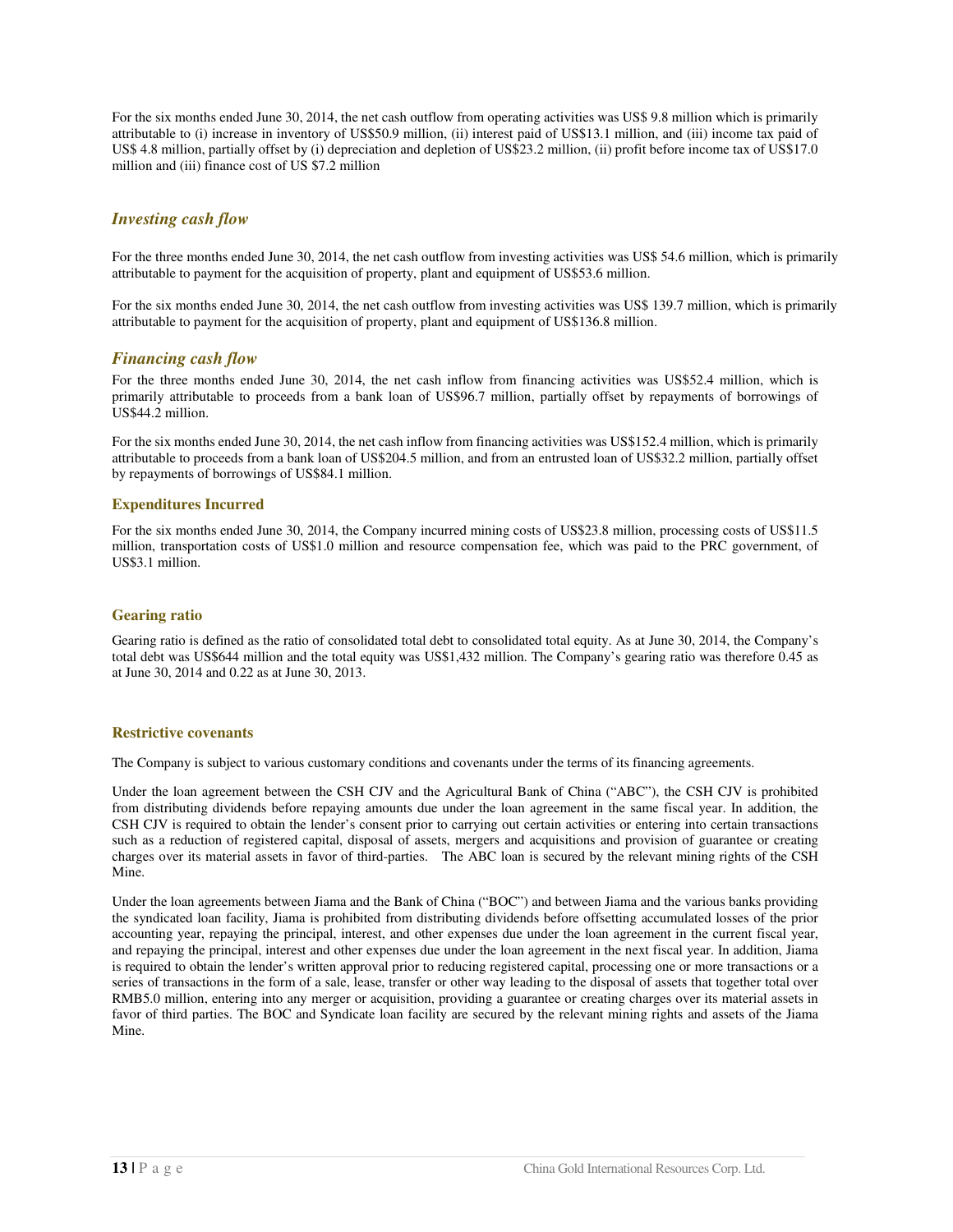#### **New bank loans**

The Company entered into the following loan agreements during the six months ended June 30, 2014:

In January 2014, the Company entered into the following loan agreements:

- Agricultural Bank of China,pursuant to the loan agreement, agreed to provide a two year loan to the Company in the amount of RMB400 million (equivalent to US\$64,480,000). The loan is unsecured and carries interest at the local prime rate of 4.17%.
- Industrial and Commercial Bank of China,pursuant to the loan agreement, agreed to provide a one year loan to the Company in the amount of RMB50 million (equivalent to US\$8,060,000). The loan is unsecured and carries interest at the local prime rate of 4.02%.
- The Company entered into a one year entrusted loan agreement with Baotou Commercial Bank Co., Ltd.("BCB") and Zhongyuan Fiduciary Co., Ltd. ("Zhongyuan") in which BCB provided a loan of RMB100 million (equivalent to approximately US\$16,120,000) to the Company through Zhongyuan as the entrusted bank. The entrusted loan is unsecured and carries interest at a fixed rate of 5.9% per annum.

In February 2014, the Company entered into a one year entrusted loan agreement with BCB and Zhongyuan in which BCB provided a loan of RMB100 million (equivalent to approximately US\$16,120,000) to the Company through Zhongyuan as the entrusted bank. The entrusted loan was unsecured and carried interest at fixed rate of 5.9% per annum.

In March 2014, the Company entered into a loan agreement with China Development Bank ("CDB"). Pursuant to the loan agreement, CDB agreed to provide a one year loan to the Company in the amount of RMB200 million (equivalent to US\$32,240,000). As of June 30, 2014, RMB80 million has been drawn down, with a remaining RMB120 million available. The loan is unsecured and carries interest at the local prime rate of 4.02%.

In May 2014, the Company entered into the following loan agreements:

- Agricultural Bank of China, pursuant to the loan agreement, agreed to provide a one year loan to the Company in the amount of RMB50 million (equivalent to US\$8,060,000). The loan is unsecured and carries interest at the local prime rate of 6.0%.
- Bank of Communication, pursuant to the loan agreement, agreed to provide a one year loan to the Company in the amount of RMB100 million (equivalent to US\$16,120,000). The loan is unsecured and carries interest at the local prime rate of 6.0%.
- Industrial and Commercial Bank of China, pursuant to the loan agreement, agreed to provide a one year loan to the Company in the amount of RMB50 million (equivalent to US\$8,060,000). The loan is unsecured and carries interest at the local prime rate of 4.02%.
- China Construction Bank, pursuant to the loan agreement, agreed to provide a one year loan to the Company in the amount of RMB230 million (equivalent to US\$37,076,000). The loan is unsecured and carries interest at the local prime rate of 4.02%.

In June 2014, the Company entered into two loan agreements with Agricultural Bank of China. The loans are in the amount of RMB50 million (equivalent to US\$8,060,000) each, mature in one year, are unsecured and carry interest at the prime rate of 6.0%.

#### **COMMITMENTS AND CONTINGENCIES**

Commitments and contingencies include principal payments on the Company's bank loans and syndicated loan facility, material future aggregate minimum operating lease payments required under operating leases and capital commitments in respect of the future acquisition of property, plant and equipment and construction for both the CSH Mine and the Jiama Mine.

The Company has leased certain properties in China and Canada, which are all under operating lease arrangements and are negotiated for terms of between one and seventeen years. The Company is required to pay a fixed rental amount under the terms of these leases.

The Company's capital commitments relate primarily to payments for purchase of equipment and machinery for both mines and payments to third-party contractors for the provision of mining and exploration engineering work and mine construction work for both mines. The Company has entered into contracts that prescribe such capital commitments; however, liabilities relating to them have not yet been incurred. Therefore, capital commitments are not included in the Company's consolidated financial statements.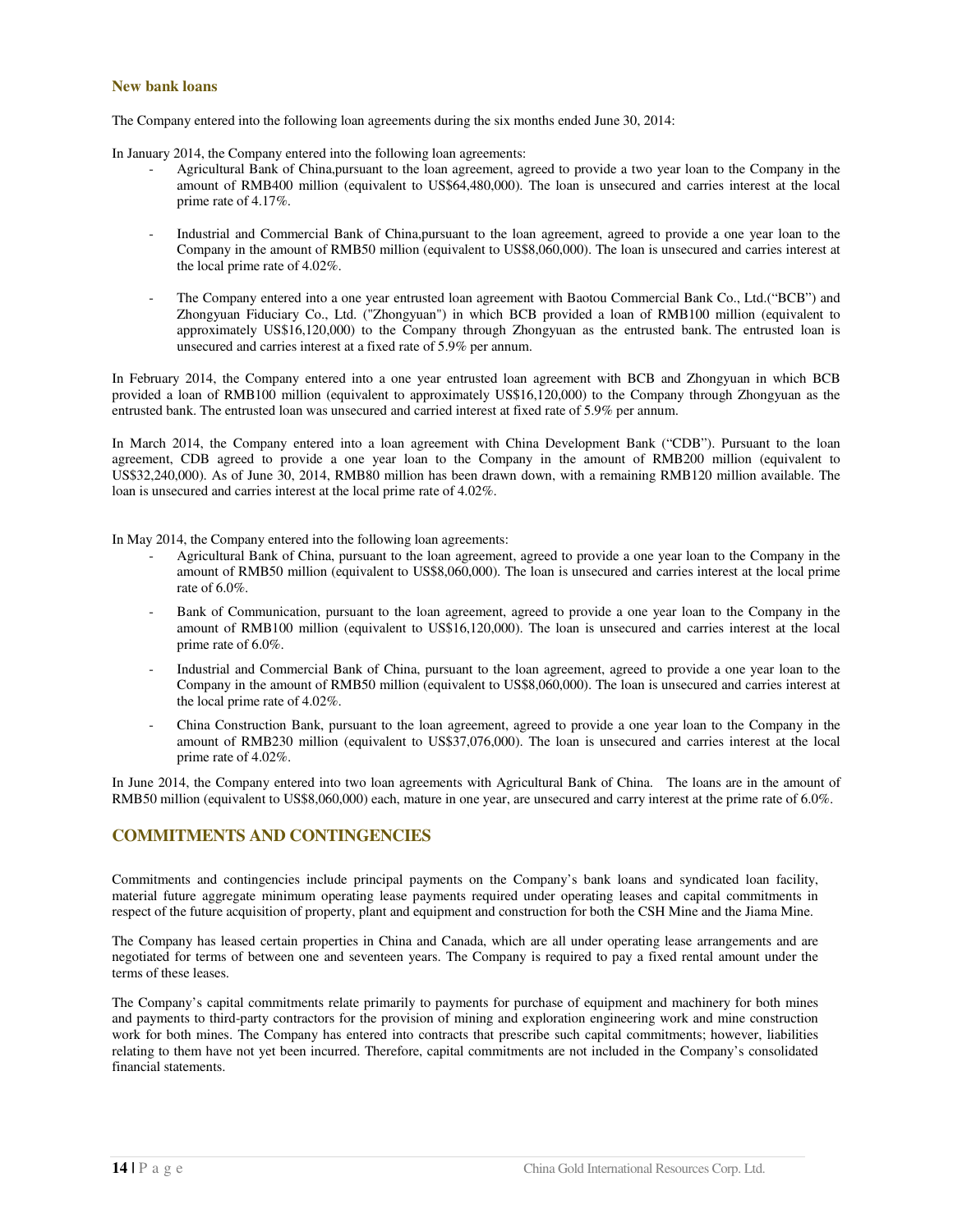There were no significant changes in capital commitments and operating lease commitments between June 30, 2014 and March 31, 2014. The following table outlines principal payments on bank loans for the periods indicated:

|                                   | Total    | <b>Within One year</b> | Within Two to five years | Over 5 years    |
|-----------------------------------|----------|------------------------|--------------------------|-----------------|
|                                   | US\$'000 | <b>US\$'000</b>        | US\$'000                 | <b>US\$'000</b> |
| Principal repayment of bank loans | 611.842  | 325.547                | 286.295                  |                 |

In addition to the table set forth above, the Company has entered into service agreements with third-party contractors such as China Railway and China Metallurgical for the provision of mining and exploration engineering work and mine construction work for the CSH Mine. The fees for such work performed and to be performed each year varies depending on the amount of work performed. The Company has similar agreements with third party contractors for the Jiama Mine.

#### **RELATED PARTY TRANSACTIONS**

CNG owned 39.3 percent of the outstanding common shares of the Company as at June 30, 2014 and June 30, 2013.

The Company had major related party transactions with the following companies related by way of shareholders and shareholder in common:

On October 24, 2008, the Company's subsidiary, Inner Mongolia Pacific entered into a non-exclusive contract for the purchase and sale of doré with CNG (the "2008 Contract") pursuant to which Inner Mongolia Pacific occasionally sold gold doré bars to CNG through to December 31, 2011. The pricing was based on the daily average price of Au9995 gold ingot as quoted on the Shanghai Gold Exchange and the daily average price of No. 2 silver as quoted on the Shanghai Huatong Platinum & Silver Exchange prevailing at the time of each relevant purchase order during the contract period. On January 27, 2012, Inner Mongolia Pacific entered into a contract with CNG in order to regulate the sale and purchase of gold doré that was to be carried out between them for the three years ending December 31, 2012, 2013 and 2014, for the purpose of keeping the same pricing terms as the 2008 Contract.

Revenue from sales of gold doré bars to CNG decreased from US\$90.3 million for the six months ended June 30, 2013 to US\$59.6 million for the six months ended June 30, 2014.

On April 26, 2013, Huatailong, an indirectly wholly-owned subsidiary of the Company, entered into the Contract for Purchase and Sale of Copper Concentrate with China National Gold Group International Trading Co. Ltd, which is ultimately controlled by CNG, for the purpose of governing the sale and purchase of copper sulphide concentrates produced at the Jiama Mine for the two years ending December 31, 2013 and 2014, with pricing referenced to the prescribed figures disclosed in the contract, based on the monthly average bench mark prices of copper, gold and silver. The first sales transaction under the contract occurred in July 2013.

Revenue from sales of copper and other products to CNG was US\$5.1 million for the six months ended June 30, 2014, compared with nil in the same period in 2013.

For the six months ended June 30, 2014, construction services of US\$69.3 million were provided to the Company by subsidiaries of CNG (US\$137.2 million for the six months ended June 30, 2013).

In addition to the two aforementioned major related party transactions, the Company also obtains additional services from related parties in its normal course of business.

#### **PROPOSED TRANSACTIONS**

The Board of Directors has given the Company approval to conduct reviews of a number of projects that may qualify as acquisition targets through joint venture, merger and/or outright acquisitions. The Group did not have any material acquisition and disposal of subsidiaries and associated companies in the three months ended June 30, 2014.

#### **CRITICAL ACCOUNTING ESTIMATES**

In the process of applying the Company's accounting policies, the Directors of the Company have identified accounting judgments and key sources of estimation uncertainty that have a significant effect on the amounts recognized in the audited annual consolidated financial statements.

Key assumptions concerning the future and other key sources of estimation uncertainty at the end of each reporting period that have a significant risk of causing a material adjustment to the carrying amounts of assets and liabilities within the next twelve months are described in Note 4 of the audited annual consolidated financial statements for the year ended December 31, 2013.

### **CHANGE IN ACCOUNTING POLICIES**

A summary of new and revised IFRS standards and interpretations are outlined in Note 2 of the audited annual consolidated financial statements as at December 31, 2013.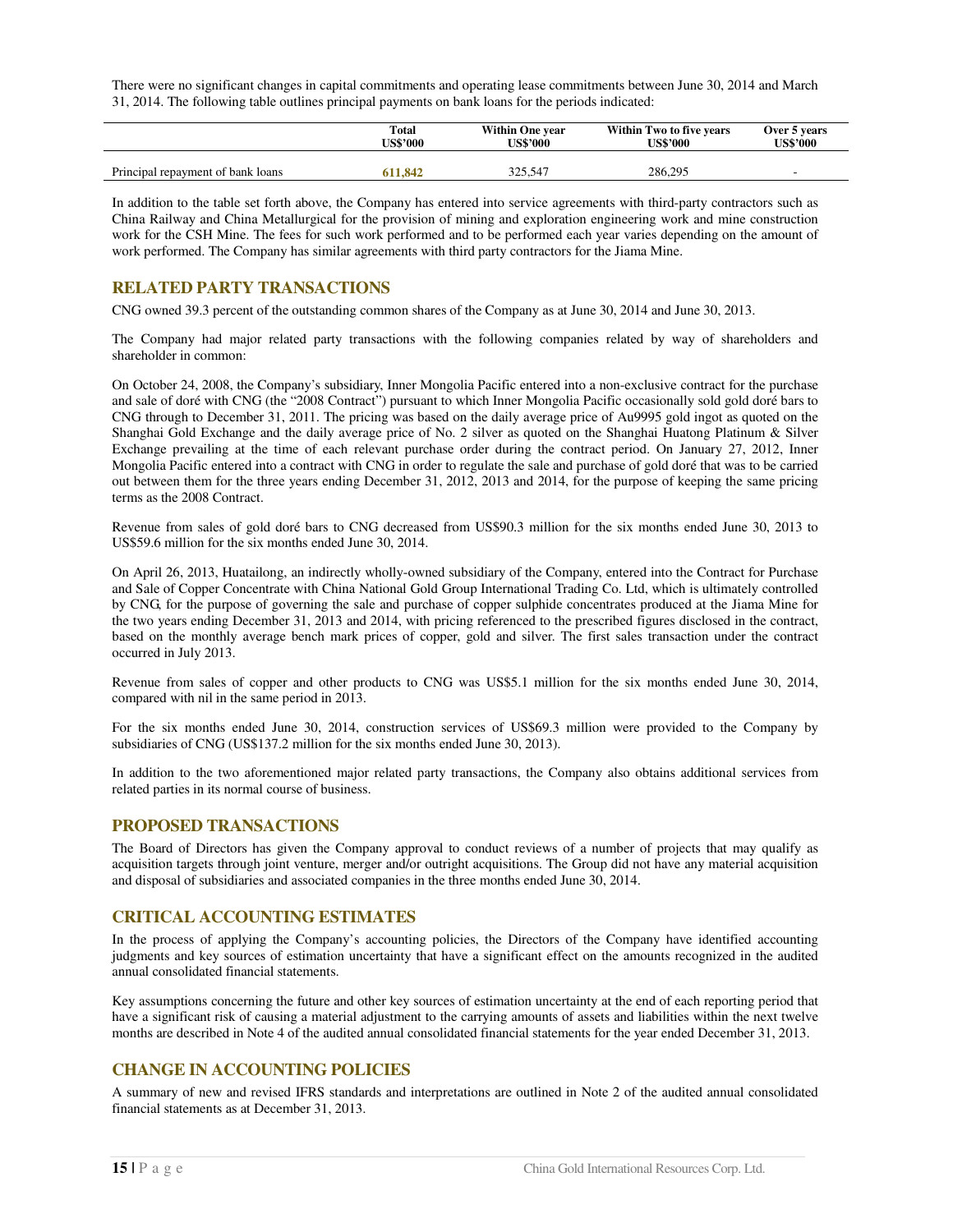### **FINANCIAL INSTRUMENTS AND OTHER INSTRUMENTS**

The Company holds a number of financial instruments, the most significant of which are available-for-sale investments, accounts receivable, accounts payable, cash and loans. The financial instruments are recorded at either fair values or amortized amount on the balance sheet.

The Company did not have any derivatives as at June 30, 2014.

### **OFF-BALANCE SHEET ARRANGEMENTS**

As at June 30, 2014, the Company had not entered into any off-balance sheet arrangements.

### **DIVIDEND AND DIVIDEND POLICY**

The Company has not paid any dividends since incorporation and does not currently have a fixed dividend policy. The Board of Directors will determine any future dividend policy on the basis of, among others things, the results of operations, cash flows and financial conditions, operating and capital requirements, the rules promulgated by the regulators affecting dividends in both Canada and Hong Kong and at both the Toronto Stock Exchange and Hong Kong Stock Exchange, and the amount of distributable profits and other relevant factors.

Subject to the British Columbia Business Corporations Act, the Directors may from time to time declare and authorize payment of such dividends as they may deem advisable, including the amount thereof and the time and method of payment provided that the record date for the purpose of determining shareholders entitled to receive payment of the dividend must not precede the date on which the dividend is to be paid by more than two months.

A dividend may be paid wholly or partly by the distribution of cash, specific assets or of fully paid shares or of bonds, debentures or other securities of the Company, or in any one or more of those ways. No dividend may be declared or paid in money or assets if there are reasonable grounds for believing that the Company is insolvent or the payment of the dividend would render the Company insolvent.

#### **OUTSTANDING SHARES**

As of June 30, 2014 the Company had 396,413,753 common shares issued and outstanding.

### **DISCLOSURE CONTROLS AND PROCEDURES AND INTERNAL CONTROL OVER FINANCIAL REPORTING**

Management is responsible for the design of disclosure controls and procedures ("DC&P") and the design of internal control over financial reporting ("ICFR") to provide reasonable assurance that material information relating to the Company, including its consolidated subsidiaries, is made known to the Company's certifying officers. The Company's Chief Executive Officer and Chief Financial Officer have each evaluated the Company's DC&P and ICFR as of June 30, 2014 and, in accordance with the requirements established under Canadian National Instrument 52-109 – Certification of Disclosure in Issuer's Annual and Interim Filings, the Chief Executive Officer and Chief Financial Officer have concluded that these controls and procedures were effective as of June 30, 2014, and provide reasonable assurance that material information relating to the Company is made known to them by others within the Company and that the information required to be disclosed in reports that are filed or submitted under Canadian securities legislation are recorded, processed, summarized and reported within the time period specified in those rules.

The Company's Chief Executive Officer and Chief Financial Officer have used the Committee of Sponsoring Organizations of the Treadway Commission (COSO) framework of 2013 to evaluate the Company's ICFR as of June 30, 2014 and have concluded that these controls and procedures were effective as of June 30, 2014 and provide reasonable assurance that financial information is recorded, processed, summarized and reported in a timely manner. Management is required to apply its judgment in evaluating the cost-benefit relationship of possible controls and procedures. The result of the inherent limitations in all control systems means design of controls cannot provide absolute assurance that all control issues and instances of fraud will be detected. During the six months ended June 30, 2014, there were no changes in the Company's DC&P or ICFR that materially affected, or are reasonably likely to materially affect, the Company's internal control over financial reporting.

#### **RISK FACTORS**

There are certain risks involved in the Company's operations, some of which are beyond the Company's control. Aside from risks relating to business and industry, the Company's principal operations are located within the People's Republic of China and are governed by a legal and regulatory environment that in some respects differs from that which prevails in other countries. Readers of this MD&A should give careful consideration to the information included in this document and the Company's audited annual consolidated financial statements and related notes. Significant risk factors for the Company are metal prices, government regulations, foreign operations, environmental compliance, the ability to obtain additional financing, risk relating to recent acquisitions, dependence on management, title to the Company's mineral properties, and litigation. China Gold International's business, financial condition or results of operations could be materially and adversely affected by any of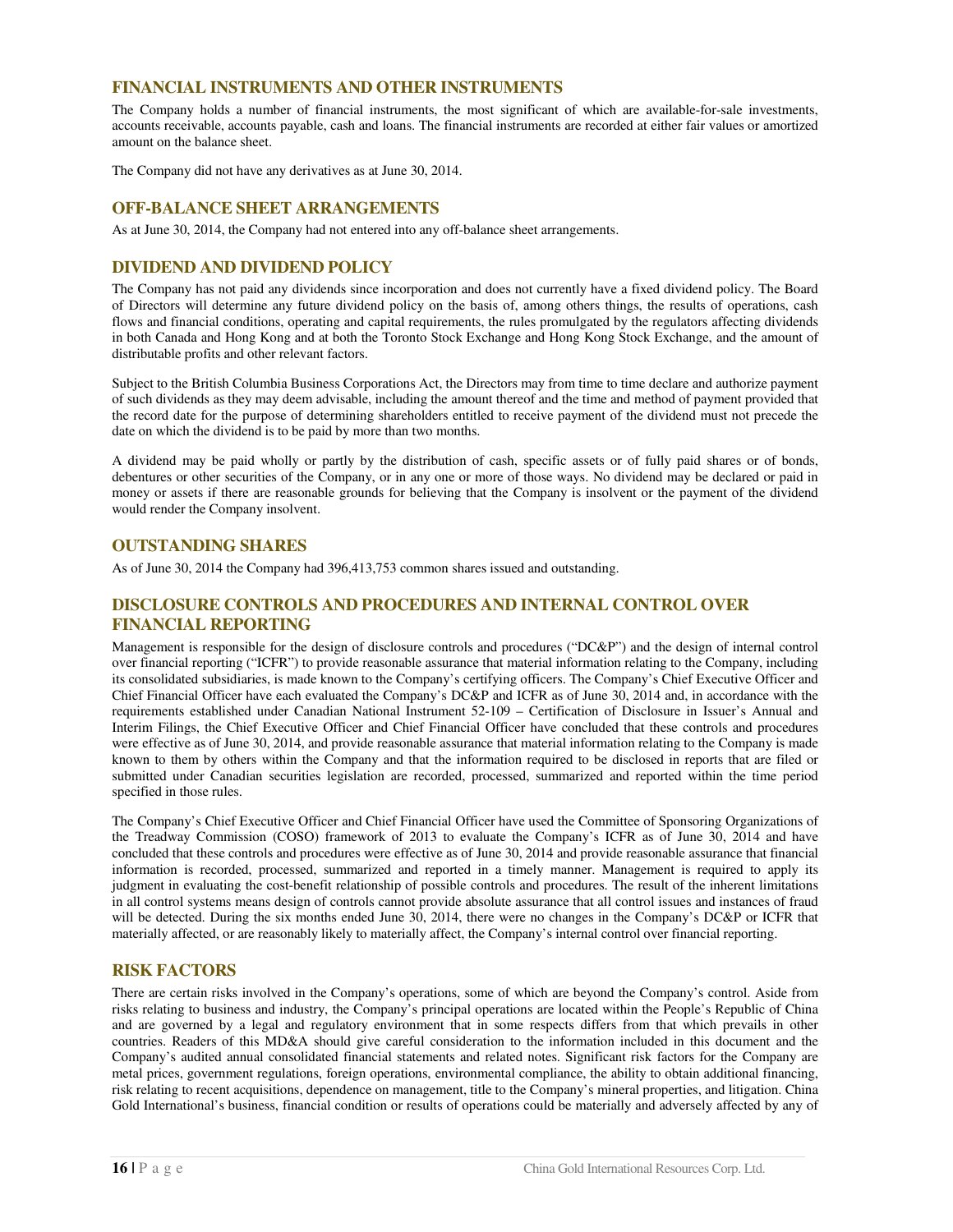these risks. For details of risk factors, please refer to the Company's annual audited consolidated financial statements, and Annual Information Form filed from time to time on SEDAR at www.sedar.com.

#### **QUALIFIED PERSON**

Disclosure of a scientific or technical nature in this section of the MD&A in respect of updates at the CSH Gold Project was prepared by or under the supervision of Mr. Songlin Zhang, a qualified person for the purposes of NI 43-101.

Disclosure of a scientific or technical nature in this MD&A in respect of the Jiama Mine for the Mineral Resources, Mineral Reserves and Phase II Expansion was prepared by or under the supervision of Mr. Bin Guo and Anthony R Cameron, both qualified person for the purposes of NI 43-101; all remaining information in regards to the Jiama project contained in this MD&A was prepared by or under the supervision of Mr. Songlin Zhang, a qualified person for the purposes of NI 43-101.

### *ADDITIONAL STOCK EXCHANGE INFORMATION*

Additional information required by the Hong Kong Stock Exchange in the half-year interim report and not shown elsewhere in this report is as follows:

### **A1. PURCHASE, SALE OR REDEMPTION OF THE COMPANY'S LISTED SECURITIES**

Neither the Company nor any of its subsidiaries purchased, sold or redeemed any of the Company's listed securities during the six months ended June 30, 2014.

### **A2. SUBSTANTIAL SHAREHOLDERS**

Save as disclosed below, as of June 30, 2014, the Company's directors were not aware of any other person (other than a director or chief executive of the Company) who had an interest or short position in the shares or underlying shares of the Company which would fall to be disclosed to the Company under the provisions of Divisions 2 and 3 of Part XV of the Securities and Futures Ordinance (Cap 571 of the Laws of Hong Kong) ("SFO") as recorded in the register kept by the Company pursuant to Section 336 of the SFO, or who was, directly or indirectly, interested in 5% or more of the issued share capital of the Company:

| Name                                      | Nature of interest | Number of<br>Shares held | Approximate<br>percentage of<br>outstanding<br>shares |
|-------------------------------------------|--------------------|--------------------------|-------------------------------------------------------|
| China National Gold Group Corporation (1) | Indirect           | 155,794,830              | 39.3%                                                 |

Note:

China National Gold Group Corporation holds its shares of the Company indirectly through its wholly owned subsidiary China National Gold Group Hong Kong Limited.

#### **A3. DIRECTORS' AND CHIEF EXECUTIVES' INTERESTS IN SHARES AND STOCK OPTIONS**

As of June 30, 2014, the interests of the directors and chief executive of the Company in the share capital, underlying shares and debentures of the Company or its associated corporations (within the meaning of Part XV of the SFO), as recorded in the register required to be kept by the Company pursuant to Section 352 of the SFO, or as otherwise notified to the Company and the Hong Kong Stock Exchange pursuant to the Model Code for Securities Transactions by Directors of Listed Issuer, were as follows:

| <b>SHARES</b>   |                                              |                                                  | Number of   | Nature of | Approximate percentage<br>of interest in the |
|-----------------|----------------------------------------------|--------------------------------------------------|-------------|-----------|----------------------------------------------|
| Name            | Position                                     | Company                                          | shares held | interest  | Company                                      |
| Ian He          | Director                                     | China Gold International<br>Resources Corp. Ltd. | 150,000     | Personal  | 0.0378\%                                     |
| Xiangdong Jiang | Director and Vice President<br>of Production | China Gold International<br>Resources Corp. Ltd. | 13.500      | Personal  | $0.0034\%$                                   |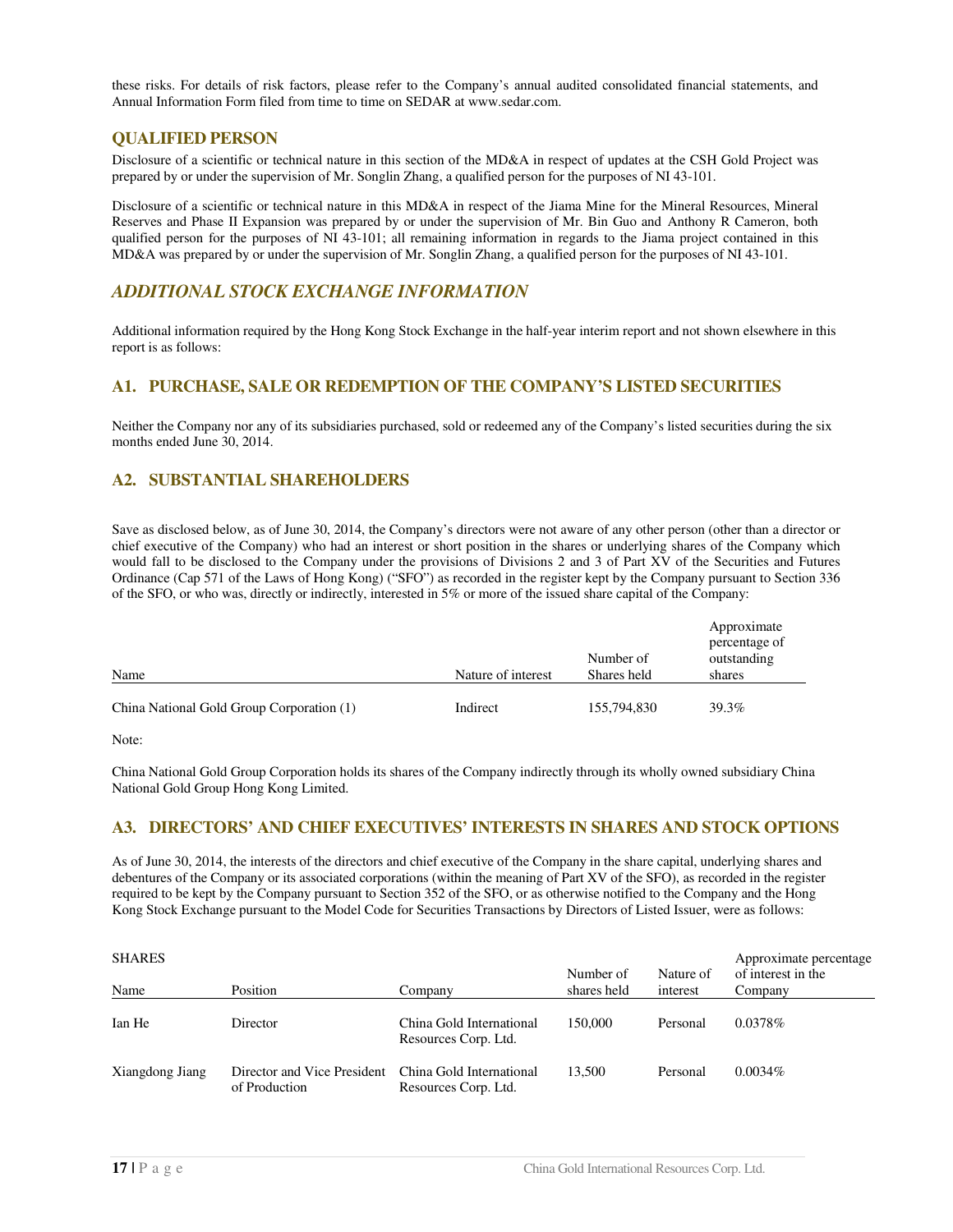### **STOCK OPTIONS**

Number of stock options held to purchase shares

| Name                | Position | Company                                       |         |
|---------------------|----------|-----------------------------------------------|---------|
| Ian He              | Director | China Gold International Resources Corp. Ltd. | 100,000 |
| Yunfei Chen         | Director | China Gold International Resources Corp. Ltd. | 100,000 |
| <b>Gregory Hall</b> | Director | China Gold International Resources Corp. Ltd. | 100,000 |
| John King Burns     | Director | China Gold International Resources Corp. Ltd. | 100,000 |

Other than the holdings disclosed in the table above, none of the directors, chief executive or their associates had any interests or short positions in any shares, underlying shares or debentures of the Company or its associated corporations as of June 30, 2014.

### **A4. STOCK OPTION PLAN**

The Company adopted an incentive stock option plan with approval from its shareholders and pursuant to the policies of the Toronto Stock Exchange dated May 9, 2007 (the "2007 Stock Option Plan"). The 2007 Stock Option Plan was adopted to provide the Company's directors, officers, employees and consultants with an opportunity to acquire a proprietary interest in the Company thereby incentivizing the Company's directors, officers, employees and consultants in order to optimize their performance and efficiency to facilitate the long-term growth and profitability of the Company. As of June 30, 2014, an aggregate of 400,000 common shares were issuable upon the exercise of outstanding stock options granted under the 2007 Stock Option Plan, representing approximately 0.10% of the Company's outstanding common shares.

The principal terms of the 2007 Stock Option Plan are as follows:

- a) the exercise price per share under the 2007 Stock Option Plan cannot be less than 100% of the trading price of the shares on the Toronto Stock Exchange for the five trading days immediately preceding the date of grant;
- b) the total number of shares which may be issued upon the exercise of the stock options granted under the 2007 Stock Option Plan is 10% of the issued shares of the Company;
- c) the stock options granted to former directors, senior management and employees expire (i) 12 months after the date of termination of such individual's employment with the Company or (ii) another date approved by the Board;
- d) the stock options granted are valid for five years commencing from the date of grant of such options or such greater or lesser duration as the Board may determine; and
- e) the stock options may be exercised as determined from time to time by the Board or  $(i)$  at any time during the first year from the grant date for up to 20% of the total number of shares reserved for issuance pursuant to the stock options, and (ii) at any time during each additional year an additional 20% of the total number of shares reserved for issuance pursuant to the stock options plus any shares not purchased in accordance with (i) until, the fifth year from the grant date, at which time 100% of the stock options will be exercisable.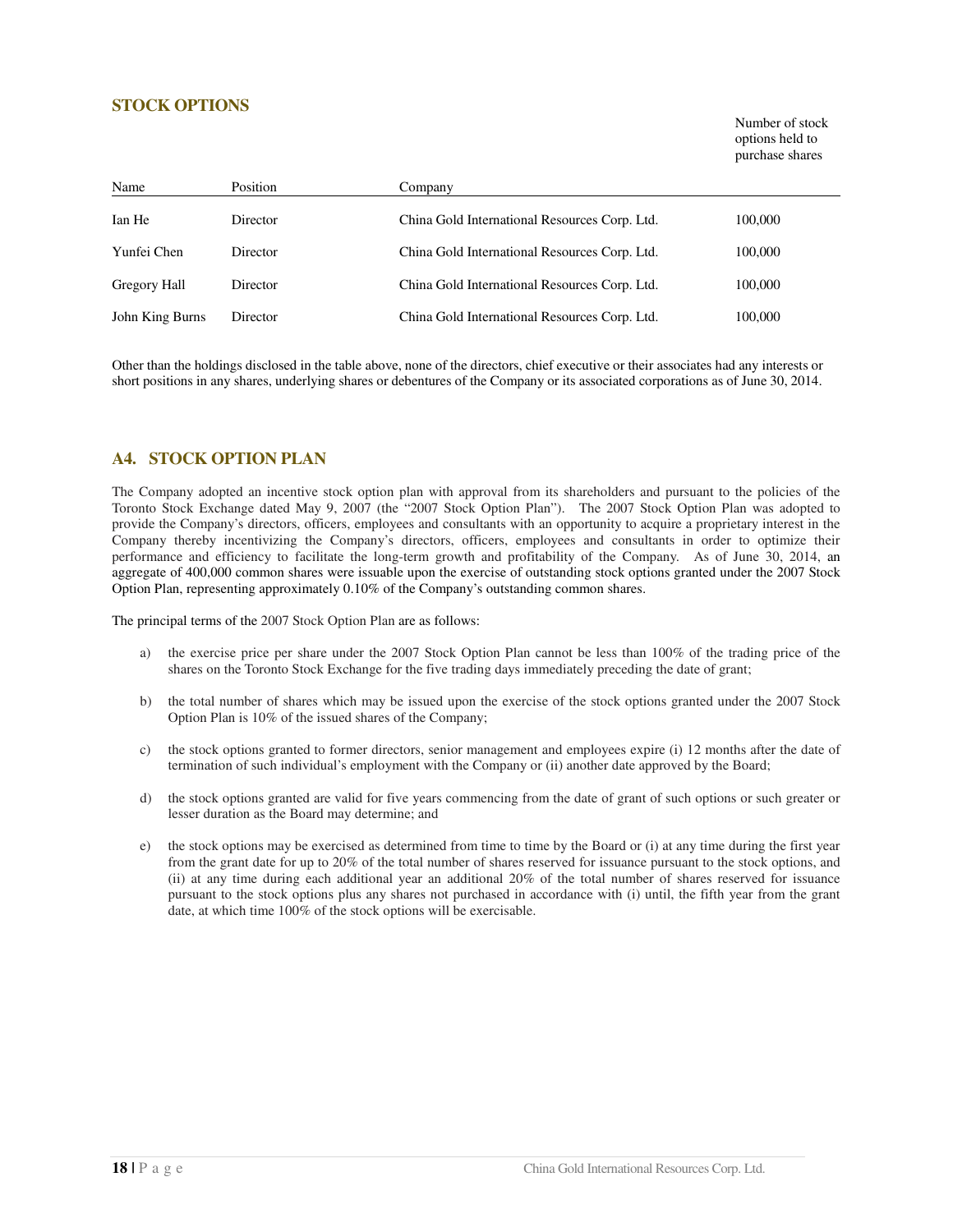### **A5. MOVEMENTS IN STOCK OPTIONS**

The following table discloses movements in the Company's stock options during the six months ended June 30, 2014:

|                                      |                                           |                     |            |           |                               |            | Number        |
|--------------------------------------|-------------------------------------------|---------------------|------------|-----------|-------------------------------|------------|---------------|
|                                      |                                           |                     | Number     |           |                               | Number     | of stock      |
|                                      |                                           |                     | of stock   | Number    | Number                        | of stock   | options       |
|                                      |                                           | Number              | options    | of stock  | of stock                      | options    | outstanding   |
|                                      |                                           | of stock            | granted    | options   | options                       | expired    | at the end of |
|                                      |                                           | options outstanding | during the | exercised | forfeited                     | during the | the           |
|                                      |                                           | at the beginning    | six month  |           | during the six during the six | six month  | six month     |
| Name                                 | Position                                  | of the year         | period     |           | month period month period     | period     | period        |
|                                      |                                           |                     |            |           |                               |            |               |
| Ian He                               | Director                                  | 100,000             | Nil        | Nil       | Nil                           | Nil        | 100,000(1)    |
| Yunfei Chen                          | Director                                  | 100,000             | Nil        | Nil       | Nil                           | Nil        | 100,000(1)    |
| Gregory Hall                         | Director                                  | 100,000             | Nil        | Nil       | Nil                           | Nil        | 100,000(1)    |
| John King Burns                      | Director                                  | 100,000             | Nil        | Nil       | Nil                           | Nil        | 100,000(1)    |
|                                      | Total for directors and senior executives | 400,000             | Nil        | Nil       | Nil                           | Nil        | 400,000       |
| Total for other stock option holders |                                           | $\Omega$            | Nil        | Nil       | Nil                           | Nil        | Nil           |
| <b>TOTAL</b>                         |                                           | 400,000             | Nil        | Nil       | Nil                           | Nil        | 400,000       |

Notes:

1. Consists of 100,000 stock options granted on June 1, 2010 pursuant to the 2007 Stock Option Plan and expiring on June 1, 2015 at an exercise price of CAD\$4.35 from June 1, 2010 until June 1, 2011; CAD\$4.78 from June 2, 2011 until June 1, 2012; CAD\$5.21 from June 2, 2012 until June 1, 2013; CAD\$5.64 from June 2, 2013 until June 1, 2014 and CAD\$6.09 from June 2, 2014 until June 1, 2015 with 20% vesting immediately and an additional 20% vesting on June 2, 2011, June 2, 2012, June 2, 2013 and June 2, 2014 respectively.

#### **A6. EMOLUMENT POLICY**

The Company's executive emolument policy and compensation program is administered by the Compensation and Benefits Committee which consists solely of independent directors. The Compensation and Benefits Committee reviews levels of cash compensation as needed and at least annually, and makes recommendations to the Board to adjust cash compensation in light of merit, qualifications and competence. The Compensation and Benefits Committee also reviews the corporate goals and objectives relevant to the compensation of the senior executive officers as needed and at least annually and based on recommendations from the Chief Executive Officer and other members of the management team. The Compensation and Benefits Committee makes its determinations as to overall compensation levels on the basis of both available third party data regarding comparable compensation at similar size companies as well as their own industry experience and the Company's hiring and retention needs. Decisions relating to executive compensation are reported by the Compensation and Benefits Committee to the Board for approval.

The Company's director emolument policy is administered by the Compensation and Benefits Committee with regard to comparable market statistics. Decisions relating to the compensation of directors are reported by the Compensation and Benefits Committee to the Board for approval.

As of June 30, 2014 the Company had 1,761 employees working at various locations. The emolument policy for the Company's employees is determined on a department by department basis with the Chief Executive Officer determining the emoluments for employees and managers based on merit, qualifications and the Company's hiring and retention needs.

The Company has also adopted stock option plans to incentivize its directors, officers and eligible employees. The details of the stock options which remain outstanding under the Company's 2007 Stock Option Plan are set out in the sections titled "Stock Option Plan" and "Movements in Stock Options".

### **A7. COMPLIANCE WITH CORPORATE GOVERNANCE CODE**

The Company has, throughout the six months ended June 30, 2014, applied the principles and complied with the requirements of its corporate governance practices as defined by the Board and all applicable statutory, regulatory and stock exchange listings standards, in particular, the code provisions set out in the Corporate Governance Code contained in Appendix 14 of the Rules Governing the Listing Securities of The Stock Exchange of Hong Kong Limited (the "Hong Kong Listing Rules").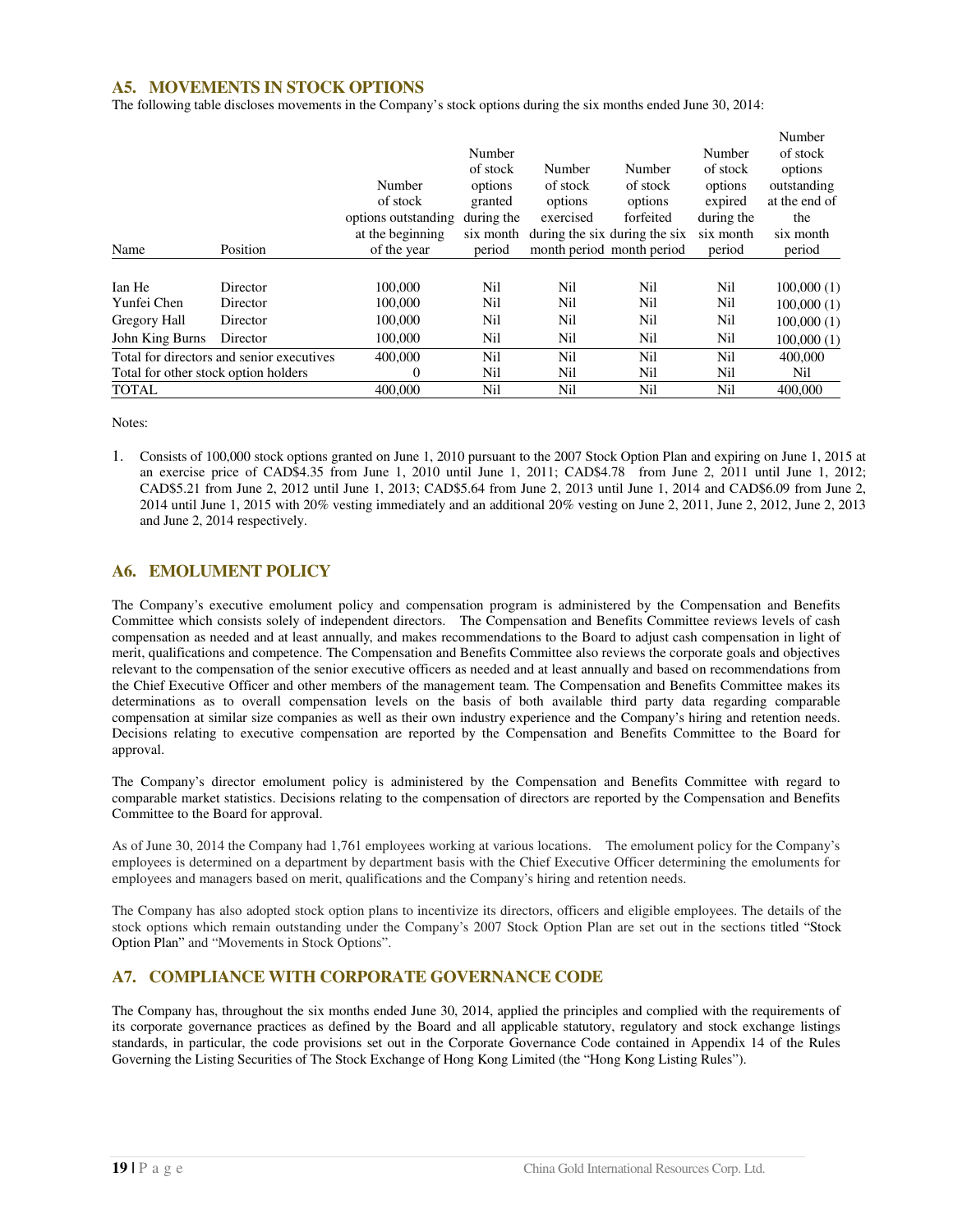### **A8. COMPLIANCE WITH MODEL CODE ON DIRECTORS' SECURITIES TRANSACTIONS**

The Company has adopted policies regarding directors' securities transactions in its Corporate Disclosure, Confidentiality and Securities Trading Policy that has terms which are no less exacting than those set out in the Model Code for Securities Transactions by Directors of Listed Issuers contained in Appendix 10 to the Hong Kong Listing Rules.

After specific enquiry with all members of the Board, the Board confirms that all of the directors of the Company have complied with the required policies in the Company's Corporate Disclosure, Confidentiality and Securities Trading Policy throughout the six months ended June 30, 2014.

### **A9. INTERIM DIVIDENDS**

The Board did not recommend the payment of interim dividends in respect of the six months ended June 30, 2014.

#### **A10. AUDIT COMMITTEE**

Pursuant to the requirements under the Hong Kong Listing Rules, the Company has established an audit committee (the "Audit Committee") comprising all the existing Independent Non-executive Directors, namely Ian He (chairman of the Audit Committee), Yunfei Chen, Gregory Hall and John King Burns. The Audit Committee has reviewed and discussed with the Company's auditors the unaudited interim results of the Group for the six months ended June 30, 2014.

August 14, 2014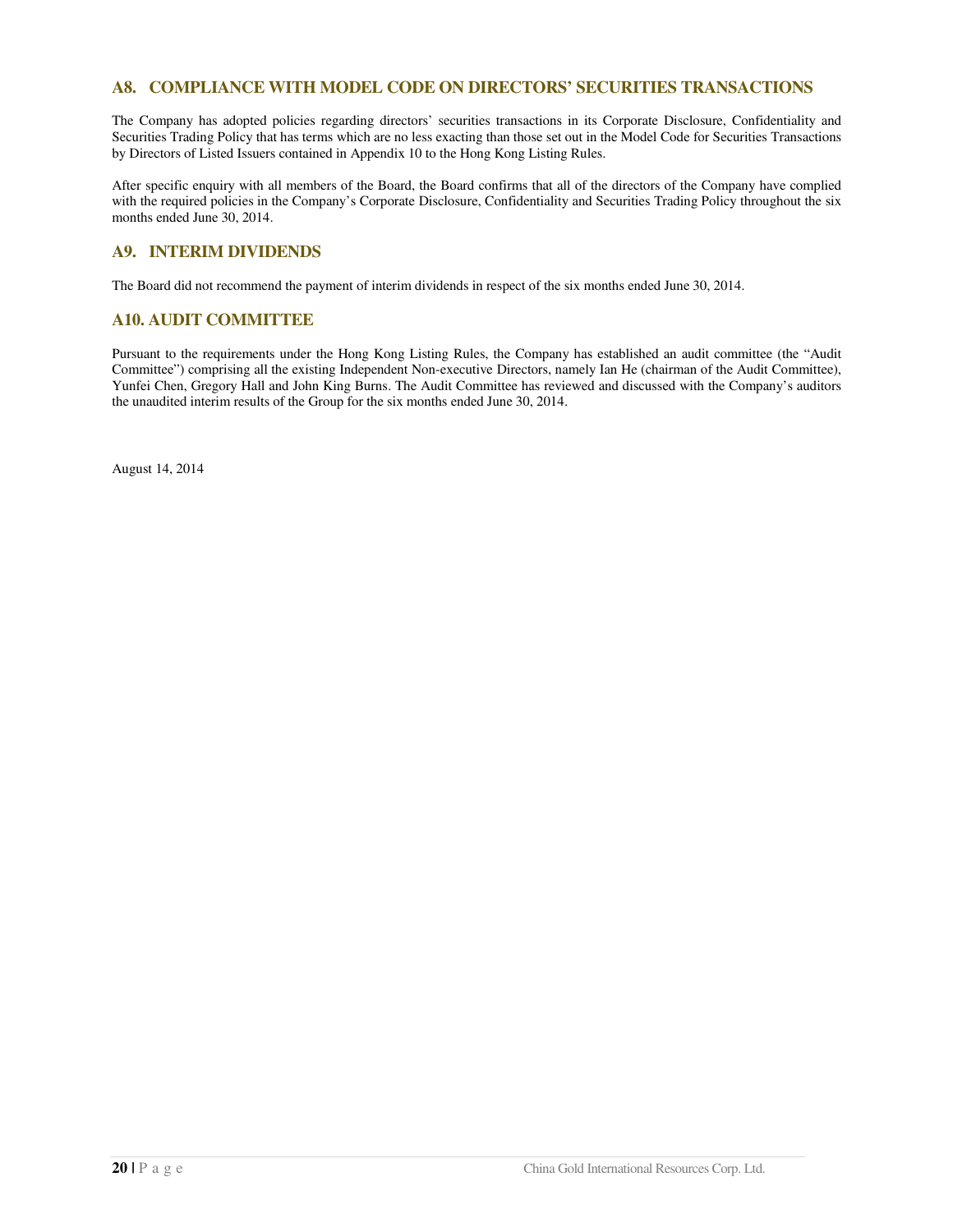(Incorporated in British Columbia, Canada with limited liability)

Condensed Consolidated Financial Statements

For the Six Months Ended June 30, 2014

ī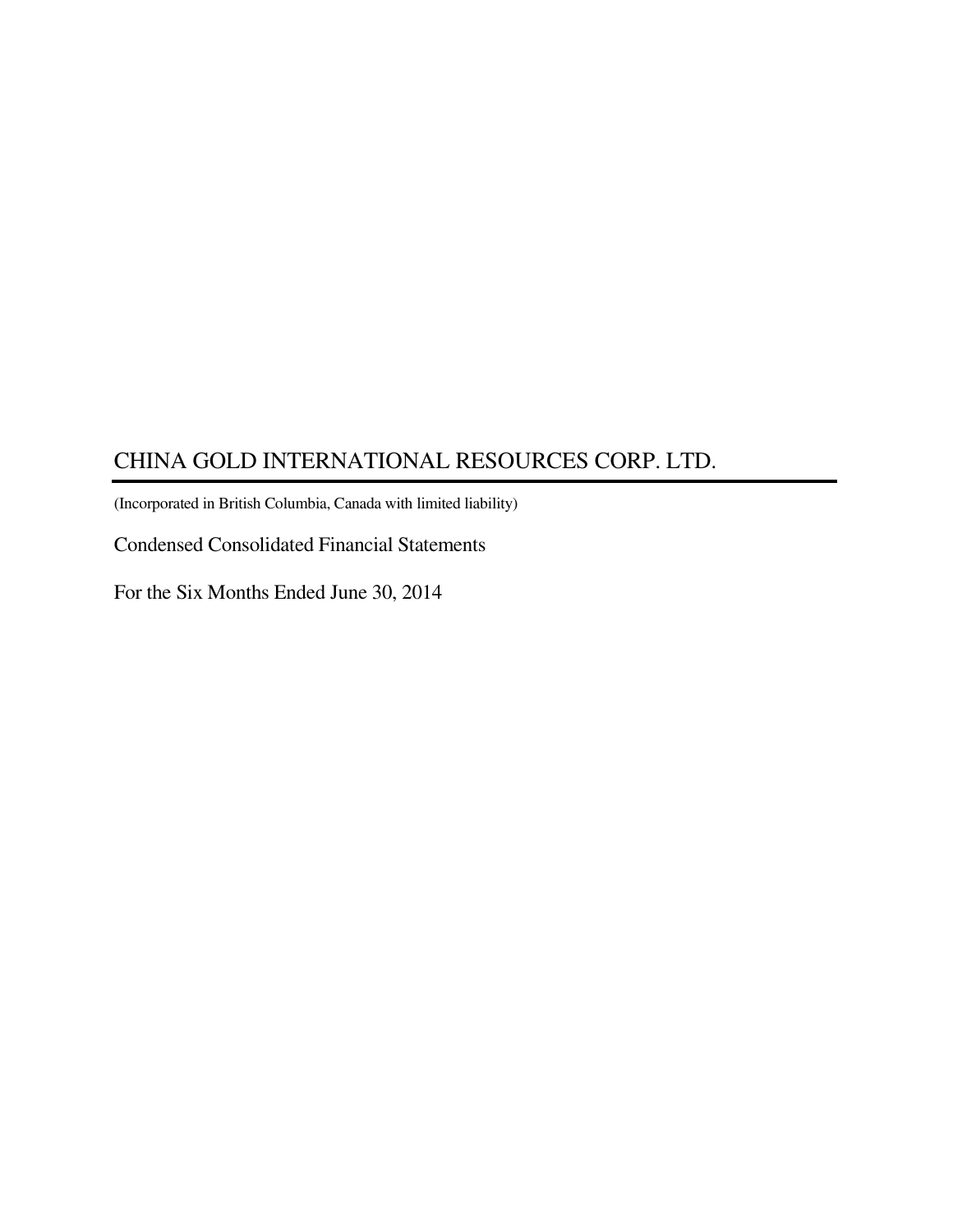### CONDENSED CONSOLIDATED FINANCIAL STATEMENTS FOR THE SIX MONTHS ENDED JUNE 30, 2014

| <b>CONTENTS</b>                                                                      | PAGE(S)        |
|--------------------------------------------------------------------------------------|----------------|
| CONDENSED CONSOLIDATED STATEMENT OF PROFIT OR LOSS AND<br>OTHER COMPREHENSIVE INCOME | $\overline{2}$ |
| CONDENSED CONSOLIDATED STATEMENT OF FINANCIAL POSITION                               | 3 & 4          |
| CONDENSED CONSOLIDATED STATEMENT OF CHANGES IN EQUITY                                | 5              |
| CONDENSED CONSOLIDATED STATEMENT OF CASH FLOWS                                       | 6              |
| NOTES TO THE CONDENSED CONSOLIDATED FINANCIAL STATEMENTS                             | 7 - 19         |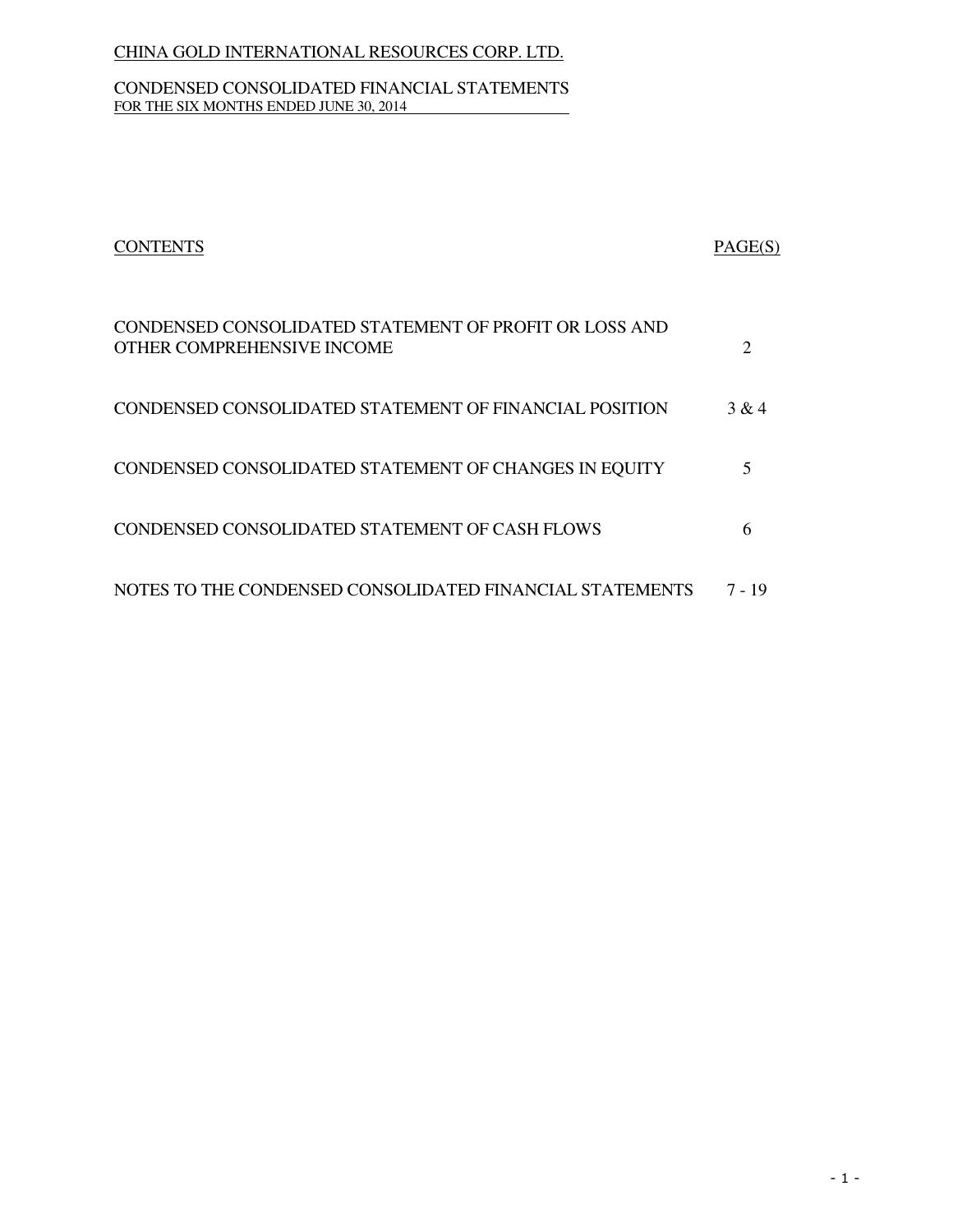### CONDENSED CONSOLIDATED STATEMENT OF PROFIT OR LOSS AND OTHER COMPREHENSIVE INCOME FOR THE SIX MONTHS ENDED JUNE 30, 2014

|                                                                                                                                                                                                                                                                                                   | Three months ended June 30, |                         |                         | Six months ended June 30, |                           |
|---------------------------------------------------------------------------------------------------------------------------------------------------------------------------------------------------------------------------------------------------------------------------------------------------|-----------------------------|-------------------------|-------------------------|---------------------------|---------------------------|
|                                                                                                                                                                                                                                                                                                   | <b>NOTES</b>                | 2014<br><b>US\$'000</b> | 2013<br><b>US\$'000</b> | 2014<br>US\$'000          | 2013<br><b>US\$'000</b>   |
| Revenues<br>Cost of sales                                                                                                                                                                                                                                                                         | 15                          | 48,541<br>(29,084)      | 81,622<br>(53,809)      | 85,200<br>(51, 369)       | 158,368<br>(101, 265)     |
| Mine operating earnings                                                                                                                                                                                                                                                                           |                             | 19,457                  | 27,813                  | 33,831                    | 57,103                    |
| <b>Expenses</b><br>General and administrative expenses<br>Exploration and evaluation expenditure                                                                                                                                                                                                  | $\mathfrak{Z}$              | (5,892)<br>(53)         | (5,665)<br>(50)         | (11,907)<br>(98)          | (12,822)<br>(119)         |
|                                                                                                                                                                                                                                                                                                   |                             | (5,945)                 | (5,715)                 | (12,005)                  | (12, 941)                 |
| Income from operations                                                                                                                                                                                                                                                                            |                             | 13,512                  | 22,098                  | 21,826                    | 44,162                    |
| Other (expenses) income<br>Foreign exchange gain, net<br>Interest and other income<br>Finance costs                                                                                                                                                                                               | 4                           | 182<br>1,234<br>(3,781) | 684<br>4,487<br>(2,500) | 933<br>1,430<br>(7,179)   | 836<br>5,599<br>(5,073)   |
|                                                                                                                                                                                                                                                                                                   |                             | (2,365)                 | 2,671                   | (4, 816)                  | 1,362                     |
| Profit before income tax<br>Income tax expense                                                                                                                                                                                                                                                    | 5                           | 11,147<br>(2,759)       | 24,769<br>(5,208)       | 17,010<br>(7,257)         | 45,524<br>(10, 884)       |
| Profit for the period                                                                                                                                                                                                                                                                             |                             | 8,388                   | 19,561                  | 9,753                     | 34,640                    |
| Other comprehensive (expense) income for the period<br>Items that may be reclassified subsequently to profit or loss:<br>Exchange difference arising on translation<br>Fair value gain on available-for-sale<br>investment<br>Income tax relating to the gain on<br>available-for-sale investment |                             | 533<br>652              | 3,439<br>3,021<br>(603) | (6,918)<br>(1,993)        | 3,931<br>4,262<br>(603)   |
| Total comprehensive income (expense) for the period                                                                                                                                                                                                                                               |                             |                         |                         |                           |                           |
|                                                                                                                                                                                                                                                                                                   |                             | 9,573                   | 25,418                  | 842                       | 42,230                    |
| Profit for the period attributable to<br>Non-controlling interests<br>Owners of the Company                                                                                                                                                                                                       |                             | 727<br>7,661            | 630<br>18,931           | 935<br>8,818              | 1,198<br>33,442           |
| Income from operations                                                                                                                                                                                                                                                                            |                             | 8,388                   | 19,561                  | 9,753                     | 34,640                    |
| Total comprehensive income (expense) for the period<br>attributable to<br>Non-controlling interests<br>Owners of the Company                                                                                                                                                                      |                             | 625<br>8,948<br>9,573   | 636<br>24,782<br>25,418 | 916<br>(74)<br>842        | 1,205<br>41,025<br>42,230 |
| Basic earnings per share                                                                                                                                                                                                                                                                          | 6                           | 1.93 cents              | 4.78 cents              | 2.22 cents                | 8.44 cents                |
| Diluted earnings per share                                                                                                                                                                                                                                                                        | 6                           | 1.93 cents              | 4.78 cents              | 2.22 cents                | 8.44 cents                |
| Basic weighted average number of<br>common shares outstanding                                                                                                                                                                                                                                     | 6                           | 396,413,753             | 396, 358, 753           | 396,413,753               | 396,356,764               |
| Diluted weighted average number of<br>common shares outstanding                                                                                                                                                                                                                                   | 6                           | 396,413,753             | 396, 382, 581           | 396,413,753               | 396,388,613               |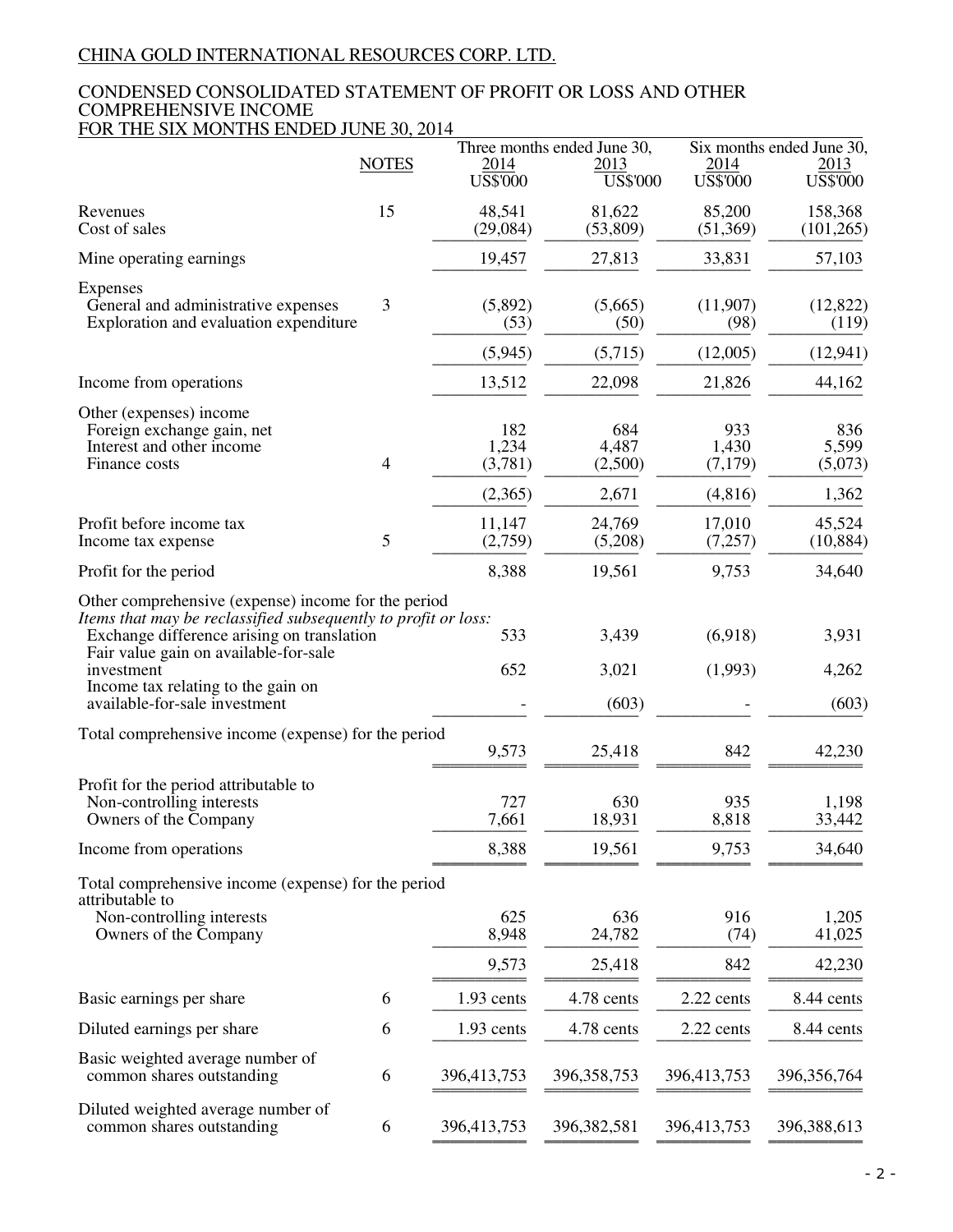### CONDENSED CONSOLIDATED STATEMENT OF FINANCIAL POSITION AT JUNE 30, 2014

|                                           | <b>NOTES</b> | June 30,<br>2014<br><b>US\$'000</b> | December 31,<br>2013<br><b>US\$'000</b><br>(audited) |
|-------------------------------------------|--------------|-------------------------------------|------------------------------------------------------|
| <b>Current assets</b>                     |              |                                     |                                                      |
| Cash and cash equivalents                 |              | 106,415                             | 105,887                                              |
| Accounts receivable and other receivables | $\tau$       | 7,927                               | 9,714                                                |
| Prepaid expenses and deposits             |              | 4,878<br>231                        | 6,987                                                |
| Prepaid lease payments                    | 8            |                                     | 235                                                  |
| Inventory                                 |              | 113,948                             | 61,245                                               |
|                                           |              | 233,399                             | 184,068                                              |
| <b>Non-current assets</b>                 |              |                                     |                                                      |
| Prepaid expenses and deposits             |              | 15,266                              | 16,706                                               |
| Prepaid lease payments                    |              | 8,141                               | 8,425                                                |
| Inventory                                 | 8            |                                     | 2,001                                                |
| Deferred tax assets                       |              | 10,113                              | 14,501                                               |
| Available-for-sale investments            |              | 19,816                              | 21,850                                               |
| Property, plant and equipment             | 9            | 1,137,348                           | 1,027,393                                            |
| Mining rights                             |              | 940,607                             | 943,557                                              |
|                                           |              | 2,131,291                           | 2,034,433                                            |
| <b>Total assets</b>                       |              | 2,364,690                           | 2,218,501                                            |
| <b>Current liabilities</b>                |              |                                     |                                                      |
| Accounts payable and accrued expenses     | 10           | 123,496                             | 115,952                                              |
| <b>Borrowings</b>                         | 11           | 325,547                             | 232,432                                              |
| Tax liabilities                           |              | 6,051                               | 7,487                                                |
|                                           |              | 455,094                             | 355,871                                              |
| Net current liabilities                   |              | (221, 695)                          | (171, 803)                                           |
| Total assets less current liabilities     |              | 1,909,596                           | 1,862,630                                            |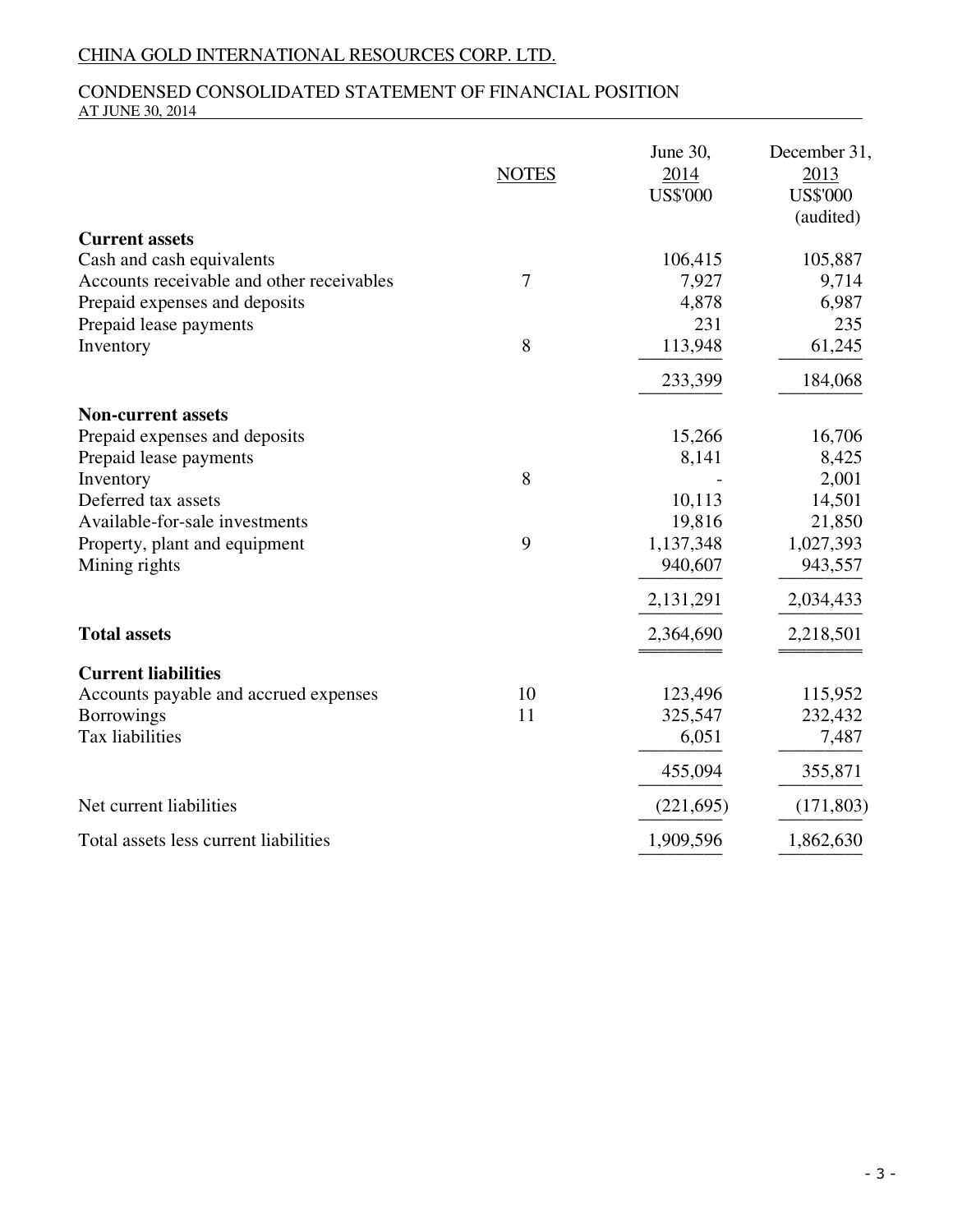|                                      | <b>NOTES</b> | June 30,<br>2014<br><b>US\$'000</b> | December 31,<br>2013<br><b>US\$'000</b><br>(audited) |
|--------------------------------------|--------------|-------------------------------------|------------------------------------------------------|
| <b>Non-current liabilities</b>       |              |                                     |                                                      |
| Entrusted loan payable               | 12           | 32,240                              |                                                      |
| <b>Borrowings</b>                    | 11           | 286,295                             | 272,074                                              |
| Deferred tax liabilities             |              | 126,161                             | 126,687                                              |
| Deferred income                      |              | 2,311                               | 2,518                                                |
| Environmental rehabilitation         |              | 30,420                              | 29,826                                               |
|                                      |              | 477,427                             | 431,105                                              |
| <b>Total liabilities</b>             |              | 932,521                             | 786,976                                              |
| <b>Owners'</b> equity                |              |                                     |                                                      |
| Share capital                        | 13           | 1,229,061                           | 1,229,061                                            |
| Reserves                             |              | 27,422                              | 36,304                                               |
| Retained profits                     |              | 164,884                             | 156,066                                              |
|                                      |              | 1,421,367                           | 1,421,431                                            |
| Non-controlling interests            |              | 10,802                              | 10,094                                               |
| <b>Total owners' equity</b>          |              | 1,432,169                           | 1,431,525                                            |
| Total liabilities and owners' equity |              | 2,364,690                           | 2,218,501                                            |
|                                      |              |                                     |                                                      |

The condensed consolidated financial statements were approved and authorised for issue by the Board of Directors on August 14, 2014 and are signed on its behalf by:

Xin Song<br>Director Bing Liu<br>Director Director Director Director

(Signed by) Xin Song<br>
Xin Song<br>
Thing Liu Bing Liu<br>
Bing Liu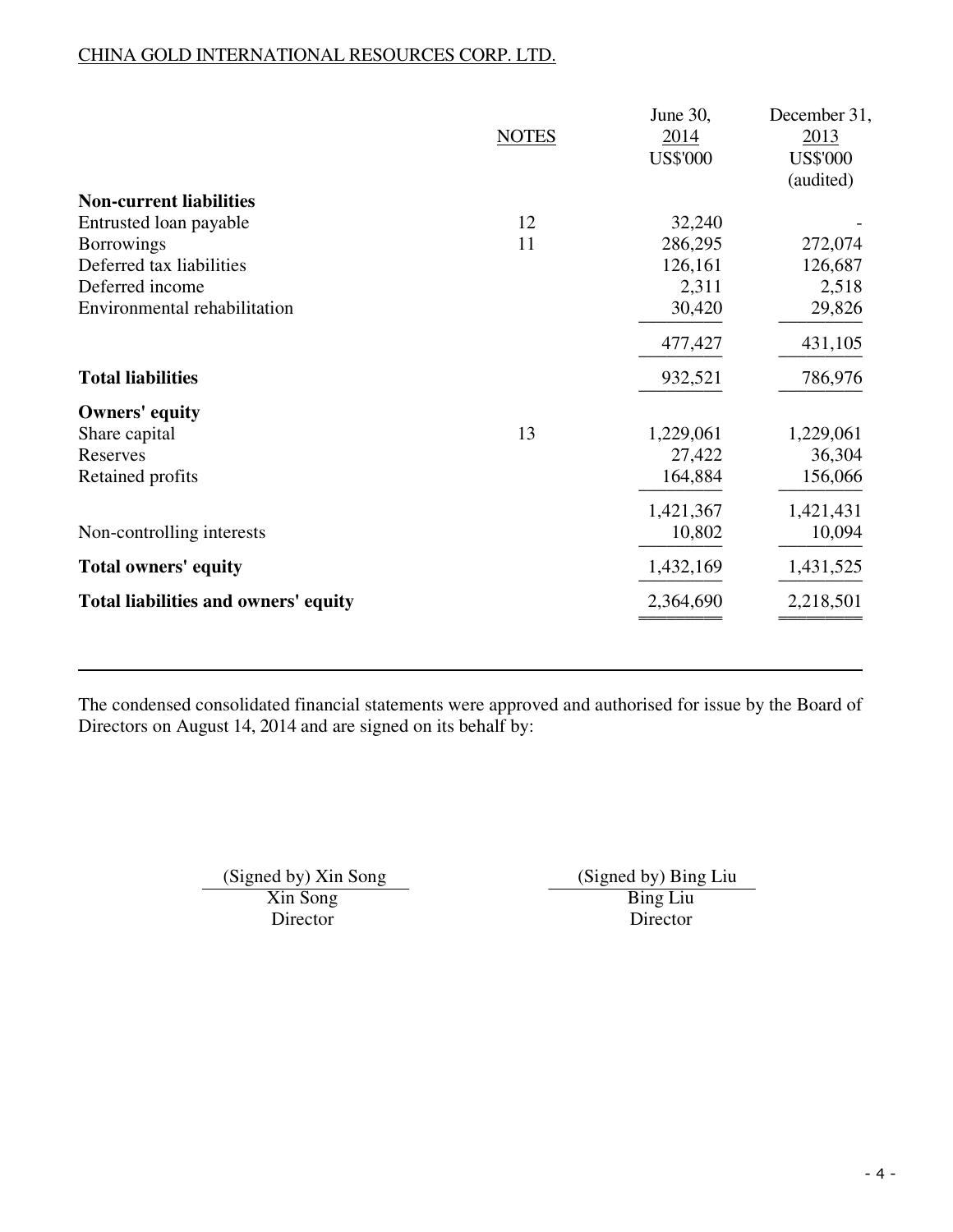### CONDENSED CONSOLIDATED STATEMENT OF CHANGES IN EQUITY FOR THE SIX MONTHS ENDED JUNE 30, 2014

|                                                                                                       | Number<br>of shares | Share<br>capital<br><b>US\$'000</b> | Equity<br>reserve<br><b>US\$'000</b><br>(note a) | Investment<br>revaluation Exchange<br>reserve<br><b>US\$'000</b> | reserve<br><b>US\$'000</b> | Statutory<br>reserve<br><b>US\$'000</b><br>(note b) | Retained<br>profits<br><b>US\$'000</b> | Subtotal<br><b>US\$'000</b> | Non-<br>controlling<br>interests<br><b>US\$'000</b> | Total<br>owners'<br>equity<br><b>US\$'000</b> |
|-------------------------------------------------------------------------------------------------------|---------------------|-------------------------------------|--------------------------------------------------|------------------------------------------------------------------|----------------------------|-----------------------------------------------------|----------------------------------------|-----------------------------|-----------------------------------------------------|-----------------------------------------------|
| At January 1, 2013 (audited)                                                                          | 396.318.753         | 1,228,731                           | 11,251                                           | 559                                                              | 8.018                      | 3,933                                               | 107,166                                | 1,359,658                   | 8,136                                               | 1,367,794                                     |
| Profit for the period<br>Fair value gain on available-for-sale                                        |                     |                                     |                                                  |                                                                  |                            |                                                     | 33,442                                 | 33,442                      | 1,198                                               | 34,640                                        |
| investment<br>Exchange difference arising<br>on translation                                           |                     |                                     |                                                  | 3,659<br>$\overline{\phantom{a}}$                                | 3,924                      |                                                     |                                        | 3,659<br>3,924              | 7                                                   | 3,659<br>3,931                                |
| Total comprehensive income<br>for the period<br>Exercise of stock options<br>Share based compensation | 40,000              | 142                                 | $\overline{\phantom{0}}$<br>(53)<br>29           | 3,659                                                            | 3,924                      |                                                     | 33,442                                 | 41,025<br>89<br>29          | 1,205<br>$\overline{a}$                             | 42,230<br>89<br>29                            |
| Dividends paid to a non-controlling<br>shareholder                                                    |                     |                                     |                                                  |                                                                  |                            |                                                     |                                        |                             | (209)                                               | (209)                                         |
| At June 30, 2013 (unaudited)                                                                          | 396, 358, 753       | 1,228,873                           | 11,227                                           | 4,218                                                            | 11,942                     | 3,933                                               | 140,608                                | 1,400,801                   | 9,132                                               | 1,409,933                                     |
| At January 1, 2014 (audited)                                                                          | 396,413,753         | 1,229,061                           | 11,169                                           | 187                                                              | 14,883                     | 10,065                                              | 156,066                                | 1,421,431                   | 10,094                                              | 1,431,525                                     |
| Profit for the period<br>Fair value loss on available-for-sale                                        |                     |                                     |                                                  |                                                                  |                            |                                                     | 8,818                                  | 8,818                       | 935                                                 | 9,753                                         |
| investment<br>Exchange difference arising                                                             |                     |                                     |                                                  | (1,993)                                                          |                            |                                                     |                                        | (1,993)                     |                                                     | (1,993)                                       |
| on translation                                                                                        |                     |                                     |                                                  |                                                                  | (6,899)                    |                                                     |                                        | (6,899)                     | (19)                                                | (6.918)                                       |
| Total comprehensive income(expense)<br>for the period                                                 |                     |                                     |                                                  | (1,993)                                                          | (6,899)                    |                                                     | 8,818                                  | (74)                        | 916                                                 | 842                                           |
| Exercise of stock options<br>Share based compensation<br>Dividends paid to a non-controlling          |                     |                                     | 10                                               |                                                                  |                            |                                                     |                                        | $\overline{a}$<br>10        |                                                     | 10                                            |
| shareholder                                                                                           |                     |                                     |                                                  |                                                                  |                            |                                                     |                                        |                             | (208)                                               | (208)                                         |
| At June 30, 2014 (unaudited)                                                                          | 396,413,753         | 1,229,061                           | 11,179                                           | (1,806)                                                          | 7,984                      | 10,065                                              | 164,884                                | 1,421,367                   | 10,802                                              | 1,432,169                                     |

Notes:

(a) Amounts represent equity reserve arising from share-based compensation provided to employees under the stock option plan of the Company and deemed contribution from shareholders in previous years.

(b) Statutory reserve which consists of appropriations from the profit after taxation of the subsidiaries established in the People's Republic of China ("PRC"), forms part of the equity of PRC subsidiaries. In accordance with the PRC Company Law and the Articles of Association of the PRC subsidiaries, the PRC subsidiaries are required to appropriate an amount equal to a minimum of 10% of their profits after taxation each year to a statutory reserve until the reserve reaches 50% of the registered capital of the respective subsidiaries.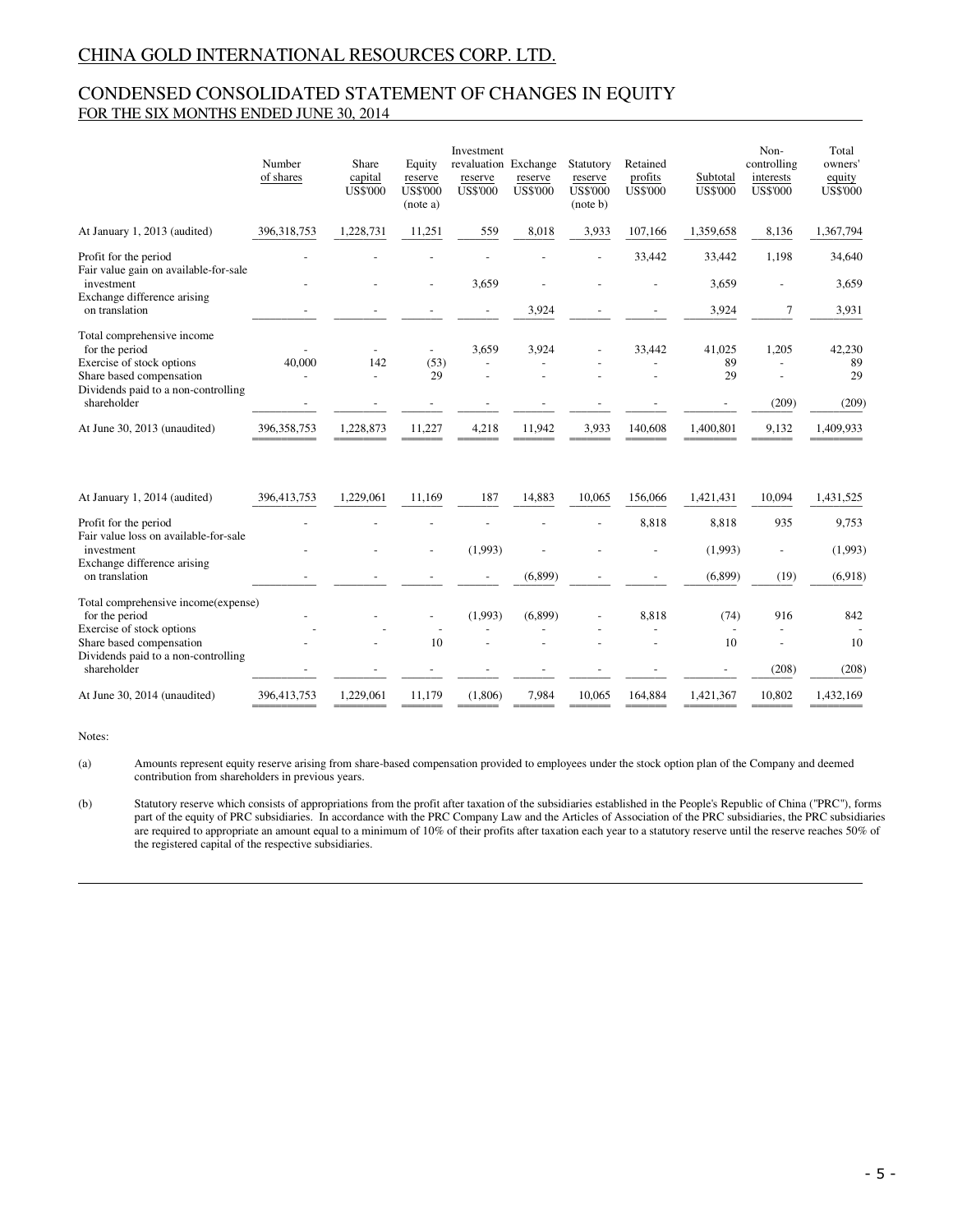### CONDENSED CONSOLIDATED STATEMENT OF CASH FLOWS FOR THE SIX MONTHS ENDED JUNE 30, 2014

|                                                                                                                                                                                                                                                           | Three months ended<br>June 30,       |                               | Six months ended<br>June 30,                      |                                              |
|-----------------------------------------------------------------------------------------------------------------------------------------------------------------------------------------------------------------------------------------------------------|--------------------------------------|-------------------------------|---------------------------------------------------|----------------------------------------------|
|                                                                                                                                                                                                                                                           | 2014<br><b>US\$'000</b>              | 2013<br><b>US\$'000</b>       | 2014<br><b>US\$'000</b>                           | 2013<br><b>US\$'000</b>                      |
| Net cash from operating activities                                                                                                                                                                                                                        | (11, 372)                            | 16,414                        | (9,814)                                           | 32,739                                       |
| Net cash used in investing activities<br>Payment for acquisition of property, plant and<br>equipment<br>Deposit paid for acquisition of property, plant                                                                                                   | (53, 589)                            | (125, 438)                    | (136,787)                                         | (230,764)                                    |
| and equipment<br>Payments for acquisition of land use rights<br>Interest received from entrusted loan                                                                                                                                                     | (962)                                |                               | (2,871)                                           | (3,313)<br>(1,809)                           |
| from a substantial shareholder<br>Receipt of government grants<br>Repayment of entrusted loan from a                                                                                                                                                      |                                      | 452<br>1,831                  |                                                   | 452<br>1,831                                 |
| substantial shareholder                                                                                                                                                                                                                                   |                                      | 16,052                        |                                                   | 16,052                                       |
|                                                                                                                                                                                                                                                           | (54, 551)                            | (107, 103)                    | (139, 658)                                        | (217, 551)                                   |
| Net cash (used in) from financing activities<br>Repayments of borrowings<br>Proceeds from borrowings<br>Proceeds from entrusted loan<br>Dividends paid to a non-controlling<br>shareholder<br>Issuance of common shares upon exercise<br>of stock options | (44,240)<br>96,709<br>(92)<br>52,377 | (19, 496)<br>50,902<br>31,406 | (84,058)<br>204,487<br>32,172<br>(208)<br>152,393 | (22,710)<br>120,561<br>(209)<br>89<br>97,731 |
| Net increase (decrease) in cash and cash<br>equivalents                                                                                                                                                                                                   | (13,546)                             | (59, 283)                     | 2,921                                             | (87,081)                                     |
| Effect of foreign exchange rate changes<br>on cash and cash equivalents<br>Cash and cash equivalents, beginning                                                                                                                                           | (1,021)<br>120,982                   | 1,393<br>154,222              | (2,393)<br>105,887                                | 1,673<br>181,740                             |
| of period<br>Cash and cash equivalents, end of period                                                                                                                                                                                                     | 106,415                              | 96,332                        | 106,415                                           | 96,332                                       |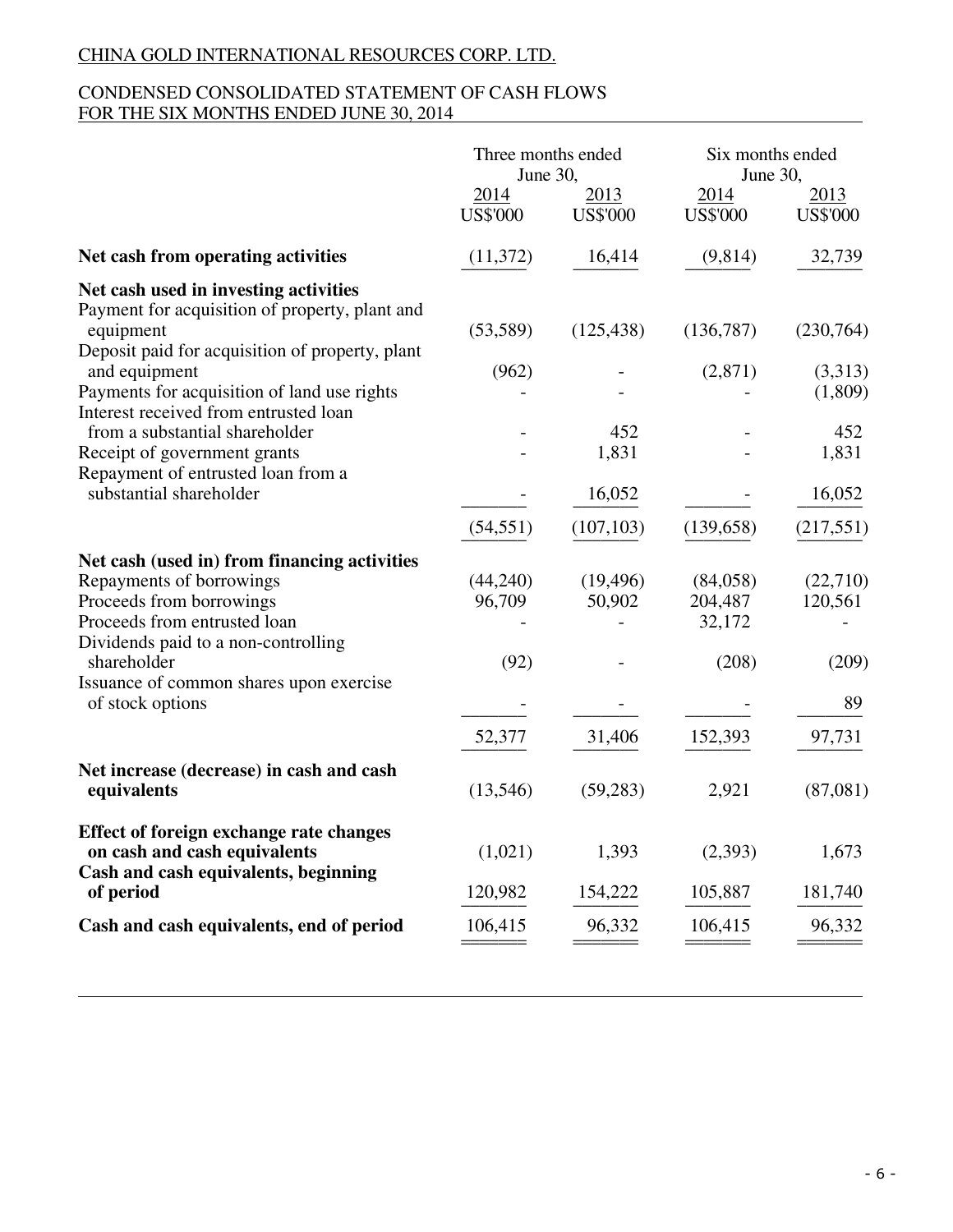### NOTES TO THE CONDENSED CONSOLIDATED FINANCIAL STATEMENTS FOR THE SIX MONTHS ENDED JUNE 30, 2014

### **1. BASIS OF PREPARATION**

 The condensed consolidated financial statements have been prepared in accordance with the applicable disclosure requirements of Appendix 16 to the Rules Governing the Listing of Securities on The Stock Exchange of Hong Kong Limited (the "Listing Rules") and with International Accounting Standard 34 ("IAS 34") *Interim Financial Reporting*.

 At June 30, 2014, the Group's current liabilities exceeded its current assets by approximately US\$221.7 million. In view of these circumstances, the directors of the Company have given consideration to the future liquidity and performance of the Group and its available sources of finance in assessing whether the Group will have sufficient financial resources to continue as a going concern. The Group has successfully completed US\$500 million 3-year bonds issue, as disclosed in Note 19, on July 17, 2014 and taking into account the Group's future capital expenditure in respect of its non-cancellable capital commitments, the directors of the Company consider that it has sufficient working capital to meet in full its financial obligations as they fall due for at least the next twelve months from the end of the reporting period and accordingly, the financial statements have been prepared on a going concern basis.

## **2. PRINCIPAL ACCOUNTING POLICIES**

 The condensed consolidated financial statements have been prepared under the historical cost basis except for certain financial instruments, which are measured at fair values.

 Except as described below, the accounting policies and methods of computation used in the condensed consolidated financial statements for the six months ended June 30, 2014 are the same as those followed in the preparation of the Group's annual consolidated financial statements for the year ended December 31, 2013.

In the current interim period, the Group has applied the following new and revised standards, interpretation and amendments ("new and revised IFRSs") which have become mandatorily effective for the current interim period:

| Amendments to IFRS 10, IFRS 12<br>and IAS 27 | <b>Investment Entities</b>                                      |
|----------------------------------------------|-----------------------------------------------------------------|
| Amendments to IAS 32                         | <b>Offsetting Financial Assets and Liabilities</b>              |
| Amendments to IAS 36                         | Recoverable Amount Disclosures for Non-Financial<br>Assets      |
| Amendments to IAS 39                         | Novation of Derivatives and Continuation of Hedge<br>Accounting |
| IFRIC 21                                     | Levies                                                          |

The application of the above new and revised IFRSs in the current interim period has had no material effect on the amounts reported in these condensed consolidated financial statements and/or disclosure set out in these condensed consolidated financial statements.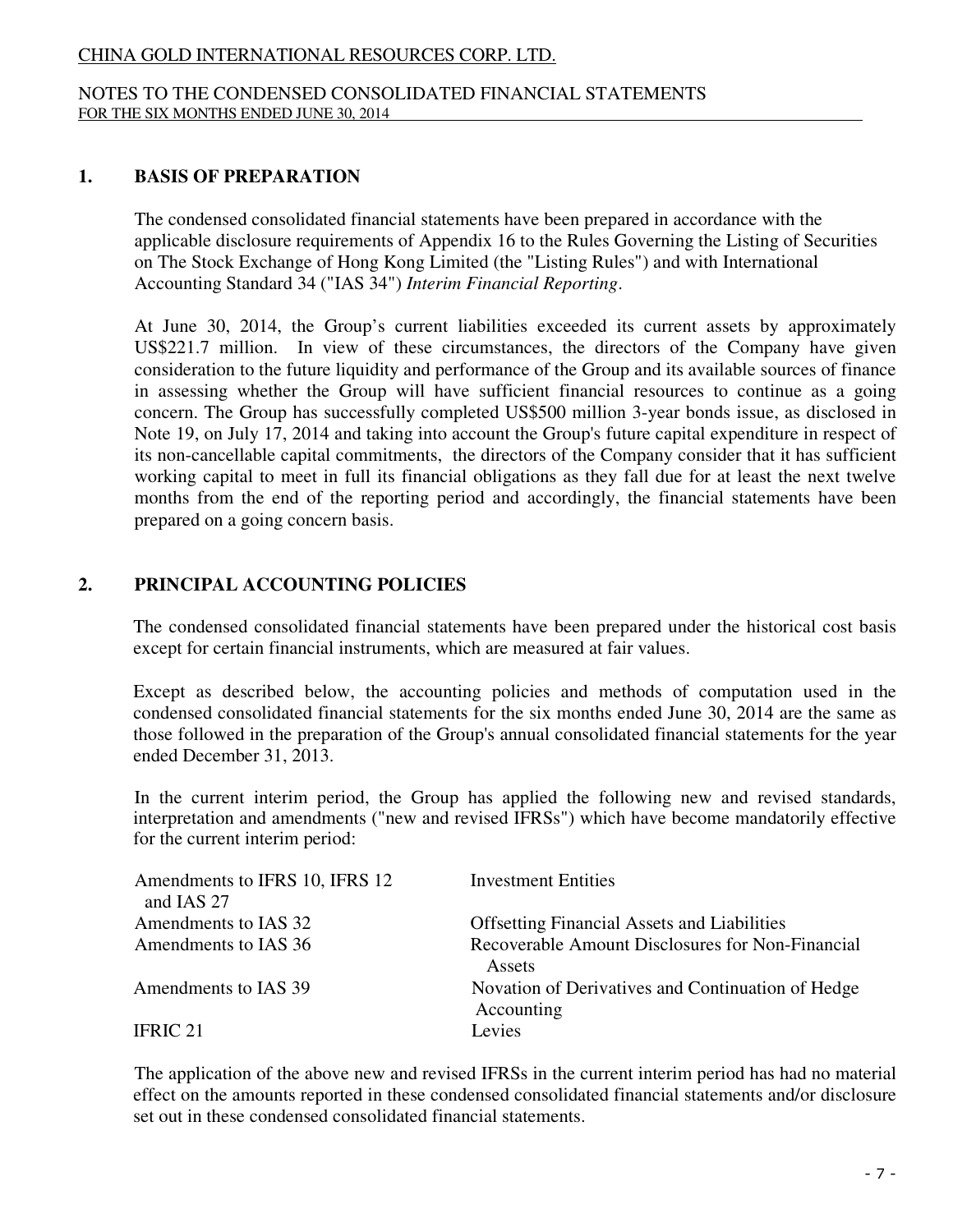# **3. GENERAL AND ADMINISTRATIVE EXPENSES**

|                                           |                 | Three months ended |                 | Six months ended |  |
|-------------------------------------------|-----------------|--------------------|-----------------|------------------|--|
|                                           | June 30,        |                    | June 30,        |                  |  |
|                                           | 2014            | 2013               | 2014            | 2013             |  |
|                                           | <b>US\$'000</b> | <b>US\$'000</b>    | <b>US\$'000</b> | <b>US\$'000</b>  |  |
| Administration and office                 | 1,804           | 2,129              | 4,103           | 4,987            |  |
| Professional fees                         | 632             | 493                | 1,645           | 1,361            |  |
| Salaries and benefits                     | 2,508           | 2,452              | 4,239           | 4,827            |  |
| Depreciation of property, plant and       |                 |                    |                 |                  |  |
| equipment                                 | 635             | 320                | 1,269           | 628              |  |
| Others                                    | 313             | 271                | 651             | 1,019            |  |
| Total general and administrative expenses | 5,892           | 5,665              | 11,907          | 12,822           |  |
|                                           |                 |                    |                 |                  |  |

# **4. FINANCE COSTS**

|                                                                |                         | Three months ended June 30, |                         | Six months ended June 30, |
|----------------------------------------------------------------|-------------------------|-----------------------------|-------------------------|---------------------------|
|                                                                | 2014<br><b>US\$'000</b> | 2013<br><b>US\$'000</b>     | 2014<br><b>US\$'000</b> | 2013<br><b>US\$'000</b>   |
| Effective interest on borrowings<br>Accretion on environmental | 6,861                   | 3,480                       | 13,082                  | 6,600                     |
| rehabilitation                                                 | 654                     | 198                         | 1,323                   | 361                       |
| Less: Amount capitalised to property,                          | 7,515                   | 3,678                       | 14,405                  | 6,961                     |
| plant and equipment                                            | (3,734)                 | (1,178)                     | (7,226)                 | (1,888)                   |
|                                                                | 3,781                   | 2,500                       | 7,179                   | 5,073                     |

# 5. **INCOME TAX EXPENSE**

|                                     | Three months ended |                 | Six months ended |                 |
|-------------------------------------|--------------------|-----------------|------------------|-----------------|
|                                     |                    | June 30,        |                  | June 30,        |
|                                     | 2014               | 2013            |                  | 2013            |
|                                     | <b>US\$'000</b>    | <b>US\$'000</b> | <b>US\$'000</b>  | <b>US\$'000</b> |
| PRC Enterprise Income Tax           | 1,965              | 8,906           | 3,491            | 15,307          |
| Deferred tax expense (credit)(note) | 794                | (3,698)         | 3,766            | (4, 423)        |
| Total income tax expense            | 2,759              | 5,208           | 7,257            | 10,884          |
|                                     |                    |                 |                  |                 |

Note:

 During the period, deferred tax expenses mainly arose from reversal of temporary differences associated with inventories and property, plant and equipment.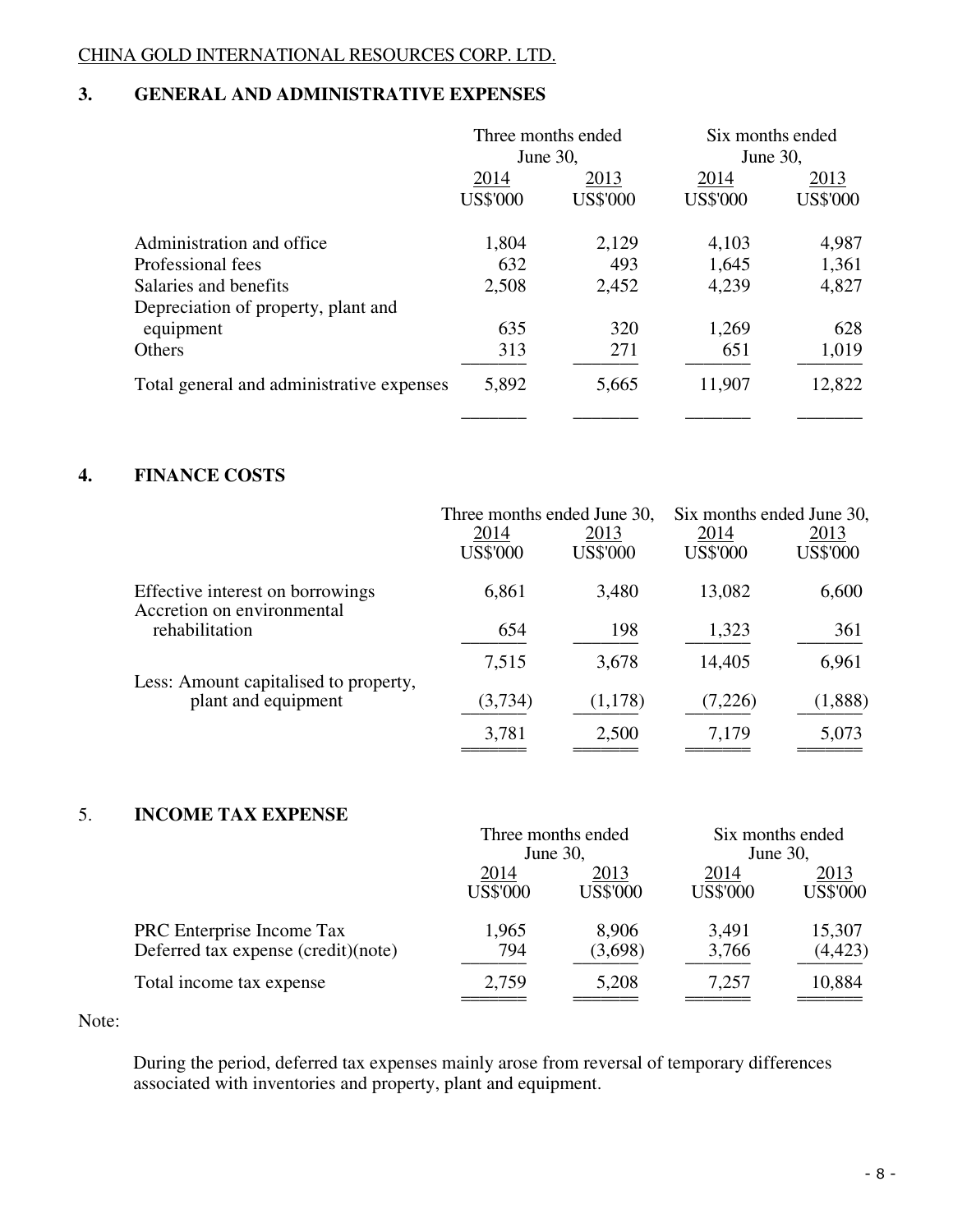# **6. EARNINGS PER SHARE**

Earnings used in determining earnings per share ("EPS") are presented below:

| Three months ended                                                              |               |                    | Six months ended<br>June 30, |
|---------------------------------------------------------------------------------|---------------|--------------------|------------------------------|
| 2014                                                                            | <u>2013</u>   | 2014               | 2013                         |
| Profit for the period attributable to<br>owners of the Company for the<br>7,661 | 18,931        | 8,818              | 33,442                       |
| 396,413,753                                                                     | 396, 358, 753 | 396,413,753        | 396, 356, 764<br>31,849      |
|                                                                                 |               |                    |                              |
| 396,413,753                                                                     | 396, 382, 581 | 396,413,753        | 396,388,613                  |
| 1.93 cents                                                                      | 4.78 cents    | $2.22$ cents       | 8.44 cents                   |
| 1.93 cents                                                                      | 4.78 cents    | 2.22 cents         | 8.44 cents                   |
|                                                                                 |               | June 30,<br>23,828 |                              |

The computation of diluted EPS for the three and six months ended June 30, 2014 does not assume the exercise of the Company's stock options because the exercise price of these options was higher than the average market price for shares for the current period.

### **7. ACCOUNTS RECEIVABLE AND OTHER RECEIVABLES**

|                                                 | June 30,<br>2014 | December 31,<br>2013 |
|-------------------------------------------------|------------------|----------------------|
|                                                 | <b>US\$'000</b>  | <b>US\$'000</b>      |
| Trade receivables                               | 291              | 740                  |
| Less: allowance for doubtful debts              | (134)            | (145)                |
|                                                 | 157              | 595                  |
| Amounts due from related companies              | 3,034            | 3,354                |
| Other receivables                               | 4,736            | 5,765                |
| Total accounts receivable and other receivables | 7,927            | 9,714                |
|                                                 |                  |                      |

 The Group allows credit periods of 90 days and 180 days to its trade customers for gold doré bar sales and copper sales respectively.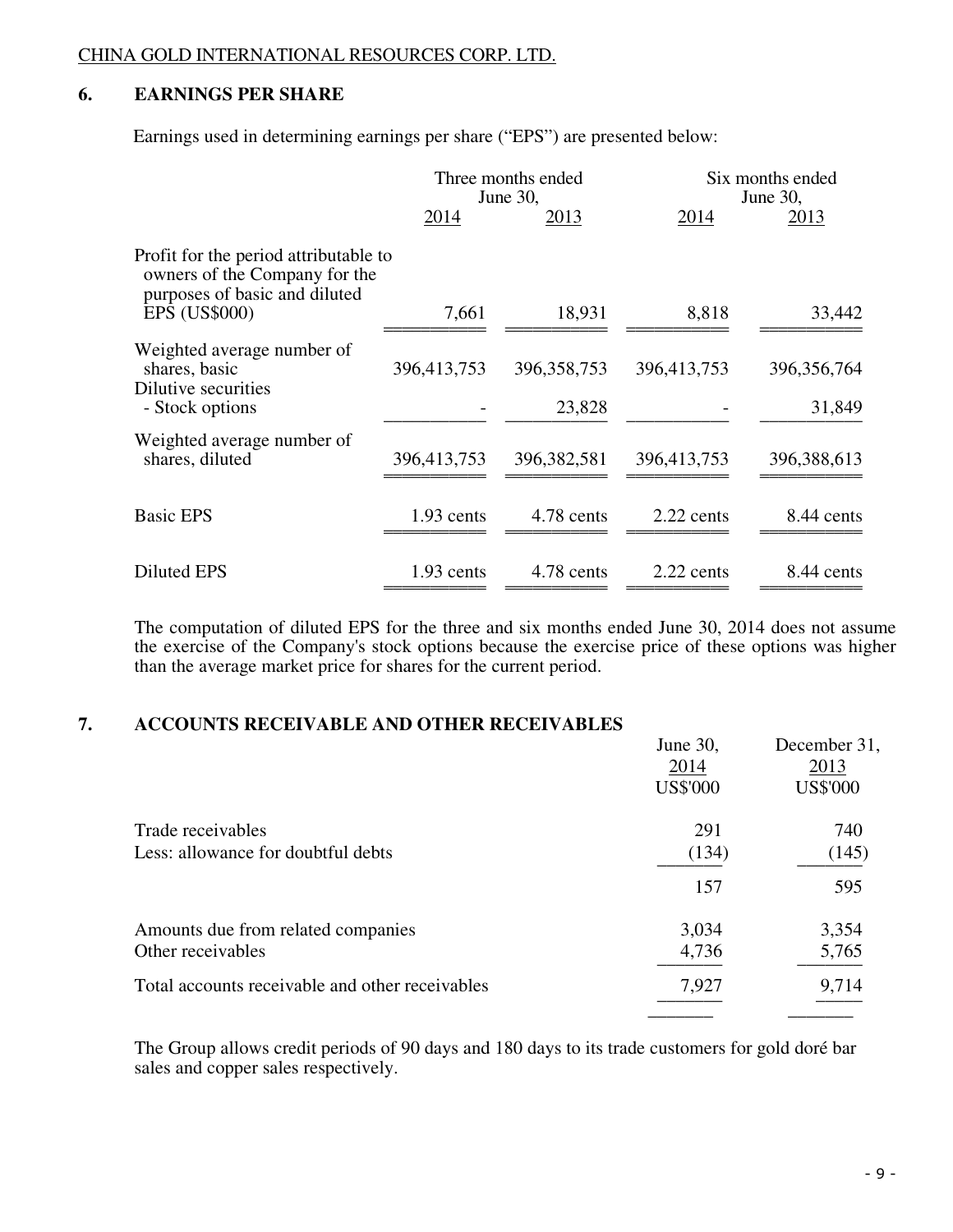# 7. **ACCOUNTS RECEIVABLES** – Continued

Below is an aged analysis of trade receivables (net of allowance) presented based on invoice date at the end of the reporting period:

|    |                                                        | June 30,<br>2014<br><b>US\$'000</b> | December 31,<br>2013<br><b>US\$'000</b> |
|----|--------------------------------------------------------|-------------------------------------|-----------------------------------------|
|    | Less than 30 days                                      | 16                                  | 40                                      |
|    | 31 to 90 days                                          | 15                                  | 480                                     |
|    | 91 to 180 days                                         | 5                                   | 45                                      |
|    | Over 180 days                                          | 121                                 | 30                                      |
|    |                                                        | 157                                 | 595                                     |
| 8. | <b>INVENTORY</b>                                       |                                     |                                         |
|    |                                                        | June 30,                            | December 31,                            |
|    |                                                        | 2014                                | 2013                                    |
|    |                                                        | <b>US\$'000</b>                     | <b>US\$'000</b>                         |
|    | Gold in process                                        | 80,708                              | 44,628                                  |
|    | Gold doré bars                                         | 6,690                               | 4,182                                   |
|    | Consumables                                            | 5,114                               | 5,959                                   |
|    | Copper                                                 | 7,792                               | 122                                     |
|    | Spare parts                                            | 8,560                               | 8,355                                   |
|    | Copper in-process                                      | 5,084                               |                                         |
|    | Total inventory                                        | 113,948                             | 63,246                                  |
|    | Less: Amounts expected to be recovered after 12 months |                                     |                                         |
|    | (note) (shown under non-current assets)                |                                     | (2,001)                                 |
|    | Amounts shown under current assets                     | 113,948                             | 61,245                                  |
|    |                                                        |                                     |                                         |

Note: As at December 31, 2013, management had taken into consideration the long-term process involved in recovering gold from a heap leaching system and had classified inventory, specifically, the gold in process, that was expected to be recovered more than twelve months after the end of the reporting period into non-current assets.

 Inventory totaling US\$28.6 million and US\$49.6 million for the three and six months ended June 30, 2014 (three and six months ended June 30, 2013: US\$52.0 million and US\$98.0 million), respectively, were recognised in cost of sales.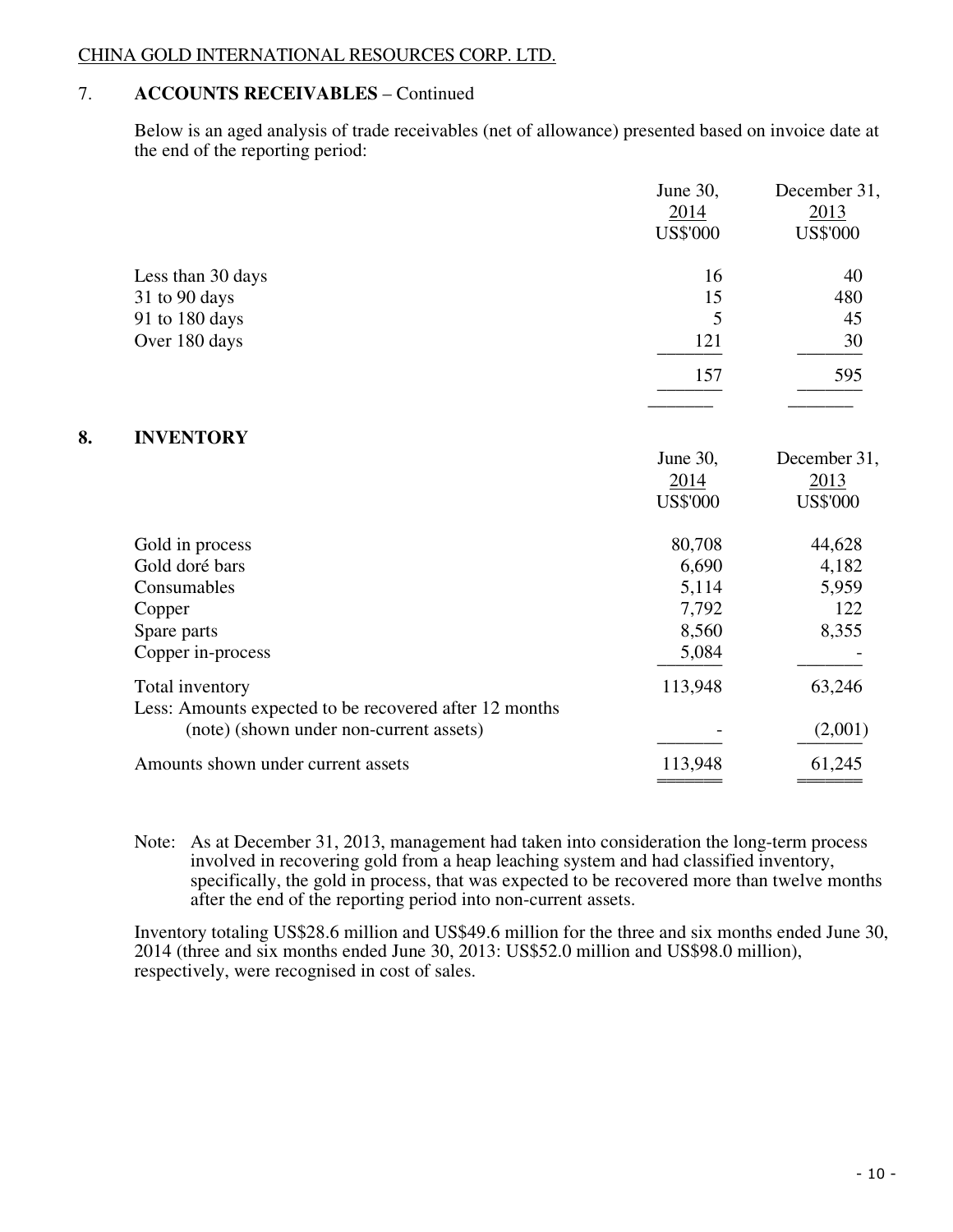# **9. PROPERTY, PLANT AND EQUIPMENT**

 During the six months ended June 30, 2014, the Group incurred approximately US\$98.8 million on construction in progress (six months ended June 30, 2013: approximately US\$200.9 million) and approximately US\$46.3 million on mineral assets (six months ended June 30, 2013: approximately US\$43.7 million), respectively.

 Depreciation of property, plant and equipment was US\$12.8 million and US\$23.2 million (US\$8.6 million and US\$16.3 million for the three and six months ended June 30, 2013) for three and six months ended June 30, 2014. The depreciation amounts were partly recognised in cost of sales and general and administrative expenses and partly capitalised in inventory.

# **10. ACCOUNTS PAYABLE AND ACCRUED EXPENSES**

Accounts payables and accrued expenses comprise the following:

|                              | June 30,        | December 31,    |
|------------------------------|-----------------|-----------------|
|                              | 2014            | 2013            |
|                              | <b>US\$'000</b> | <b>US\$'000</b> |
| Accounts payable             | 30,680          | 33,053          |
| Construction cost payables   | 64,097          | 57,010          |
| Advances from customers      | 15              | 513             |
| Mining cost accrual          | 15,304          | 2,872           |
| Payroll and benefit payables | 3,750           | 4,551           |
| Other accruals               | 3,529           | 4,253           |
| Other tax payable            | 1,218           | 4,526           |
| Other payables               | 4,903           | 9,174           |
|                              |                 |                 |
|                              | 123,496         | 115,952         |
|                              |                 |                 |

 The following is an aged analysis of accounts payable presented based on invoice date as at the end of the reporting period:

|                        | June 30,<br>2014<br><b>US\$'000</b> | December 31,<br>2013<br><b>US\$'000</b> |
|------------------------|-------------------------------------|-----------------------------------------|
| Less than 30 days      | 13,934                              | 28,533                                  |
| 31 to 90 days          | 3,186                               | 214                                     |
| 91 to 180 days         | 936                                 | 141                                     |
| Over 180 days          | 12,624                              | 4,165                                   |
| Total accounts payable | 30,680                              | 33,053                                  |
|                        |                                     |                                         |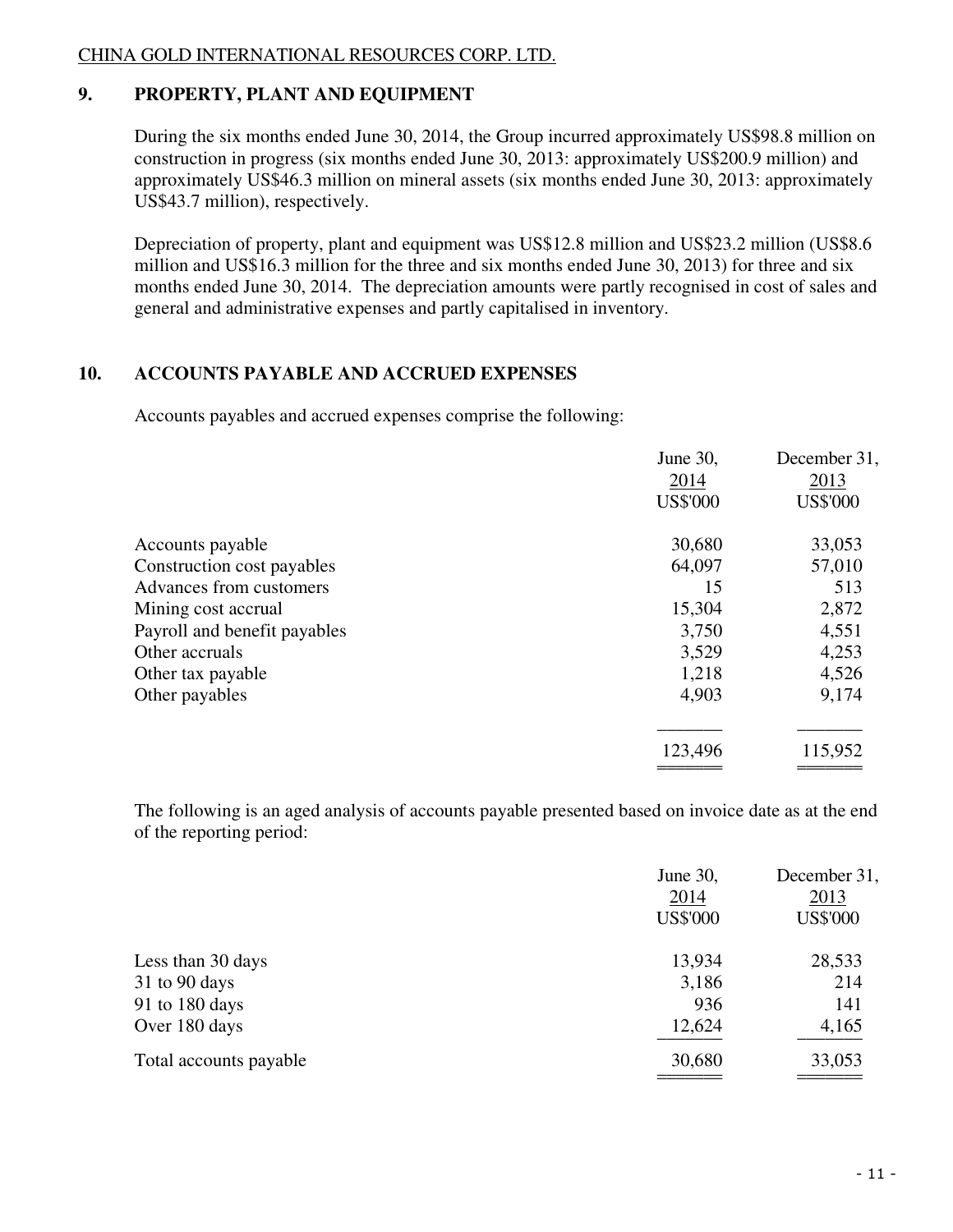# **11. BORROWINGS**

The borrowings are repayable as follows:

|                                                                     | June 30,        | December 31,    |
|---------------------------------------------------------------------|-----------------|-----------------|
|                                                                     | 2014            | 2013            |
|                                                                     | <b>US\$'000</b> | <b>US\$'000</b> |
| Carrying amount repayable within one year                           | 325,547         | 232,432         |
| Carrying amount repayable within one to two years                   | 266,144         | 181,217         |
| Carrying amount repayable within two to five years                  | 20,151          | 90,857          |
|                                                                     | 611,842         | 504,506         |
| Less: Amounts due within one year (shown under current liabilities) | (325, 547)      | (232, 432)      |
| Amounts shown under non-current liabilities                         | 286,295         | 272,074         |
| Analysed as:                                                        |                 |                 |
|                                                                     | June 30,        | December 31,    |
|                                                                     | 2014            | 2013            |
|                                                                     | <b>US\$'000</b> | <b>US\$'000</b> |
| Secured                                                             | 156,769         | 188,734         |
| Unsecured                                                           | 455,073         | 315,772         |
|                                                                     | 611,842         | 504,506         |
|                                                                     |                 |                 |

Borrowings carry interest at effective interest rates ranging from 2.85 % to 6.08 % (December 31, 2013: 2.85% to 6.08%) per annum.

# **12. ENTRUSTED LOAN PAYABLE**

On January 17, 2014, the Group entered into a three year entrusted loan agreement with China National Gold Group Corporation ("CNG"), a substantial shareholder (see Note 14) and China Construction Bank ("CCB") in which CNG provided a loan of RMB200 million (equivalent to approximately US\$32,240,000) to the Group through CCB as the entrusted bank. The entrusted loan is unsecured and carries interest at a fixed rate of 3% per annum. The principal amount is to be repaid on January 17, 2017.

# **13. SHARE CAPITAL AND OPTIONS**

### (a) Common shares

Authorized - Unlimited common shares without par value

 Issued and outstanding – 396,413,753 (December 31, 2013: 396,413,753) common shares at June 30, 2014.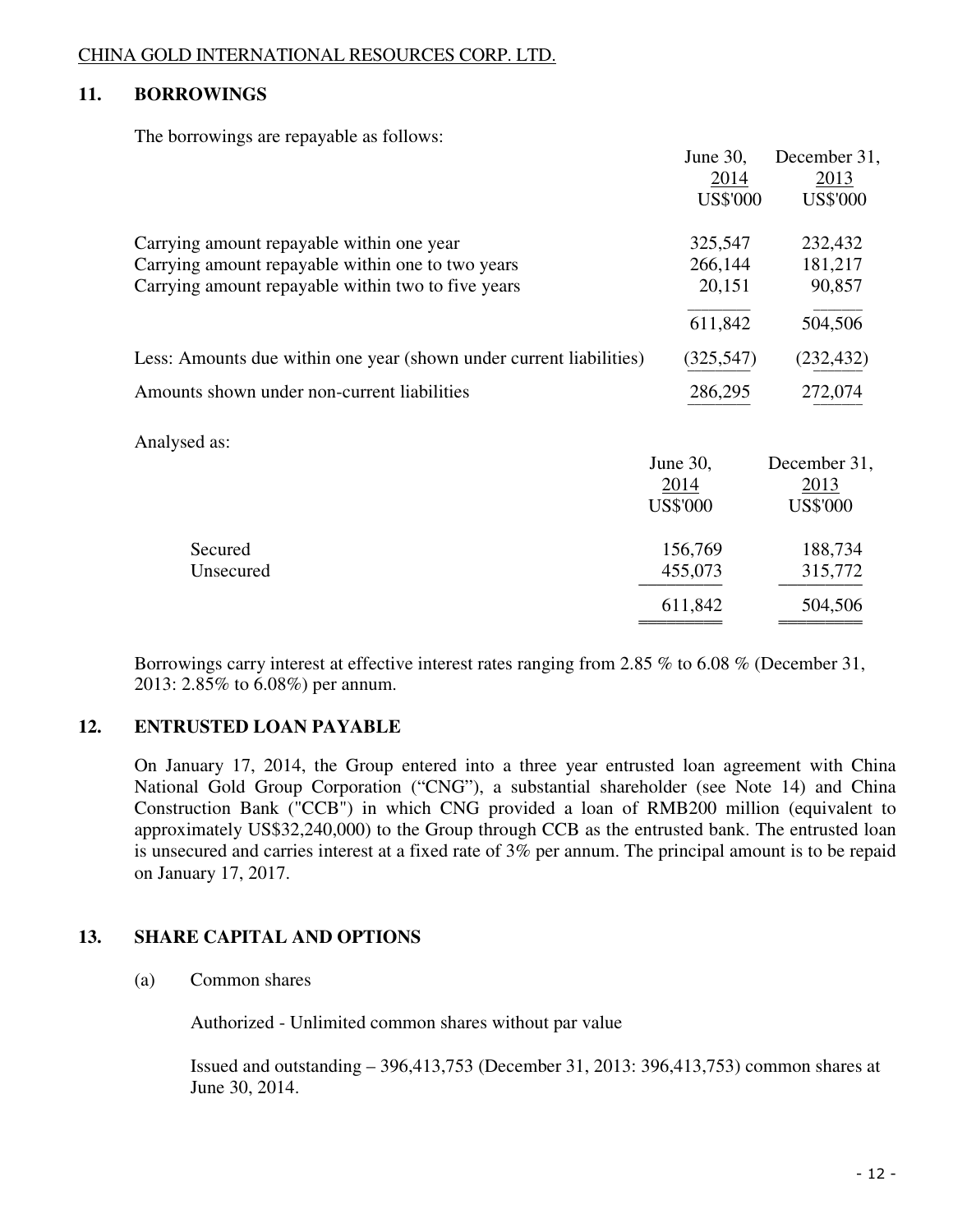# **13. SHARE CAPITAL AND OPTIONS - continued**

# (b) Stock options

 The Group has a stock option plan which permits the Board of Directors of the Company to grant options to directors and employees of the Group to acquire common shares of the Company at the fair market value on the date of approval by the Board of Directors. A portion of the stock options vest immediately on the grant date and the balance vest over a period of up to five years from the grant date.

The stock options have a life of up to six years from the grant date. The fair value of the exercise price is the weighted average price of the common shares for the five days on which they were traded immediately preceding the approval by the board of directors.

The following is a summary of option transactions under the Company's stock option plan:

|                                                              | January 1, 2014<br>to<br>June 30, 2014 |                                                        | January 1, 2013<br>to<br>December 31, 2013 |                                                 |
|--------------------------------------------------------------|----------------------------------------|--------------------------------------------------------|--------------------------------------------|-------------------------------------------------|
|                                                              | Number of<br>options                   | Weighted<br>average<br>exercise<br>price<br><b>CAD</b> | Number of<br>options                       | Weighted<br>average<br>exercise<br>price<br>CAD |
| Balance at January 1<br>Options exercised<br>Options expired | 400,000                                | 5.56                                                   | 540,000<br>(95,000)<br>(45,000)            | 4.62<br>2.20<br>2.20                            |
| Balance, end of period                                       | 400,000                                | 5.56                                                   | 400,000                                    | 5.56                                            |

 No stock options were granted during the six months ended June 30, 2014 and the year ended December 31, 2013.

 The following table summarises information about stock options outstanding and exercisable at June 30, 2014.

|             | Options outstanding |              |          | Options exercisable |          |
|-------------|---------------------|--------------|----------|---------------------|----------|
|             | Number              |              |          | Number              |          |
|             | outstanding         |              | Weighted | exercisable         | Weighted |
|             | at                  | Remaining    | average  | at                  | average  |
|             | June 30,            | contractual  | exercise | June 30,            | exercise |
| Expiring in | 2014                | life (years) | price    | 2014                | price    |
|             |                     |              | CAD      |                     | CAD      |
|             |                     |              |          |                     |          |
| 2015        | 400,000             | 0.92         | 5.56     | 400,000             | 5.56     |
|             | 400,000             |              | 5.56     | 400,000             | 5.56     |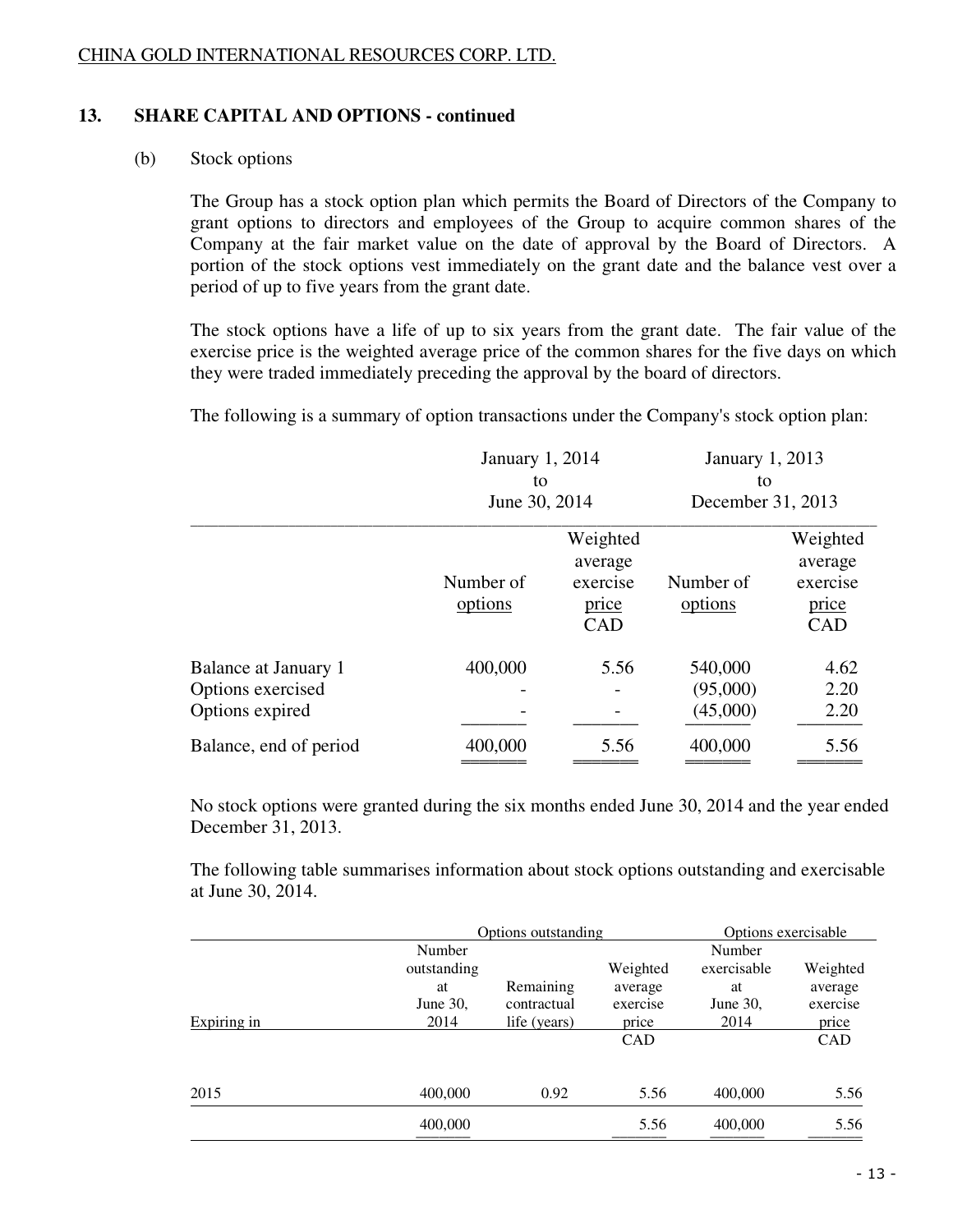# **13. SHARE CAPITAL AND OPTIONS - continued**

|             |          | Options outstanding |          | Options exercisable |          |
|-------------|----------|---------------------|----------|---------------------|----------|
|             |          |                     | Weighted |                     | Weighted |
|             | Number   | Remaining           | average  | Number              | average  |
|             | of stock | contractual         | exercise | of stock            | exercise |
| Expiring in | options  | life (years)        | price    | options             | price    |
|             |          |                     | CAD      |                     | CAD      |
| 2015        | 400,000  | 1.42                | 5.56     | 320,000             | 5.43     |
|             | 400,000  |                     | 5.56     | 320,000             | 5.43     |

 The following table summarises information about stock options outstanding and exercisable at December 31, 2013.

### **14. RELATED PARTY TRANSACTIONS**

 The Group operates in an economic environment currently predominated by enterprises directly or indirectly owned or controlled or significantly influenced by the PRC government (hereinafter collectively referred to as "Government-related entities"). In addition, the Group itself is a Government-related entity. CNG, a substantial shareholder with significant influence over the Group, is a state-owned company registered in Beijing, PRC, which is controlled by State-owned Assets Supervision and Administration Commission of the State Council of the PRC.

 During the period/year, except as disclosed below, the Group did not have any individually significant transactions with other government-related entities in its ordinary and usual course of business.

Name and relationship with related parties during the period/year is as follows:

CNG owned the following percentages of outstanding common shares of the Company:

|            | June 30,<br>2014<br>$\%$ | December 31,<br>2013<br>$\%$ |  |
|------------|--------------------------|------------------------------|--|
| <b>CNG</b> | 39.3                     | 39.3                         |  |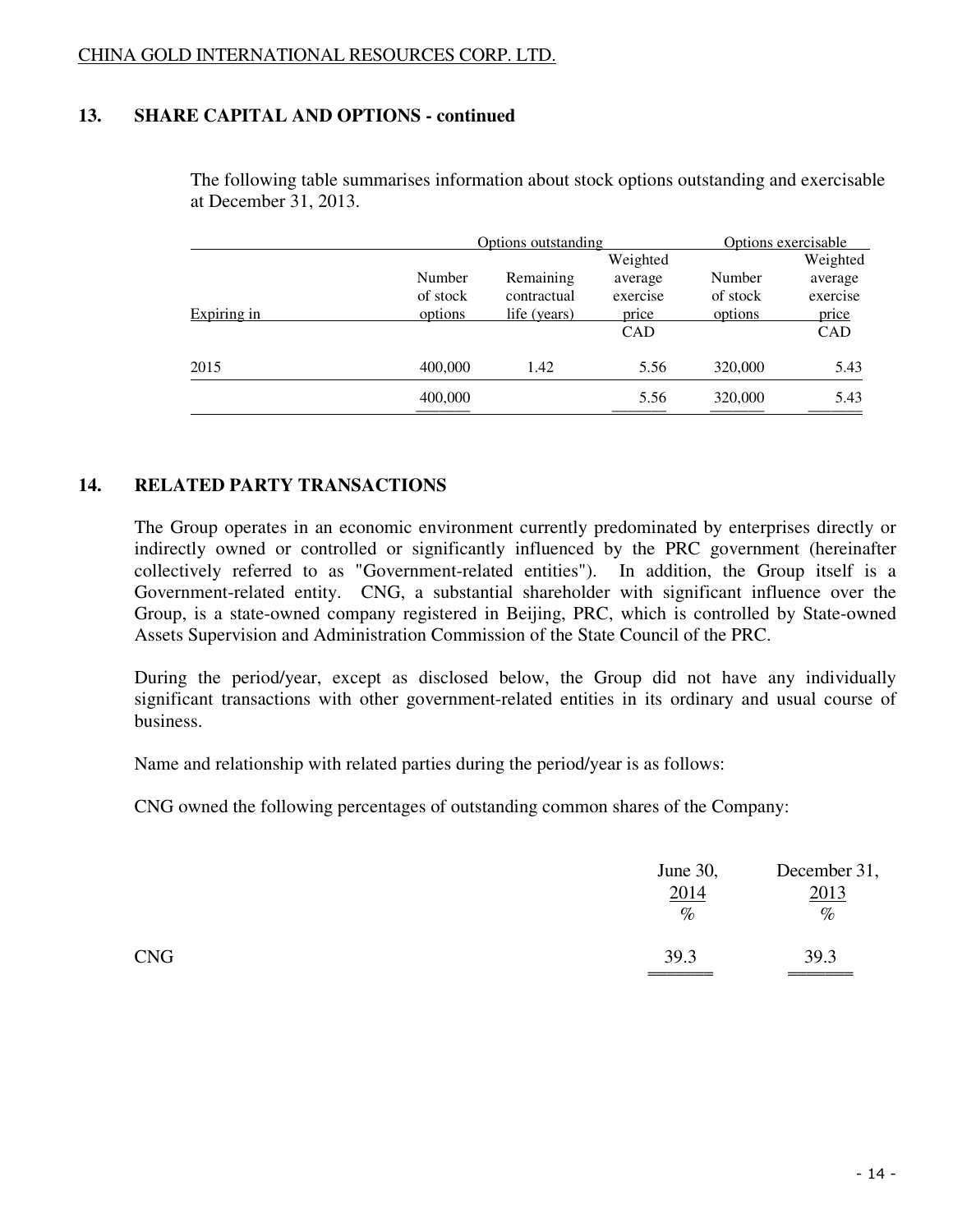# **14. RELATED PARTY TRANSACTIONS – continued**

- (a) Transactions/balances with Government-related entities in the PRC
	- (i) Transactions/balances with CNG and its subsidiaries

The Group had the following transactions with CNG and CNG's subsidiaries:

|                              | Three months ended |                 |                 | Six months ended |  |
|------------------------------|--------------------|-----------------|-----------------|------------------|--|
|                              |                    | June 30,        |                 | June 30,         |  |
|                              | 2014               | 2013            | 2014            | <u>2013</u>      |  |
|                              | <b>US\$'000</b>    | <b>US\$'000</b> | <b>US\$'000</b> | <b>US\$'000</b>  |  |
| Gold doré bar sales by       |                    |                 |                 |                  |  |
| the Group                    | 28,068             | 45,034          | 59,661          | 90,334           |  |
| Copper and other product     |                    |                 |                 |                  |  |
| sales by the Group           |                    |                 | 5,066           |                  |  |
| Provision of transportation  |                    |                 |                 |                  |  |
| services by the Group        |                    | 1,514           | 1,187           | 1,514            |  |
| <b>Construction services</b> |                    |                 |                 |                  |  |
| provided to the Group        | 16,096             | 70,754          | 69,303          | 137,237          |  |
| Entrusted loan provided      |                    |                 |                 |                  |  |
| to the Group                 |                    |                 | 32,240          |                  |  |

 The Group has the following significant balances with CNG and its subsidiaries at the end of each reporting period:

|                                                 | June 30,        | December 31,    |
|-------------------------------------------------|-----------------|-----------------|
|                                                 | 2014            | 2013            |
|                                                 | <b>US\$'000</b> | <b>US\$'000</b> |
| Assets                                          |                 |                 |
| Amounts due from related companies              | 3,034           | 3,354           |
| Deposits                                        | 88              | 931             |
| Total amounts due from CNG and its subsidiaries | 3,122           | 4,285           |
|                                                 |                 |                 |

 The amounts due from CNG and its subsidiaries which are included in accounts receivable, are non-interest bearing, unsecured and repayable on demand.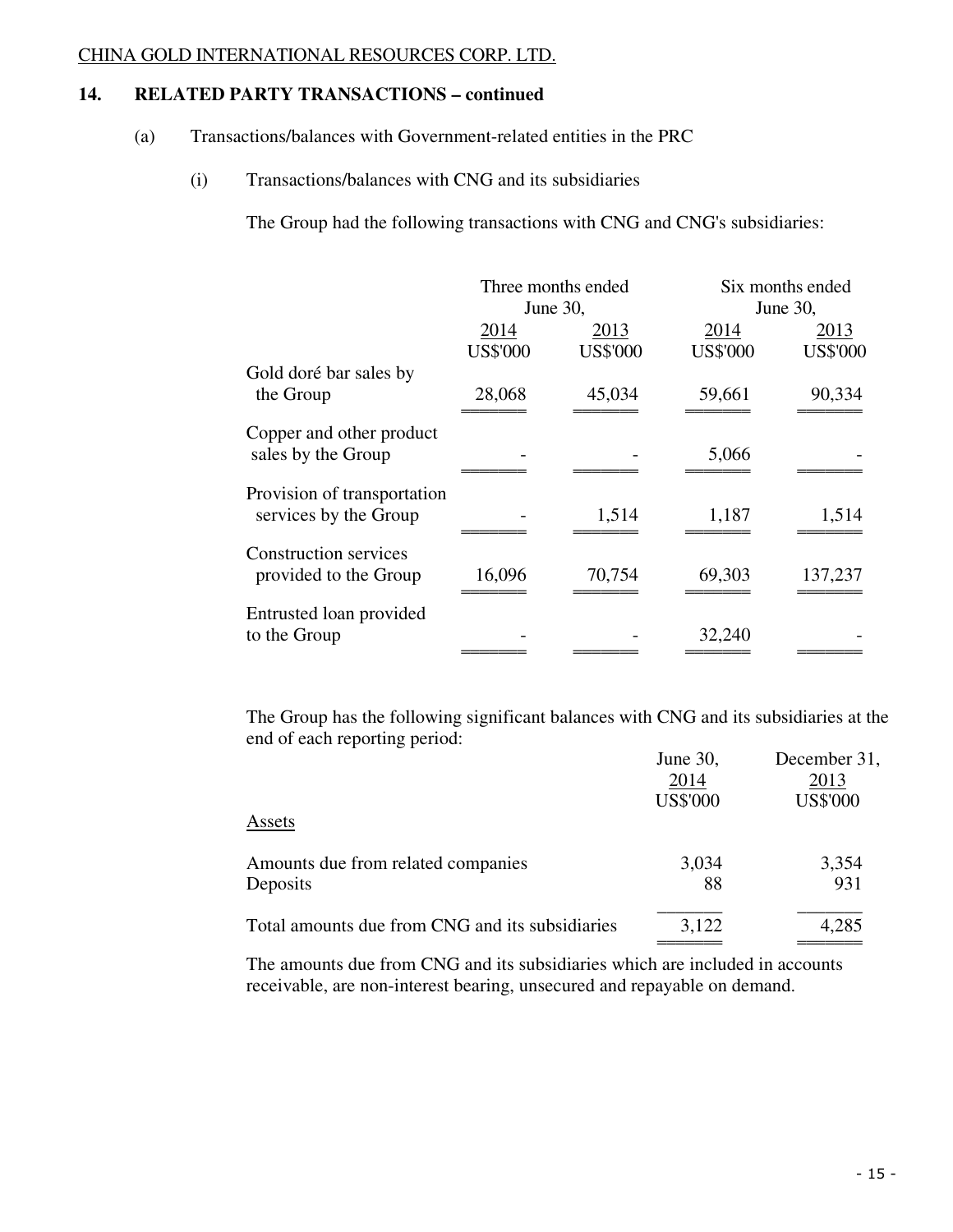# **14. RELATED PARTY TRANSACTIONS – continued**

|                                               | June 30,        | December 31,    |
|-----------------------------------------------|-----------------|-----------------|
|                                               | 2014            | 2013            |
|                                               | <b>US\$'000</b> | <b>US\$'000</b> |
| Liabilities                                   |                 |                 |
| Other payable to CNG's subsidiaries           | 19,502          | 2,185           |
| Customer advance paid by CNG's subsidiary     |                 | 6,595           |
| Entrusted loan payable to CNG                 | 32,240          |                 |
| Total amounts due to CNG and its subsidiaries | 51,742          | 8,780           |
|                                               |                 |                 |

With the exception of the entrusted loan payable to CNG (see Note 12), the amounts due to CNG and its subsidiaries which are included in other payables, are non-interest bearing, unsecured and repayable on demand.

- (a) Transactions/balances with Government-related entities in the PRC
	- (ii) Transactions/balances with other Government-related entities in the PRC

 Apart from the transactions with CNG and its subsidiaries disclosed above, the Group has also entered into transactions of bank deposits, borrowings and other general banking facilities with other Government-related entities in its ordinary course of business.

(b) Transactions/balances with other non-government related parties/entities

 The Group has the following significant balances with related parties at the end of each reporting period:

|                                                | June 30,        | December 31,    |
|------------------------------------------------|-----------------|-----------------|
|                                                | 2014            | 2013            |
|                                                | <b>US\$'000</b> | <b>US\$'000</b> |
| <u>Asset</u>                                   |                 |                 |
| Amount due from a non-controlling shareholder  |                 |                 |
| of a subsidiary (included in other receivable) | 449             | 435             |
|                                                |                 |                 |

 The amount due from the related party is non-interest bearing, unsecured and repayable on demand.

The Group has the following compensation to key management personnel during the years:

|                             |                 | Three months ended<br>June 30, |                 | Six months ended<br>June 30, |  |
|-----------------------------|-----------------|--------------------------------|-----------------|------------------------------|--|
|                             | 2014            | 2013                           | 2014            | 2013                         |  |
|                             | <b>US\$'000</b> | <b>US\$'000</b>                | <b>US\$'000</b> | <b>US\$'000</b>              |  |
| Salaries and other benefits | 211             | 249                            | 417             | 382                          |  |
| Post employment benefits    | 4               | 4                              | 11              | 9                            |  |
|                             | 215             | 253                            | 428             | 391                          |  |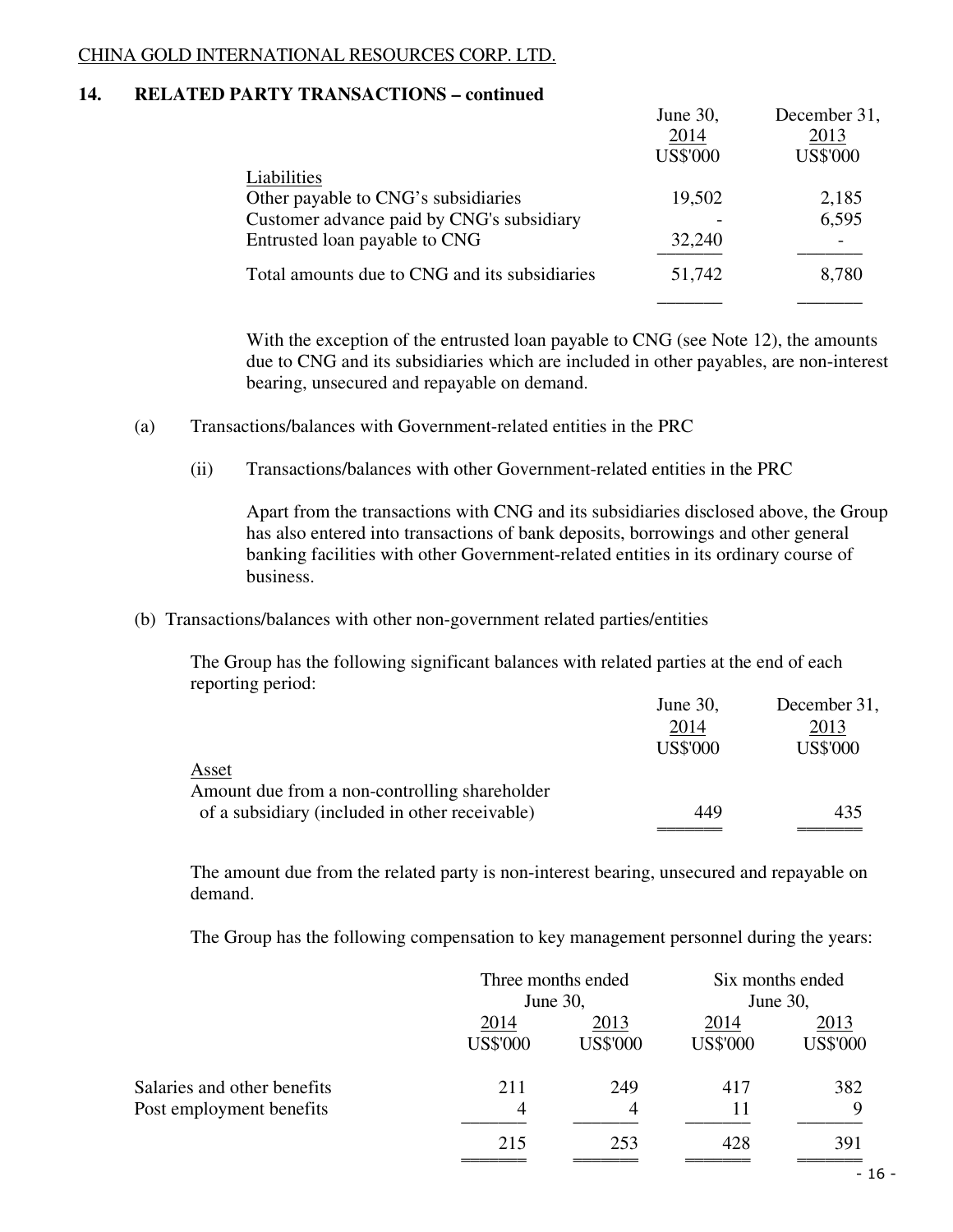# **15. SEGMENT INFORMATION**

IFRS 8 requires operating segments to be identified on the basis of internal reports that are regularly reviewed by the chief operating decision-maker ("CODM") to allocate resources to the segments and to assess their performance.

 The chief operating decision-maker, which is responsible for allocating resources and assessing performance of the operating segments, has been defined as the executive directors of the Company. The chief operating decision-maker has identified two operating segments as follows:

- (i) The mine-produced gold segment the production of gold bullion through the Group's integrated processes, i.e., mining, metallurgical processing, production and selling of gold doré bars to external clients.
- (ii) The mine-produced copper segment the production of copper concentrate and other byproducts through the Group's integrated separation, i.e., mining, metallurgical processing, production and selling copper concentrate and other by-products to external clients.

 During the year ended December 31, 2013, for performance assessment and resources allocation, the CODM not just focused on mining operating earnings but also profit (loss) before income tax attributable to respective segment. The change in basis, since December 31, 2014, is to align with the Group's long term strategy. Following the change, the segment information for the six months period ended June 30, 2013 has been represented to conform to the presentation of current period's financial statements.

(a) Segment revenues and results

The following is an analysis of the Group's revenue and results by reportable and operating segment:

|                                      | Mine -<br>produced gold<br><b>US\$'000</b> | $Mine -$<br>Produced<br>copper<br>US\$'000 | Segment<br>Total<br><b>US\$'000</b> | Unallocated<br><b>US\$'000</b> | Consolidated<br>US\$'000 |
|--------------------------------------|--------------------------------------------|--------------------------------------------|-------------------------------------|--------------------------------|--------------------------|
| $Revenue -$                          |                                            |                                            |                                     |                                |                          |
| External                             | 59,661                                     | 25,539                                     | 85,200                              |                                | 85,200                   |
| Cost of sales                        | (35, 921)                                  | (15, 448)                                  | (51,369)                            |                                | (51,369)                 |
| Mining operating<br>Earnings         | 23,740                                     | 10,091                                     | 33,831                              |                                | 33,831                   |
| Income from                          |                                            |                                            |                                     |                                |                          |
| operations                           | 23,642                                     | 2,315                                      | 25,957                              | (4,131)                        | 21,826                   |
| Foreign exchange<br>gain (loss), net | 1,058                                      | (183)                                      | 875                                 | 58                             | 933                      |
| Interest and other                   |                                            |                                            |                                     |                                |                          |
| income                               | 399                                        | (616)                                      | (217)                               | 1,647                          | 1,430                    |
| Finance costs                        | (2,753)                                    | (4,426)                                    | (7,179)                             |                                | (7,179)                  |
| Profit (loss)                        |                                            |                                            |                                     |                                |                          |
| before income tax                    | 22,346                                     | (2,910)                                    | 19,436                              | (2, 426)                       | 17,010                   |

### For the six months ended June 30, 2014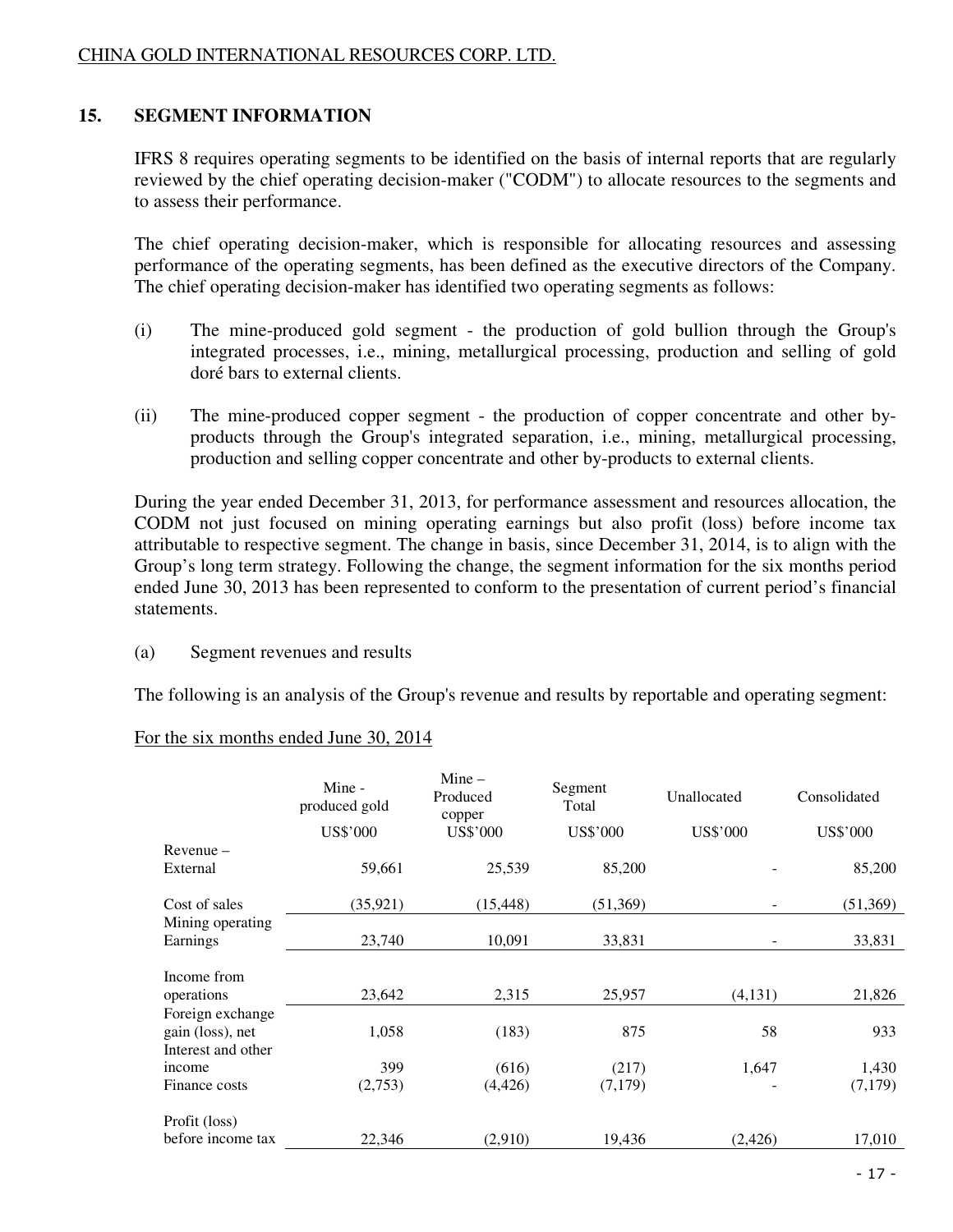# **15. SEGMENT INFORMATION - continued**

### For the six months ended June 30, 2013

|                                        | Mine -<br>produced<br>gold | $Mine -$<br>Produced<br>copper | Segment<br>Total | Unallocated     | Consolidated    |
|----------------------------------------|----------------------------|--------------------------------|------------------|-----------------|-----------------|
|                                        | <b>US\$'000</b>            | US\$'000                       | US\$'000         | <b>US\$'000</b> | <b>US\$'000</b> |
| $Re$ venue $-$                         |                            |                                |                  |                 |                 |
| External                               | 93,636                     | 64,732                         | 158,368          |                 | 158,368         |
| Cost of sales                          | (58, 817)                  | (42, 448)                      | (101, 265)       |                 | (101, 265)      |
| Mining operating                       |                            |                                |                  |                 |                 |
| Earnings                               | 34,819                     | 22,284                         | 57,103           |                 | 57,103          |
| Income from                            | 34,699                     | 13,597                         | 48,296           | (4, 134)        | 44,162          |
| operations<br>Foreign exchange         |                            |                                |                  |                 |                 |
| gain (loss), net<br>Interest and other | 184                        | 591                            | 775              | 61              | 836             |
| income                                 | 1,083                      | 2,751                          | 3,834            | 1,765           | 5,599           |
| Finance costs                          | (903)                      | (4,170)                        | (5,073)          |                 | (5,073)         |
| Profit (loss)                          |                            |                                |                  |                 |                 |
| before income tax                      | 35,063                     | 12.769                         | 47,832           | (2,308)         | 45,524          |

 The accounting policies of the operating segments are the same as the Group's accounting policies. Segment profit (loss) represents the mine operating earnings by each segment representing the revenue less direct cost of sales as shown on the condensed consolidated statement of profit or loss and other comprehensive income. This is the measure reported to the CODM for the purposes of resource allocation and performance assessment.

There were no inter-segment sales for the six months ended June 30, 2014 and 2013.

### (b) Segment assets and liabilities

The following is an analysis of the Group's assets and liabilities by segment:

|                                   | Mine -<br>produced gold<br>US\$'000 | $Mine -$<br>Produced copper<br>US\$'000 | Segment<br>Total<br>US\$'000 | Unallocated<br>US\$'000 | Consolidated<br>US\$'000 |
|-----------------------------------|-------------------------------------|-----------------------------------------|------------------------------|-------------------------|--------------------------|
| As of June 30, 2014               |                                     |                                         |                              |                         |                          |
| Total assets<br>Total liabilities | 511,974<br>178.736                  | 1,794,581<br>752,855                    | 2,306,555<br>931,591         | 58,135<br>930           | 2,364,690<br>932,521     |
| As of December 31, 2013           |                                     |                                         |                              |                         |                          |
| Total assets<br>Total liabilities | 430.543<br>111,499                  | 1,724,209<br>673,841                    | 2,154,752<br>785,340         | 63,749<br>1,636         | 2,218,501<br>786,976     |